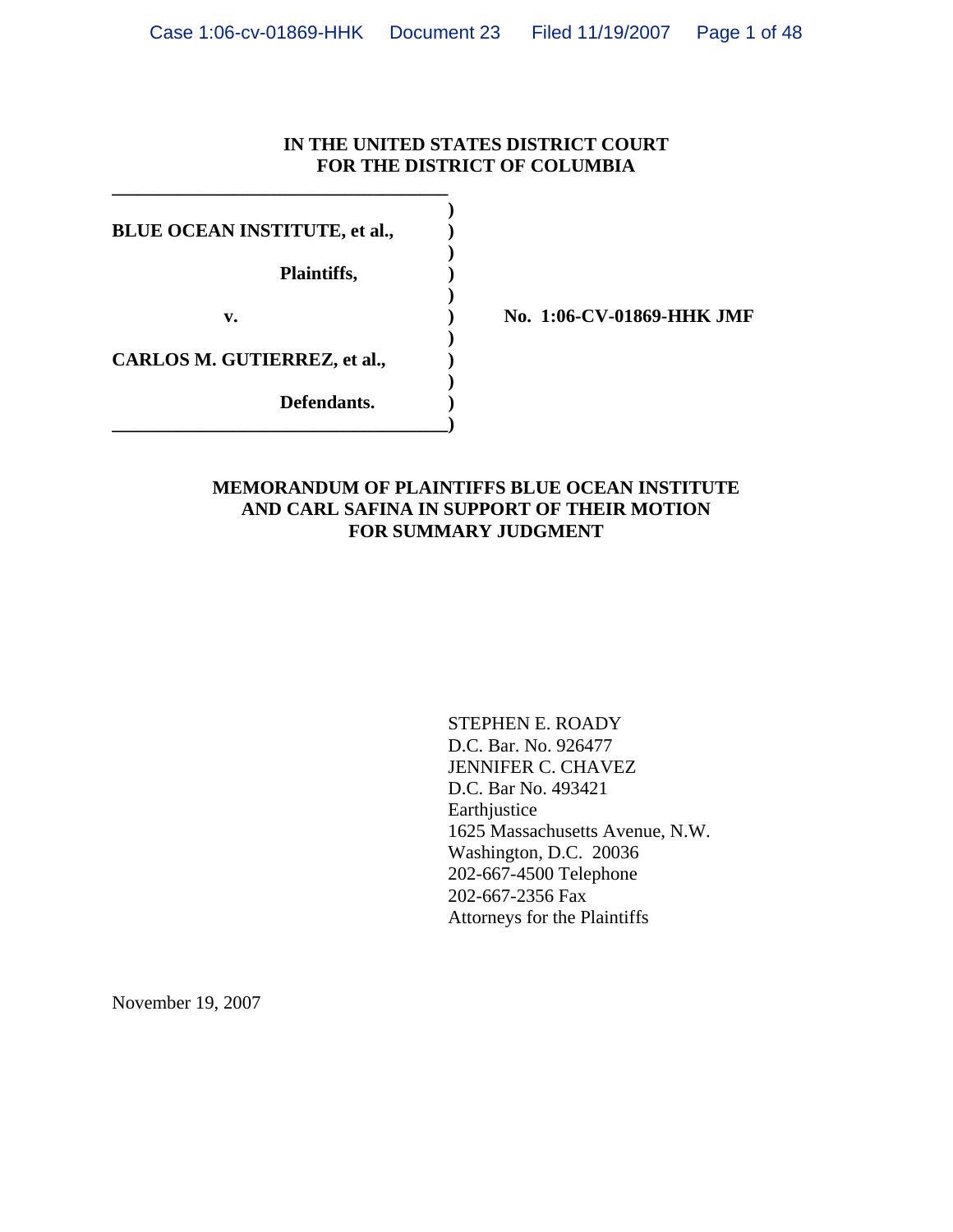# **TABLE OF CONTENTS**

|    |           | III. Defendants' Management Failures in the face of a Declining Bluefin Population                                                                             |
|----|-----------|----------------------------------------------------------------------------------------------------------------------------------------------------------------|
|    |           |                                                                                                                                                                |
|    |           |                                                                                                                                                                |
| I. |           |                                                                                                                                                                |
|    |           | II. THE FISHERY SERVICE DECISION TO REJECT THE PETITION TO<br>PROTECT THE SPAWNING POPULATION OF BLUEFIN TUNA WAS                                              |
|    | A.        | The Fisheries Service Ignored Key Facts About the Life History of the<br>Bluefin and the Nature of the Bluefin Fishery in the Gulf of Mexico. 18               |
|    | <b>B.</b> | The Fisheries Service Relied Arbitrarily Upon a Fatally Flawed Model<br>and Failed to Explain How it Informed the Decision to Reject the Petition23            |
|    |           | III. THE FISHERIES SERVICE VIOLATED THE MSA REQUIREMENTS TO<br>PREVENT OVERFISHING, MINIMIZE OR AVOID BYCATCH, AND RELY                                        |
|    | A.        | The Fisheries Service Has Violated National Standard One By Failing to Prevent<br>Overfishing of Western Atlantic Bluefin Tuna and By Failing to Ensure<br>.28 |
|    |           | 1.<br>The Defendants Have Failed to Prevent Overfishing of<br>Bluefin And Have Also Failed to Ensure Optimum Yield                                             |
|    |           | The Defendants Have Flouted the Recommendations of ICCAT and<br>2.<br>Violated the Rebuilding Requirements of the MSA31                                        |
|    | <b>B.</b> | The Fisheries Service Violated National Standard Two By Failing to Rely<br>on the Best Scientific Information Available In Deciding Not to Protect             |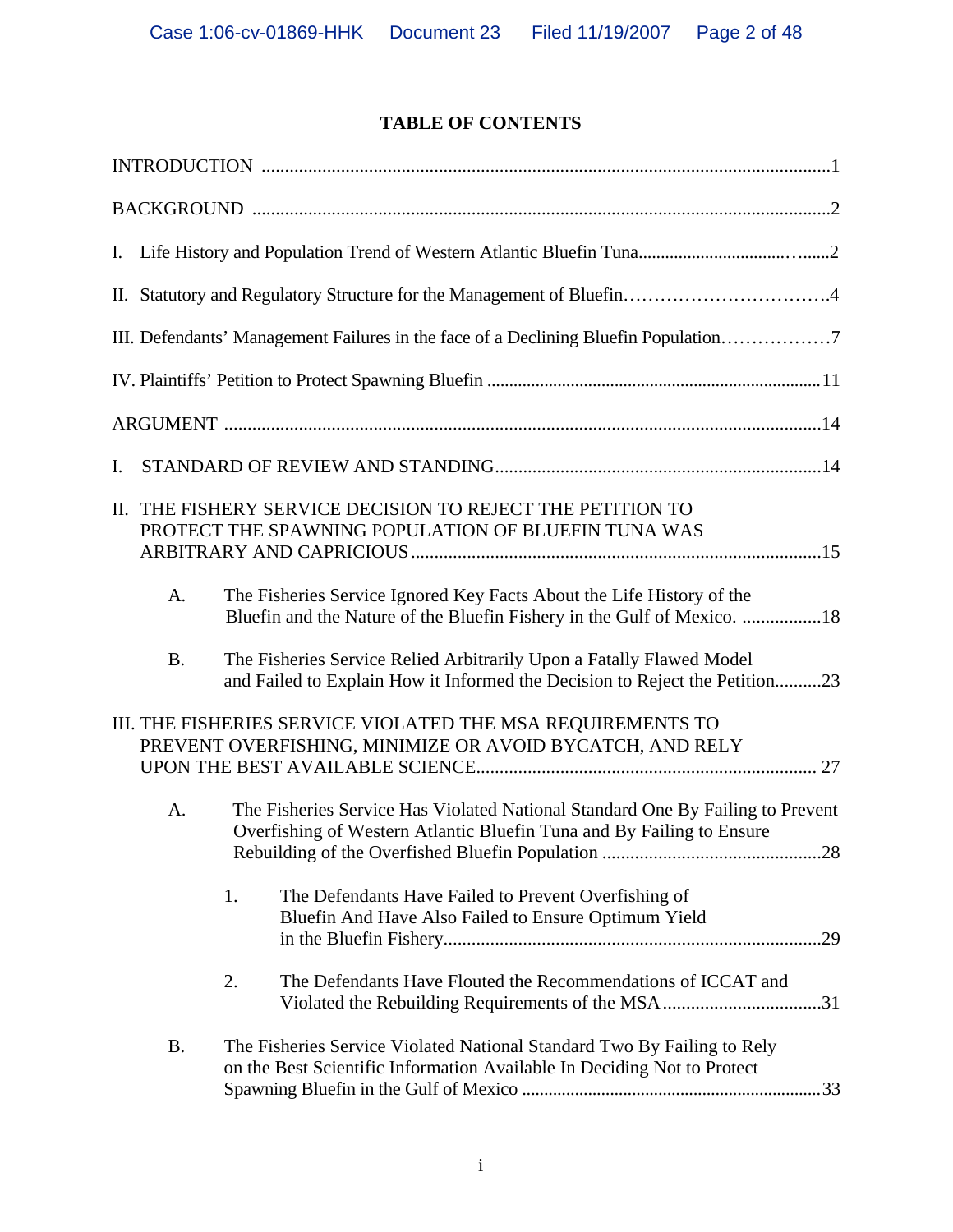| $\mathcal{C}$ . | The Fisheries Service Violated National Standard Nine By Failing to         |     |
|-----------------|-----------------------------------------------------------------------------|-----|
|                 | IV. THE FISHERIES SERVICE VIOLATED THE NATIONAL ENVIRONMENTAL               | .39 |
| A.              | The FEIS Failed to Analyze Adequately the Possible Impacts                  |     |
| <b>B.</b>       | The FEIS Failed to Present a Clear Analysis of the Environmental Impacts of |     |
| $\mathcal{C}$ . | The FEIS Failed To Evaluate the Cumulative and Long-term Effects of         |     |
|                 |                                                                             | 45  |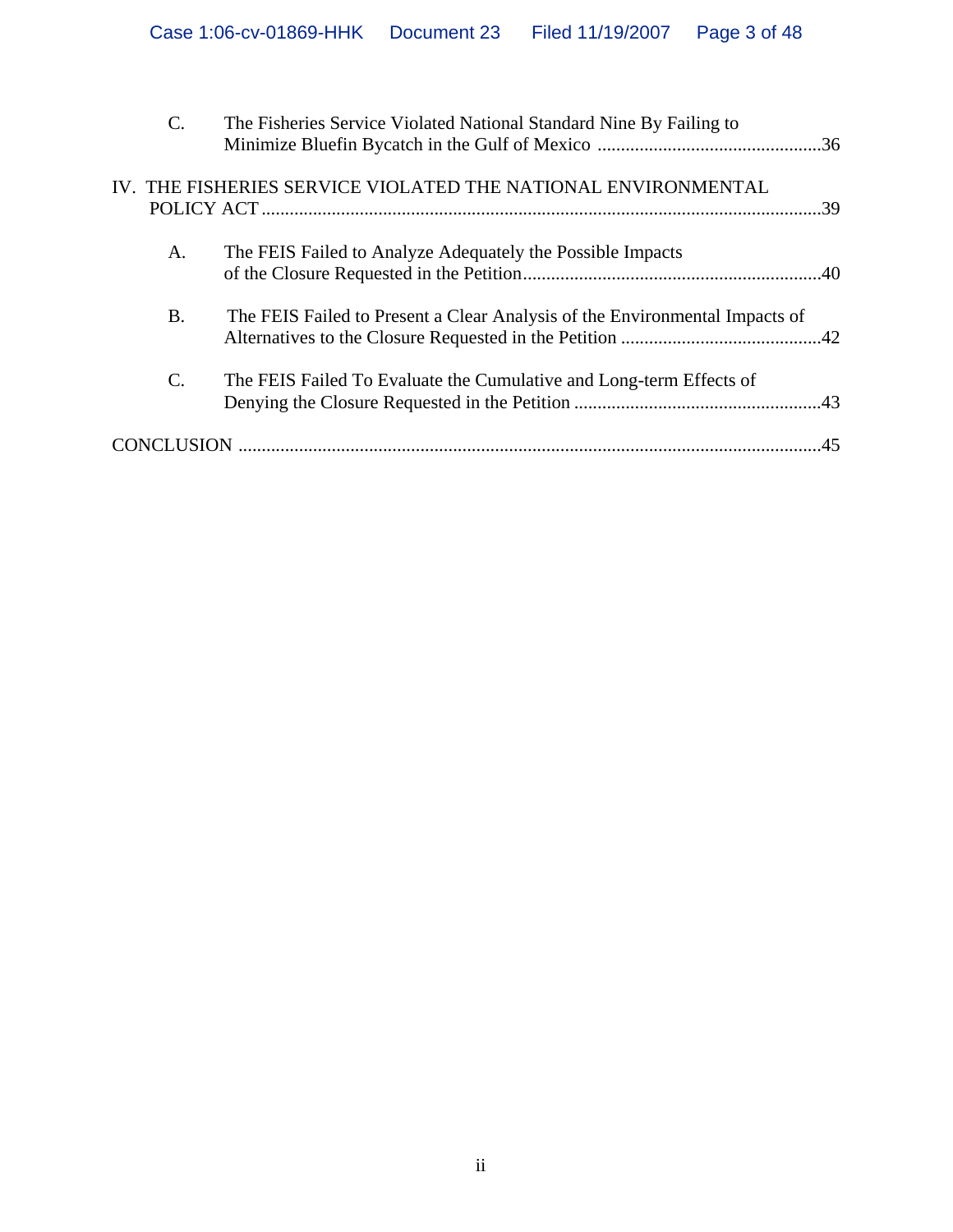#### **INTRODUCTION**

 This case presents perhaps the last best chance to save one of the most valued big fish species that lives in United States ocean waters – the western Atlantic bluefin tuna – from population collapse and commercial extinction.

 Western Atlantic bluefin tuna (hereinafter "bluefin" or "BFT") are top predators that serve a vital function in the ocean ecosystem. Because they are highly prized as sushi, they can sell for tens of thousands of dollars apiece. As a result, they have been fished relentlessly for the past three decades while their population has declined by more than 80%. Fishing pressure on bluefin is now at its highest point ever, while the bluefin population is at the lowest recorded level in its history. Defendants, the Secretary of Commerce and the National Marine Fisheries Service ("Fisheries Service" or "NMFS"), have followed this inexorable depletion of the bluefin population for many years, but have consistently ignored their legal duty to protect the bluefin.

 In particular, for nearly thirty years, defendants have failed to act on their knowledge that the key to saving western Atlantic bluefin is to protect their spawning grounds in the Gulf of Mexico, where bluefin return annually in the early spring. Instead, despite the undisputed importance of the Gulf to the recovery and survival of bluefin, the defendants have allowed longline fishermen to continue to kill spawning bluefin there in significant numbers. Fishermen kill these highly valuable fish "incidentally" in the Gulf as "bycatch" while the longline fleet is purportedly looking to catch other fish species.

 This case grows out of the latest refusal by the defendants to protect spawning bluefin in the Gulf of Mexico. In June of 2005, the plaintiffs filed a Petition requesting that defendants comply with their legal duties to prevent overfishing and minimize bycatch, and close the pelagic (open ocean) longline fishery in the bluefin spawning area in the Gulf during spawning season.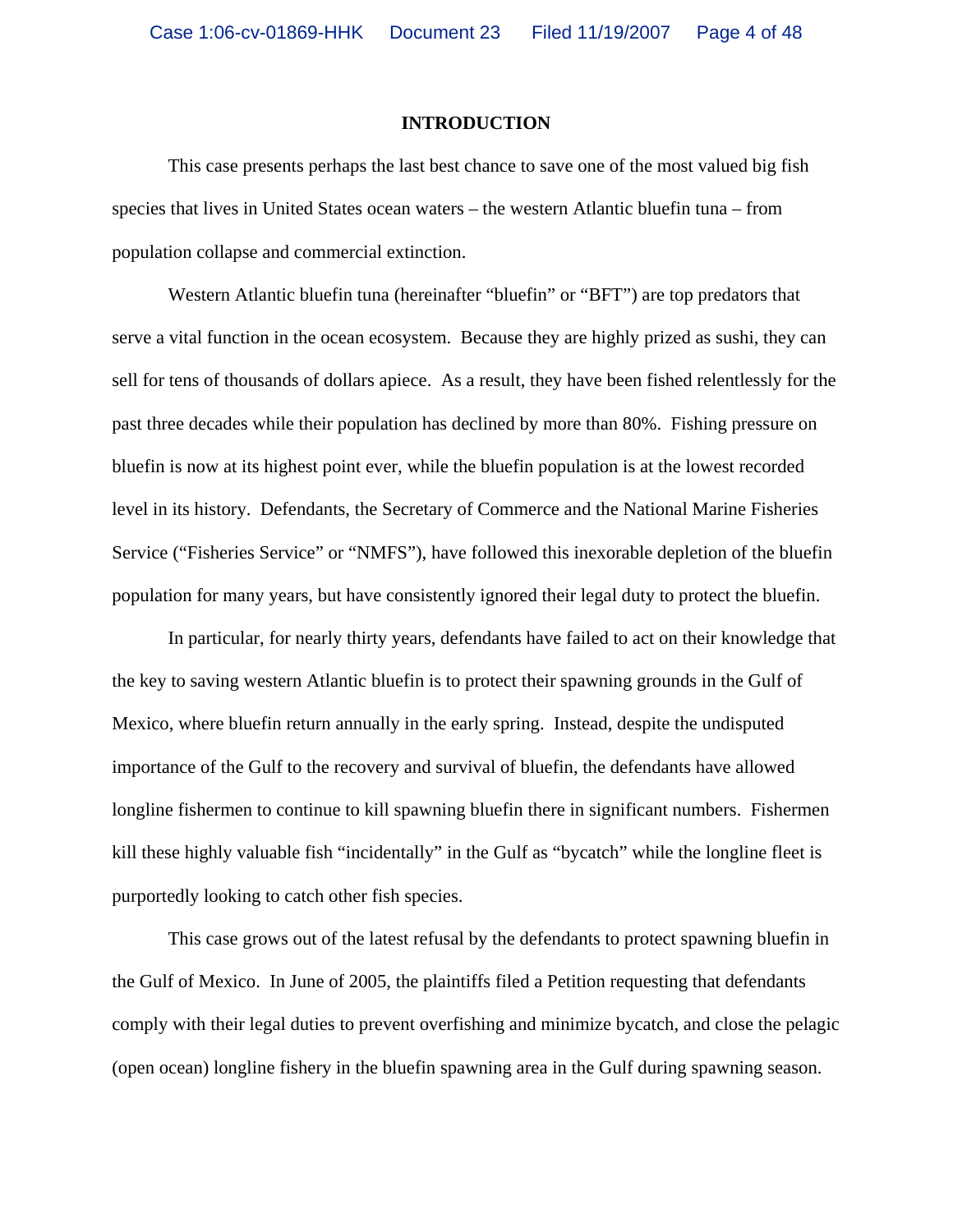*See* "Petition for Immediate Rulemaking to Protect Spawning Atlantic Bluefin Tuna in The Gulf of Mexico" dated June 8, 2005 (hereinafter "Petition") attached as Exhibit A; AR D1.<sup>1</sup> In October 2006, defendants rejected that Petition. Instead, defendants adopted a Fishery Management Plan that arbitrarily adheres to the *status quo*, allowing spawning bluefin to continue to be killed in the Gulf, despite all indications that these measures have consistently proven insufficient to preserve the depleted bluefin population. Unless this Court promptly orders the defendants to grant the Petition and protect western Atlantic bluefin tuna on their spawning grounds in the Gulf of Mexico during the spawning season that will begin in the early spring of 2008, the already critically depleted bluefin population could collapse.

#### **BACKGROUND**

#### **I. Life History and Population Trend of Western Atlantic Bluefin Tuna**

 Bluefin tuna (*thunnus thynnus*) are both important ocean predators and staggeringly valuable commodities. Bluefin are among the largest, most wide-ranging, and fastest of animals. They can grow to average sizes of 400-500 pounds, with some giants reaching more than 10 feet in length and weighing as much as 1500 pounds. *See* Carl Safina*, Bluefin Tuna in the West Atlantic: Negligent Management and the Making of an Endangered Species,* 7 Conservation Biology 229, 229 (1993), Exhibit B. Torpedo-like in shape and possessed of a specialized musculature that includes fins which retract into slots during high-speed acceleration, bluefin reportedly can swim at speeds of 50 miles per hour. *Id.* Because they possess a highly developed circulatory exchange system, bluefin are uniquely suited to thrive in both temperate and colder waters. These remarkable physical attributes allow western Atlantic bluefin to range thousands of miles, from Labrador south to the Gulf of Mexico and at least as far as Brazil. *Id.*

 $\overline{a}$ 

<sup>&</sup>lt;sup>1</sup> Plaintiffs will cite administrative record documents as "AR [document designation] at [page]."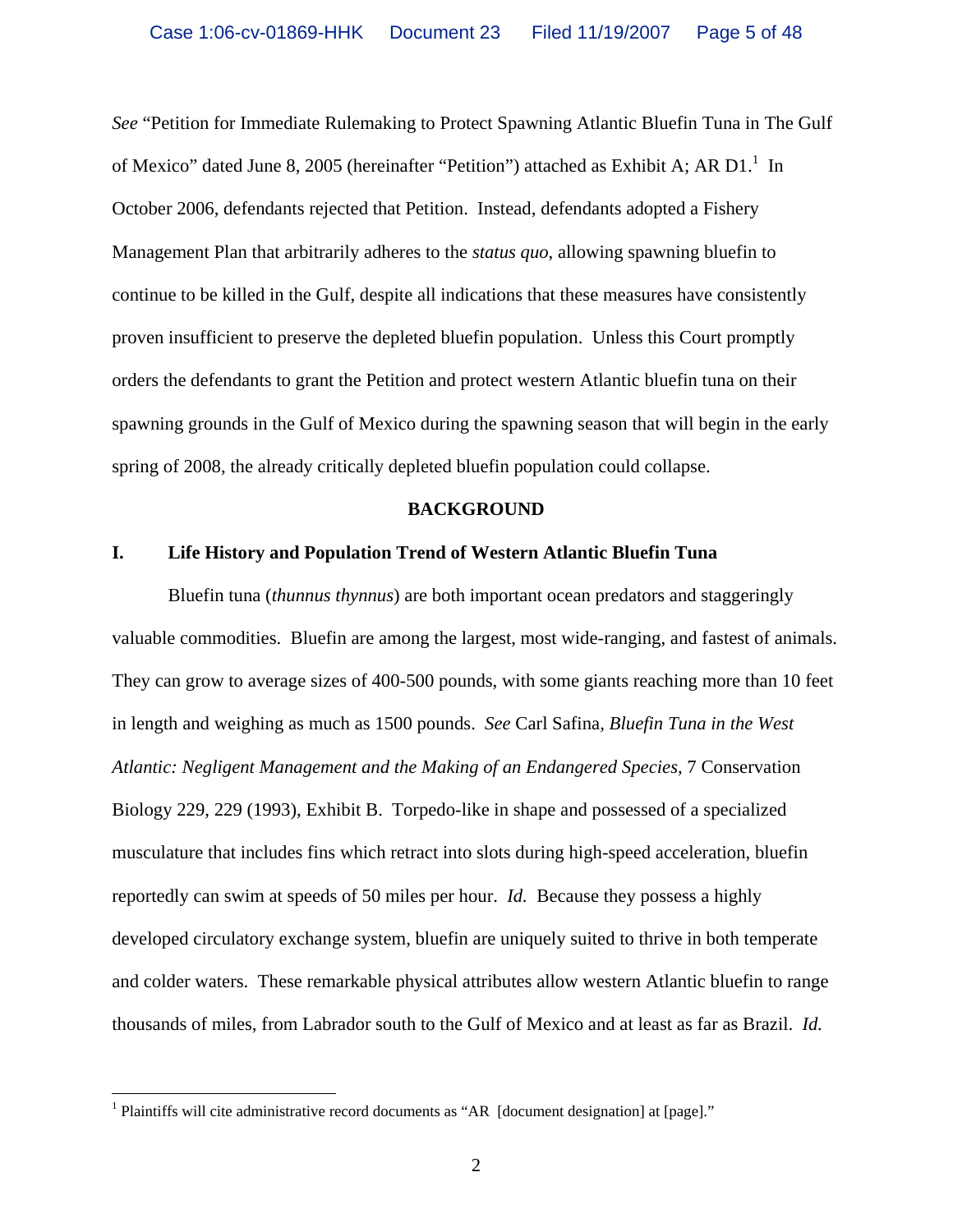Two separate populations of Atlantic bluefin overlap on North Atlantic Ocean foraging grounds and migrate to independent spawning areas located in the Gulf of Mexico and Mediterranean Sea. These populations do not mix in their respective spawning grounds and are thus genetically separate from one another. *See* Barbara A. Block, et al., *Electronic Tagging and Populations Structure of Atlantic Bluefin Tuna*, 434 NATURE 1121, 1123 (2005); AR G7 (HEREINAFTER "NATURE"). This case concerns management of the western Atlantic bluefin population only; it does not address the separate population of bluefin tuna that migrates throughout the east Atlantic Ocean and spawns in the Mediterranean Sea. Western Atlantic bluefin spawn in the Gulf of Mexico annually, primarily during the months of March through June, and then spend much of their early years foraging off the east coast of the United States and Canada. *See id.* at 1121-27.

 Demand for bluefin during the past twenty years—largely in Japan but also increasingly in the U.S.—has driven their commercial market value to astronomical levels; the finest giant bluefin have fetched prices as high as \$117 per pound – or \$83,000 a fish. *See* Carl Safina, *Song for the Blue Ocean* 14 (1999). Fishing pressure to catch these supremely commercially valuable fish has triggered a precipitous decline in the population of western Atlantic bluefin. As depicted in the following graph, the reproductive population of western Atlantic bluefin (termed the "spawning stock biomass") has declined by 80% since 1975. International Commission for the Conservation of Atlantic Tunas ("ICCAT"), Report of the Standing Committee on Research and Statistics 51 (2006) (hereinafter "2006 ICCAT SCRS Report"), *available at*  http://www.iccat.es/Documents/SCRS/SCRS%202006%20ENG.pdf.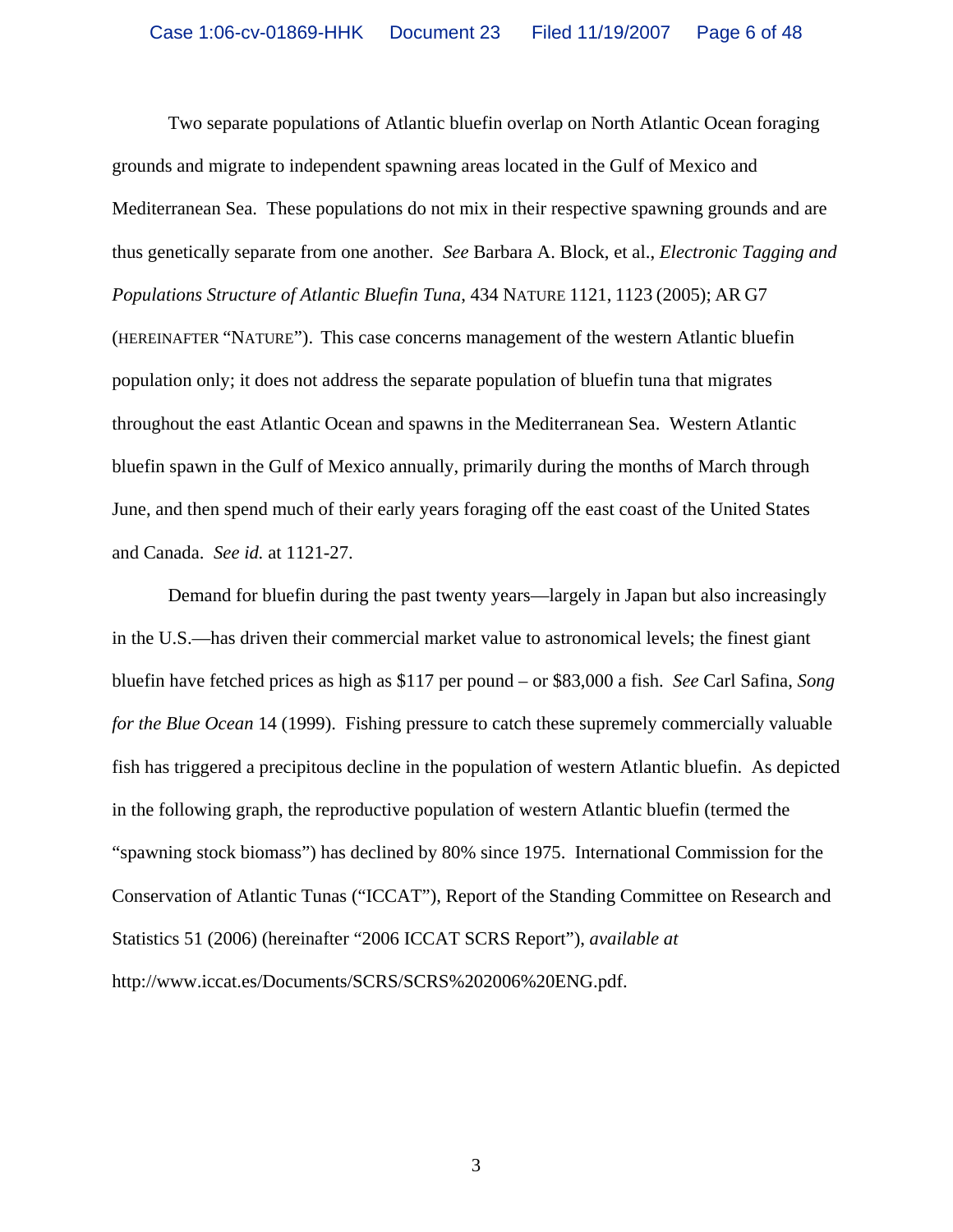

*Id.* at 56.

 In short, it is undisputed that the population of western Atlantic bluefin tuna has declined dramatically. Defendants in fact admit that "the spawning biomass of western Atlantic bluefin tuna is at its lowest recorded level." Answer at ¶ 2. Moreover, in their most recent annual report to Congress on the status of fish populations, defendants have classified western Atlantic bluefin as both "overfished" and as being subject to ongoing "overfishing." National Marine Fisheries Service Report on the Status of the U.S. Fisheries for 2006, at 25 (2007). Exhibit C. In light of their precarious condition, the World Conservation Union (IUCN) has listed the bluefin as "critically endangered" – meaning that it is "facing an extremely high risk of extinction in the wild in the immediate future." *See* http://www.iucnredlist.org/search/details.php/21864/all

#### **II. Statutory and Regulatory Structure for the Management of Bluefin**

 The bluefin tuna fishery is subject to both domestic and international regulation. On the domestic front, the Magnuson-Stevens Fishery Conservation and Management Act ("MSA"), 16 U.S.C. §§ 1801-83, establishes a system for conserving and managing fish populations in the exclusive economic zone of the United States, which generally extends from the boundaries of state waters to 200 miles offshore. The MSA requires defendants to prepare Fishery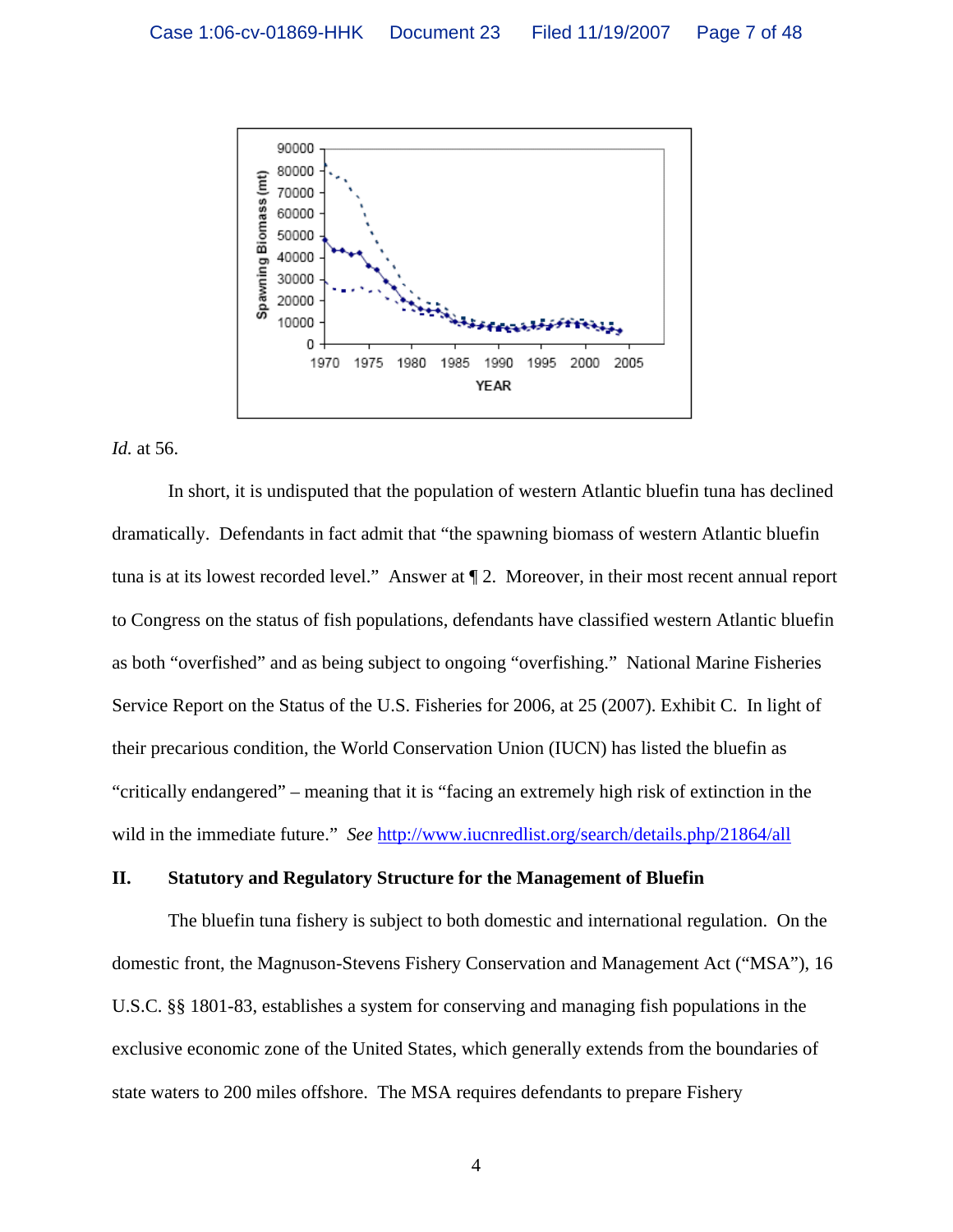Management Plans ("FMPs") concerning "any highly migratory species fishery," *id.*  $§$  1854(g)(1) that is within the geographical area of authority of more than one of several regional fishery management councils. *Id.* § 1852(a)(3). The bluefin fishery falls under this description. *See id*. §1802(20). Defendants are regulating bluefin under a 2006 FMP that addresses several "Highly Migratory Species" jointly (the "HMS FMP").

 Like all FMPs and their implementing regulations, the 2006 HMS FMP must adhere to ten "national standards" set forth in the MSA. *See id.* § 1851(a). This case focuses on defendants' violations of three of these standards: National Standards One, Two, and Nine.

National Standard One of the MSA requires that "[c]onservation and management measures shall prevent overfishing while achieving, on a continuing basis, the optimum yield from each fishery . . . ." *Id.* § 185l(a)(1). The statute defines "overfishing" as "a rate or level of fishing mortality that jeopardizes the capacity of a fishery to produce the maximum sustainable yield on a continuing basis." *Id.* § 1802(29). "Optimum" in terms of yield from an overfished fishery, such as the bluefin fishery, is defined as the amount of fish which "provides for rebuilding to a level consistent with producing the maximum sustainable yield in such fishery." *Id.* § 1802(28)(C).

National Standard Two of the MSA requires that "[c]onservation and management measures shall be based upon the best scientific information available." 16 U.S.C. § 1851(a)(2). In 2004, the National Research Council of the National Academy of Sciences conducted a detailed review of this requirement and recommended that the defendants ensure that "scientific reports should explicitly identify the level of uncertainty in results, provide explanations of the sources of uncertainty, and assess the relative risks associated with a range of management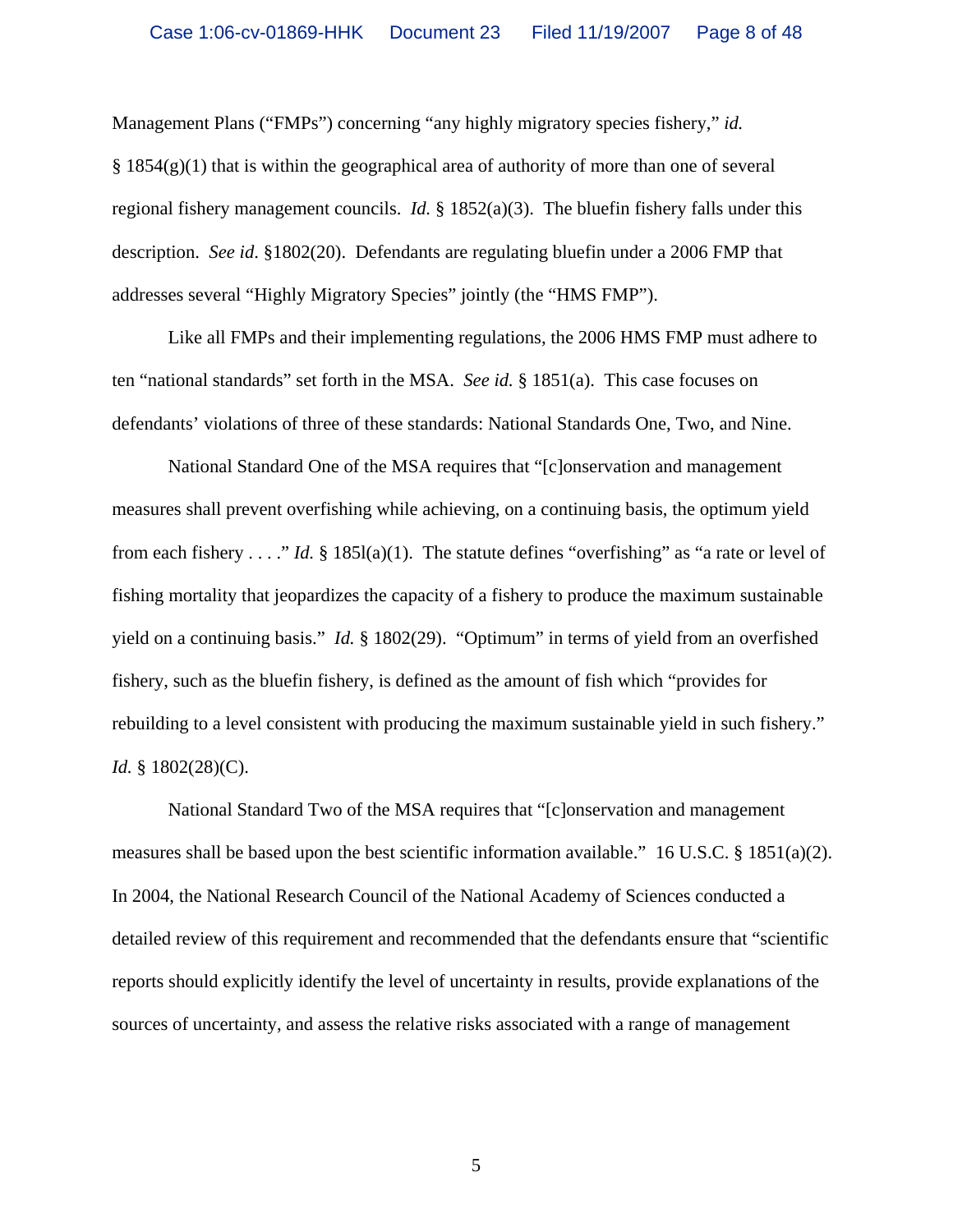options." *Improving the Use of the "Best Scientific Information Available" Standard in Fisheries Management*, National Research Council 4-6 (2004) at 8.

National Standard Nine of the MSA imposes upon defendants a separate duty to "avoid or minimize bycatch" and "minimize the mortality of bycatch which cannot be avoided." 16 U.S.C. § 1853(a)(11). The National Standard Nine guidelines state that bycatch may "impede efforts to protect marine ecosystems and achieve sustainable fisheries" by increasing the uncertainty as to the amount of fish killed by fishing activity and by precluding "more productive uses of fishery resources."  $50$  C.F.R.  $\S$  600.350(2)(b).

 In addition to domestic regulation under the MSA, bluefin are subject to regulation by the International Commission for the Conservation of Atlantic Tunas ("ICCAT") because some bluefin spend part of their lives in international waters. ICCAT manages Atlantic bluefin tuna as distinct western and eastern populations, separated by a management boundary at the 45º W meridian. 2006 ICCAT SCRS Report, at 126. ICCAT establishes bluefin quotas for each member country; thus United States fishermen are limited to catching the amount of western Atlantic bluefin allocated to this country's quota by ICCAT. ICCAT also makes more general recommendations for managing bluefin. Of particular interest for this case, in 1982 ICCAT recommended that all directed fishing targeting bluefin be banned in the Gulf of Mexico in order to protect spawning bluefin. ICCAT, New Regulations for the Atlantic Bluefin Tuna Catch 2 (1982), *available at* http://www.iccat.es/Documents/Recs/compendiopdf-e/1982-01-e.pdf.

 ICCAT established a plan to address overfishing of bluefin in 1981 that was designed to halt the population decline and rebuild the stock of both western and eastern bluefin. *See* ICCAT 2006 SCRS Report at 57. However, despite the imposition of "Total Allowable Catch" ("TAC") quotas for the past 25 years pursuant to this ICCAT "rebuilding plan," the population of western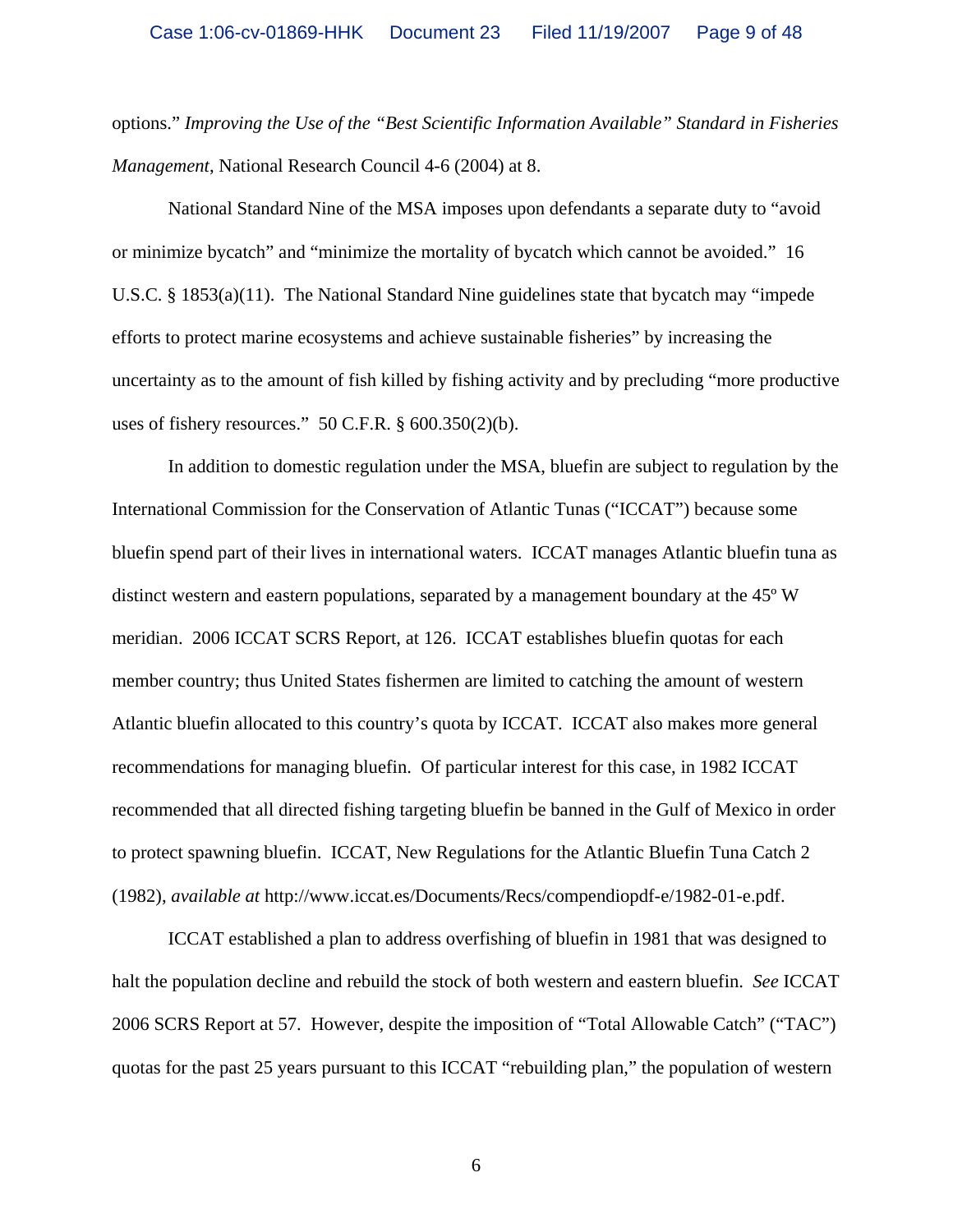Atlantic bluefin has declined consistently. The latest report of ICCAT scientists notes this decline, and observes that "western bluefin tuna may be less resilient to fishing than previously thought." ICCAT 2006 SCRS Report at 57. In this report, ICCAT scientists also express significant concern that the potential for rebuilding western Atlantic bluefin is "less clear" than it has been in earlier years of the plan, and report that "current regulations may be insufficient to achieve the [rebuilding] objectives." *Id.* at 57, 58.

 The Atlantic Tunas Convention Act ("ATCA") is the federal statute that – along with the MSA – provides authority to the Fisheries Service to manage bluefin tuna in conformance with quotas established by ICCAT. *See* 16 U.S.C. § 971. ATCA provides that the defendant Secretary of Commerce shall promulgate regulations that are "necessary and appropriate" to carry out the recommendations of ICCAT that establish the western Atlantic bluefin quota for the United States fishing fleet. *See id.* § 971d(c)(1)(A). In addition, ATCA requires that such regulations "shall, to the extent practicable, be consistent with fishery management plans [FMPs] prepared and implemented under" the MSA. *Id.* § 971d(c)(1)(C). ATCA also provides that no such regulations "may have the effect of increasing or decreasing any allocation or quota of fish or fishing mortality level" set by ICCAT. *Id.* § 971d(c)(3). Inasmuch as ICCAT has for 25 years recommended that no directed fishing for bluefin be allowed to take place in the Gulf of Mexico, it has effectively allocated no bluefin quota in the Gulf for United States tuna fishermen and has set the targeted fishing mortality level for bluefin there at zero.

#### **III. Defendants' Management Failures in the face of a Declining Bluefin Population**

 For more than thirty years, scientists, staff, and policy officials within NMFS have been aware of a precipitous decline in the population of western Atlantic bluefin tuna. Yet the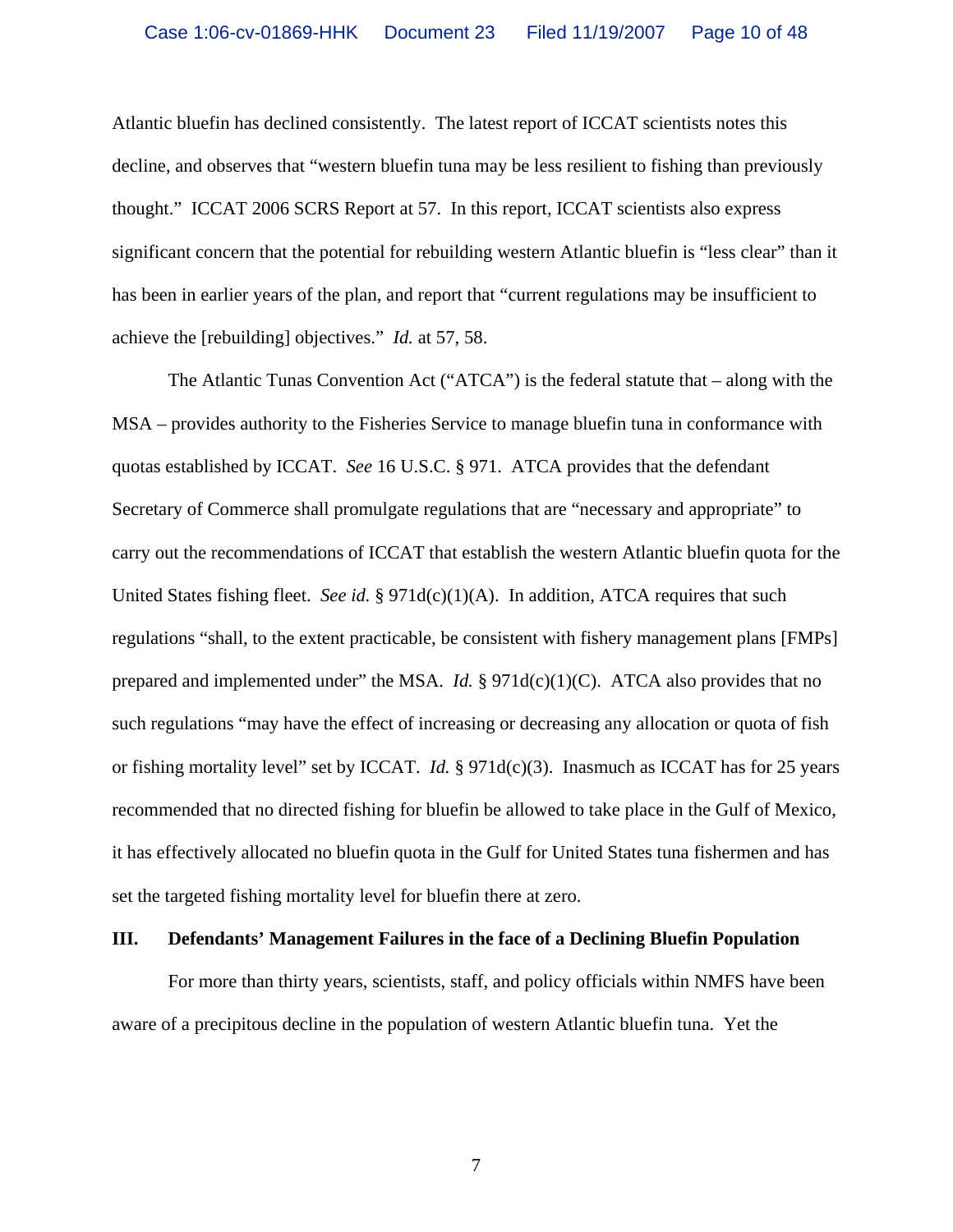defendants have repeatedly failed to halt the steady decline in the bluefin population. The

following points summarize milestones in this thirty-year history:

- In 1975, defendants proposed to list the bluefin as threatened under the Endangered Species Act, $^2$  but then withdrew that proposal after ATCA became law. $^3$
- In 1981, defendants noted that high prices paid for incidental catches of bluefin tuna "encouraged many U.S. fishermen to consider pursing them as a target species." 46 Fed. Reg. 8012, 8013 (Jan. 26, 1981). "Concerned that the resource [was] not strong enough to withstand additional heavy fishing pressure," defendants prohibited directed longline fishing for bluefin in the Gulf of Mexico and set an "incidental catch" limit for bluefin in the Gulf. $4$
- In 1982, ICCAT formally recommended a ban on directed fishing for bluefin on bluefin spawning grounds in the Gulf of Mexico.<sup>5</sup>
- Later in 1982, the Fisheries Service significantly reduced the quota for incidentally caught bluefin for the Gulf, expressing concern that the bluefin being killed with longline gear in the Gulf "are spawning adults" and that "minimizing their capture, therefore, may contribute to increasing stock size."<sup>6</sup>
- Notwithstanding this key 1982 finding, in 1983 the defendants dramatically increased the allowance for "incidental catch" of bluefin. $^7$
- During the late 1980s and early 1990s, commercial demand for bluefin spiked and the price of these fish skyrocketed. The result was "the development of a directed fishery in the Gulf," despite the previously adopted incidental catch regulations.<sup>8</sup> In 1988, defendants recognized that their "incidental catch" provisions for bluefin "may have permitted a directed fishery for Atlantic bluefin tuna in the Gulf of Mexico, contrary to the intent of the regulations and the United States' obligations" to ICCAT.<sup>9</sup> Accordingly, defendants sought comments on whether to "close all or a portion of the Gulf of Mexico to longline gear during a specified spawning season."<sup>10</sup>

 $\overline{a}$ <sup>2</sup> 40 Fed. Reg. 14767, 14767 (Apr. 2 1975) ("the scientific consensus . . . is that the data presently available are inadequate to positively determine the status of the Atlantic bluefin tuna stocks, but the data convincingly indicate that adult (or spawning) Atlantic bluefin tuna stocks are substantially reduced in number from previous years"). 3  $3$  40 Fed. Reg. 33978 (Aug. 13, 1975).

<sup>4</sup> 46 Fed. Reg. 8012, 8013 (Jan. 26, 1981).

<sup>5</sup> ICCAT, New Regulations for the Atlantic Bluefin Tuna Catch 2 (1982), *available at* 

http://www.iccat.es/Documents/Recs/compendiopdf-e/1982-01-e.pdf.

<sup>&</sup>lt;sup>6</sup> 47 Fed. Reg. 17086, 17089 (Apr. 21, 1982).

<sup>7</sup> *See* 48 Fed. Reg. 27745, 27751-52 (June 17, 1983) (increasing quota allocated to the incidental take of bluefin by the longline fishery from 44 st to 145 st). A "short ton" or "st" is 2,000 pounds, or 907 kilograms.

<sup>8</sup> 56 Fed. Reg. 10227, 10228 (Mar. 11, 1991). *See also* 53 Fed. Reg. 10415, 10415 (Mar. 31, 1988) (noting that existing incidental take provisions "may have permitted a directed fishery for Atlantic bluefin tuna in the Gulf of Mexico, contrary to the intent of the regulations and the United States' obligations" to ICCAT").

<sup>9</sup> 53 Fed Reg. 10415, 10415 (Mar. 31, 1988).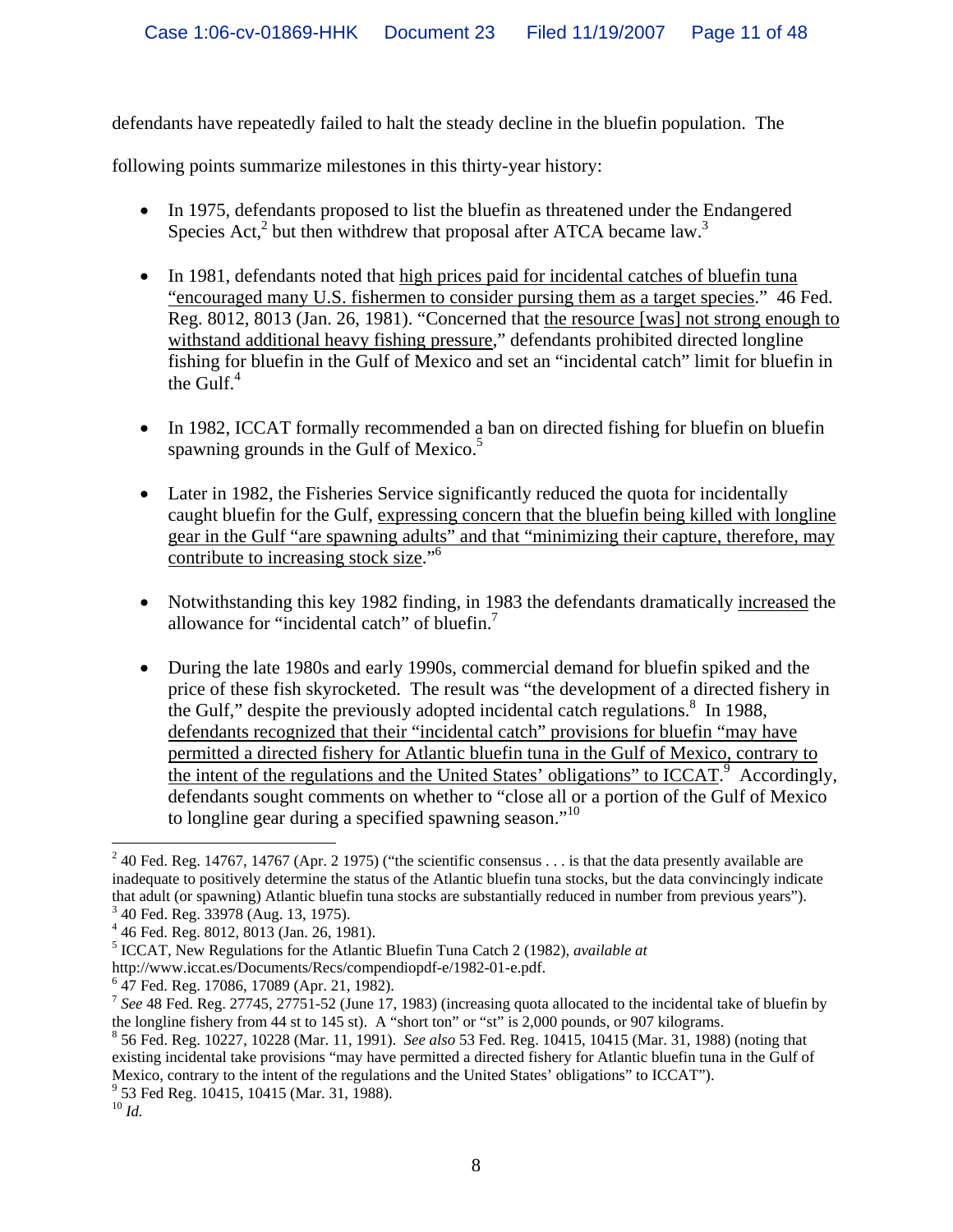- In 1992, defendants rejected a proposal to close the Gulf of Mexico during bluefin spawning season.<sup>11</sup> Instead, defendants adopted new incidental catch regulations that required "specified amounts of other species to be landed as a condition for landing an incidental bycatch of Atlantic bluefin tuna" and prohibited "retention of Atlantic bluefin tuna harvested from the Gulf of Mexico except for vessels permitted in the Incidental Catch category."12 In so doing, defendants created a class of fishermen who would be allowed to "incidentally"  $-i.e.,$  on purpose  $-$  catch spawning bluefin in the Gulf. Defendants further noted that "if this measure is proven to be ineffective," "more stringent measures," would be considered in a future rulemaking. $^{13}$
- In 1994, defendants learned that their "incidental catch" approach was "causing an increase in bluefin discard and waste" when ICCAT scientists reported that the spawning population of western Atlantic bluefin had declined  $24\%$  in the period 1990-1991,  $^{14}$ Nevertheless, the defendants again declined to institute a closure for longline fishing in the Gulf, and merely tinkered with their "incidental take" provisions.<sup>15</sup> Again, defendants stated that "more stringent measures, such as area or season closures" could be considered in future rulemaking, should the incidental take provisions prove ineffective at limiting bycatch.<sup>16</sup>
- In 1999, in a consolidated HMS FMP, defendants adopted a measure to close an area off the Mid-Atlantic Bight to longline fishing during the month of June to minimize bluefin bycatch. This closure, although not directed toward protecting spawning fish, reduced  $\frac{d}{dt}$  dead discards of bluefin tuna.<sup>17</sup>
- Following another decade of steady and significant decline in the bluefin population, in 2002 defendants again recognized that "[d]espite efforts to alter target catch requirements and adjust geographic management areas, bycatch and discards of [bluefin tuna] by U.S. pelagic longline vessels have continued."18 Once again, however, the defendants did not close longline fishing in the Gulf of Mexico bluefin spawning area; instead, they merely continued to fiddle with the number of "incidentally caught" bluefin that could be retained and sold.<sup>19</sup>

 $\overline{a}$ 

 $11$  The proposed closure was rejected "because the location of the spawning areas within the Gulf of Mexico varies from year to year." 57 Fed. Reg. 365, (Jan. 6, 1992). However, as a result of nearly a decade of electronic monitoring of bluefin tuna, scientists have been able to describe a more precise bluefin spawning area. *See Nature* 1123 fig. a (G-7). Accordingly, the grounds for rejecting the proposed closure in 1992 are no longer valid. 12 57 Fed. Reg. 365, 365 (Jan. 6, 1992).

<sup>&</sup>lt;sup>13</sup> 57 Fed. Reg. 365 at 369.

<sup>14 59</sup> Fed. Reg. 2813, 2814 (Jan. 19, 1994).

<sup>15 59</sup> Fed. Reg. 2813, 2814 (Jan. 19, 1994). *See also* 59 Fed. Reg. 17723 (Apr. 14, 1994). 16 50 Fed. Reg. 2813, 2814.

<sup>&</sup>lt;sup>17</sup> See 67 Fed. Reg. 78404, 78406 (Dec. 24, 2002) ("The available data, based on logbooks submitted by fishermen, indicate a substantial decline in BFT bycatch throughout the year, indicating the closed area may be effective at reducing dead discards.").

<sup>18 67</sup> Fed. Reg. 78404, 78405-06 (Dec. 24, 2005).

<sup>19</sup> *Id.*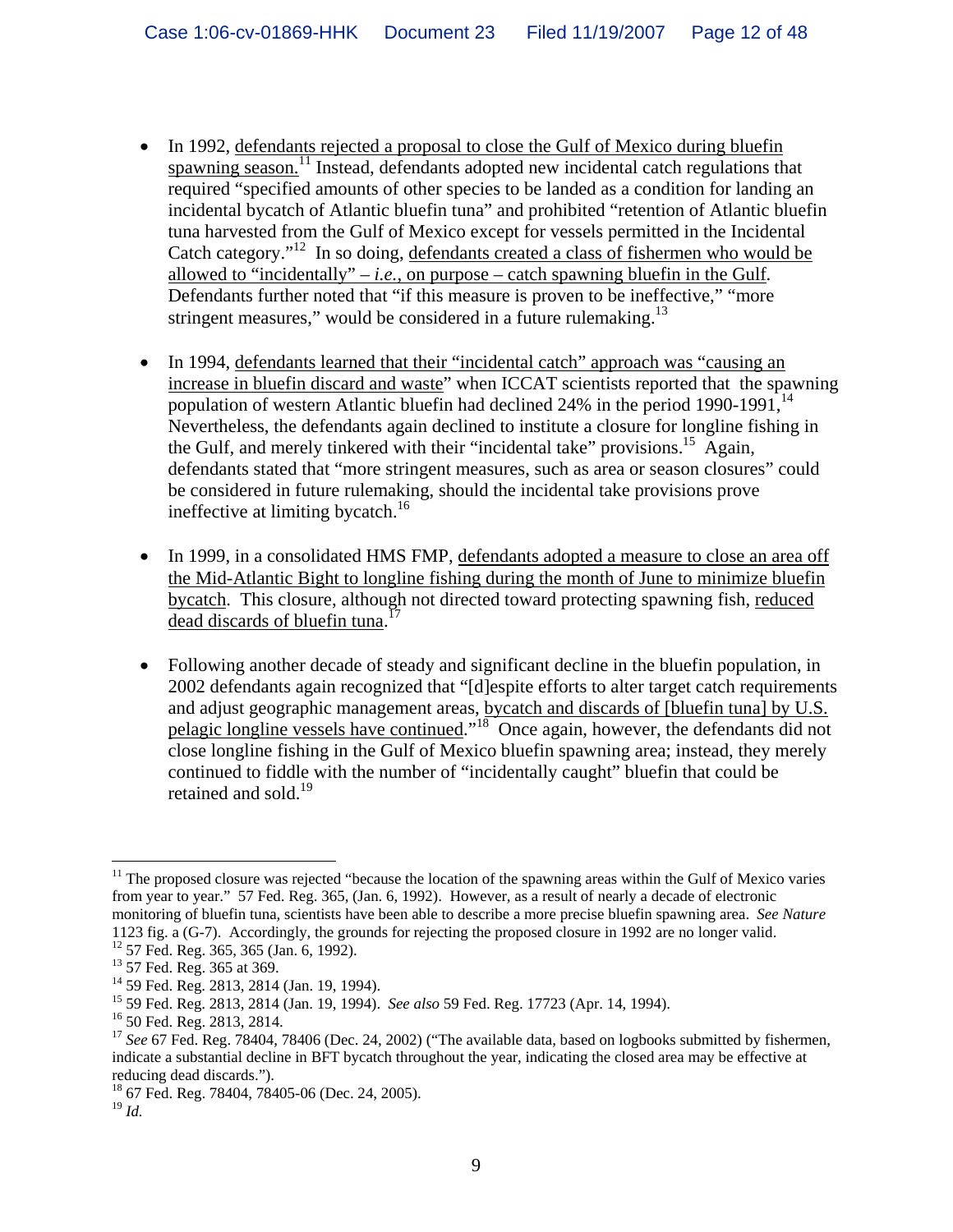In summary, between 1975 and 2002, the defendants repeatedly recognized that: (1) bluefin were spawning in the Gulf of Mexico; (2) the bluefin population has declined and continues to decline; and (3) the effort to manage the bluefin population by way of "incidental catch" had not only failed, but had encouraged a *de facto* directed fishery for bluefin in the Gulf, in violation of both ICCAT and U.S. policy. They expressed concern over these facts, but consistently failed to take effective steps to halt the bluefin population decline.

 Remarkably, defendants abandoned any pretense of protecting the bluefin in the Gulf in their 2002 rulemaking. Rather than aiming to reduce mortality due to dead discards, the 2002 regulations ignored solid evidence that the bluefin population was in serious decline, and focused instead on the fact that U.S. fishermen were not catching the full ICCAT quota allocated for bluefin. Thus, the Service concerned itself with the fact that restrictive incidental catch limits required longline fishermen to discard incidentally caught bluefin. *Id.* at 78406. Acting on this misplaced concern, since 2002 NMFS has sacrificed the long-term future of both the western Atlantic bluefin population, and fishermen who catch bluefin, in order to protect the short-term income of longline fishermen in the Gulf.

The current regulations thus allow fishers in the Gulf to continue killing spawning bluefin tuna.<sup>20</sup> The latest report filed by the defendants with ICCAT shows that 51 metric tons of bluefin – roughly 200 fish – were killed in the Gulf in 2006. Annual Report of the United States to ICCAT, NOAA Fisheries (2007), Exhibit D; *see also* Safina Decl. ¶ 11. Moreover, based on

 $\overline{a}$ 

 $20$  The regulations currently in effect provide that for all geographic areas:

One large medium or giant BFT per vessel per trip may be landed, provided that at least 2,000 lb (907kg) of species other than BFT are legally caught, retained, and offloaded from the same trip and are recorded on the dealer weighout slip as sold. Two large medium or giant BFT per vessel per trip may be landed, provided that at least 6,000 lb (2,727 keg) of species other than BFT are legally caught, retained and offloaded from the same trip and are recorded on the dealer weighout slip as sold. Three large medium or giant BFT per vessel per trip may be landed, provided that at least 30,000 lb (13,620 kg) of species other than BFT are legally caught, retained, and offloaded from the same trip and are recorded on the dealer weighout slip as sold.

<sup>50</sup> C.F.R. § 635.23(f)(1) (2006).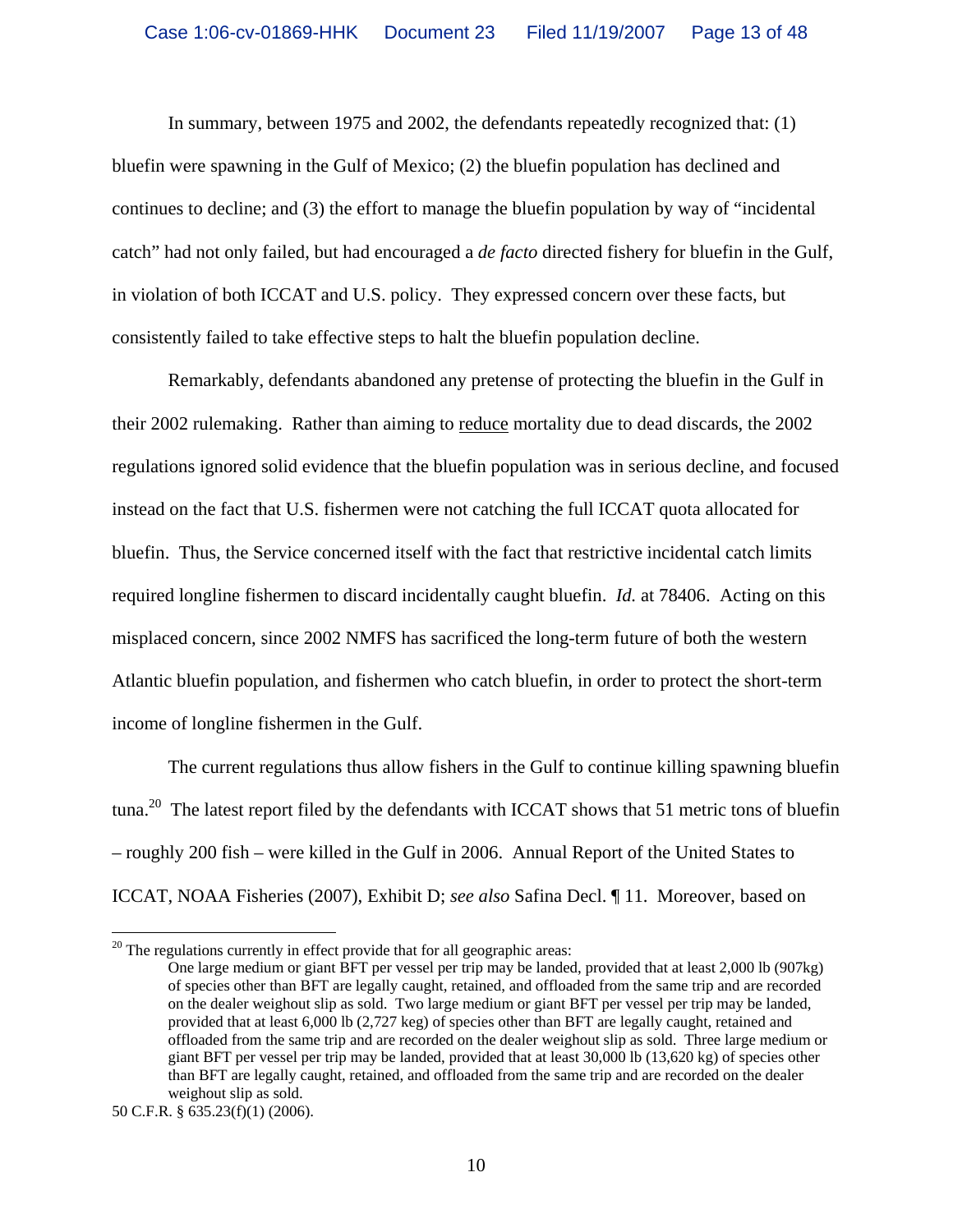initial indications from observer data designed to cover all longline vessels fishing in the Gulf during just two months between mid-April and mid-June of 2007, more than 100 bluefin were killed. Safina Decl. ¶ 12.

 Indicative of the steep bluefin population decline is that United States fishers have been unable to catch the quota allocated to them for the past four years. They failed – by a wide margin – to catch their quota of western Atlantic bluefin in 2004, 2005, and 2006. ICCAT 2006 SCRS Report at 57. Thus far in 2007, this downward trend continues. *Id.*; *see* Memorandum from Brad McHale to Margo Shulze Haugen, Landings of Large Medium and Giant Atlatnic [sic] Bluefin Tuna (Nov. 9, 2007), Exhibit E. In addition, anecdotal reports reflect that very few bluefin younger than age 3 have been seen in U.S. waters during 2007 – this suggests that there may have been a near total collapse of the entry of sub-adult bluefin ("recruitment") into the western Atlantic population. In short, western Atlantic bluefin tuna simply are disappearing from United States ocean waters. *See* Safina Decl. ¶¶ 2-4.

#### **IV. Plaintiffs' Petition to Protect Spawning Bluefin**

 In the spring of 2005, electronic tagging studies of bluefin tuna conclusively identified a spawning "hot spot" for Atlantic bluefin tuna in the northern Gulf of Mexico. These scientific data published in the journal *Nature* confirmed that spawning-age western Atlantic bluefin tuna were present in United States waters of the Gulf of Mexico during the months of January through June, and that they were spawning there, particularly during the period between March and June. *See* NATURE, AR G7, AT 1121-1127. The *Nature* article found that, even in the case of highly controlled scientific tagging, bluefin that are hooked on longlines tend to die in high percentages, even if they are released. *Id.* at 1123 ("In the [Gulf of Mexico] slope waters, scientific longlining ... was conducted from pelagic longline vessels ... and frequently resulted in bluefin tuna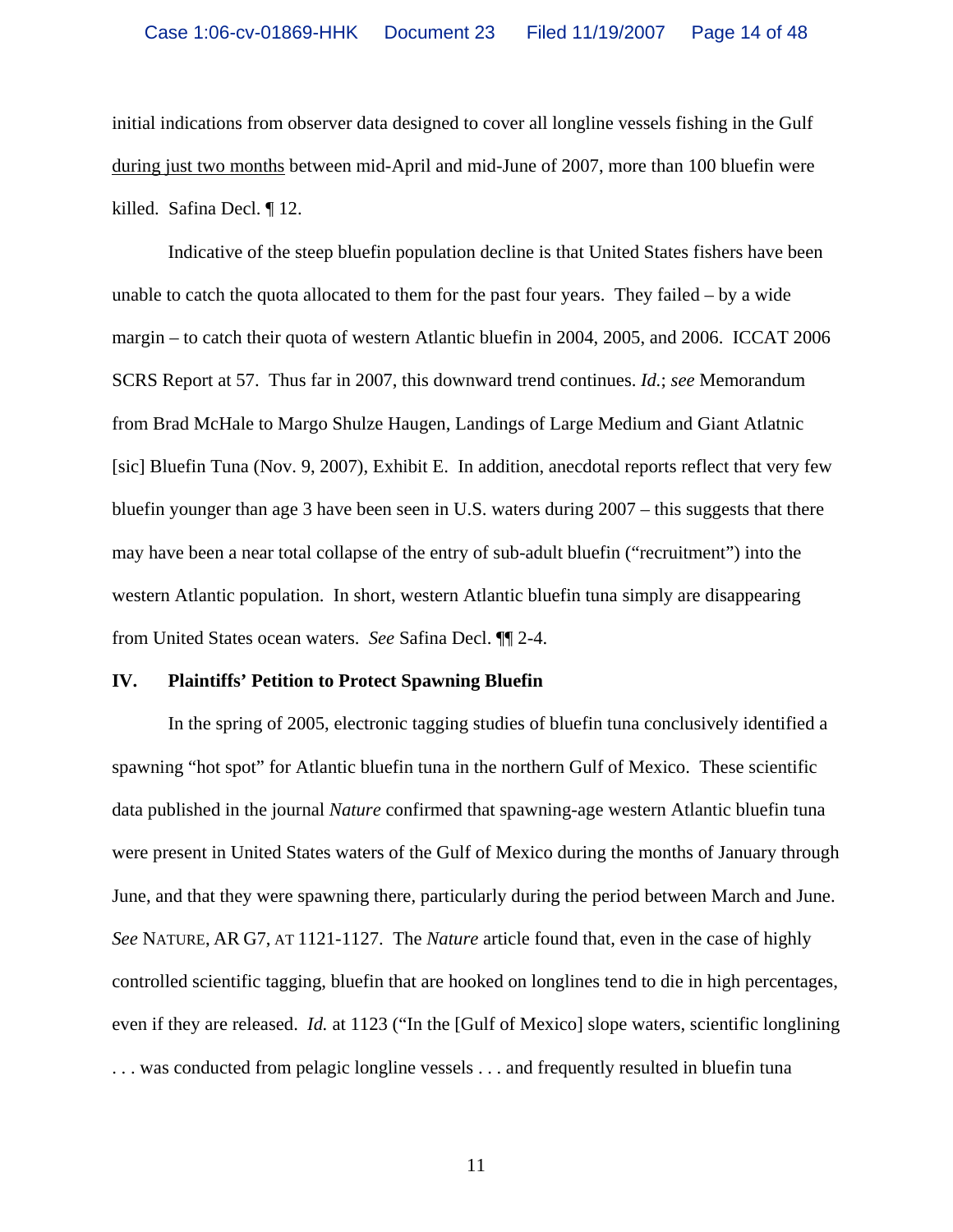mortalities."). Consequently, the paper concluded that a limited time-area closure of the pelagic longline fishery where it overlaps with the bluefin spawning area would eliminate this often fatal bycatch of spawning bluefin. *Id.* at 1126.

 Relying on this new evidence, and in an effort to reverse the dramatic decline in the bluefin population, the Plaintiff Blue Ocean Institute and several other conservation groups submitted their Petition on June 8, 2005, to the Fisheries Service. *See* Petition, attached as Exhibit A, AR D1. The June 2005 Petition emphasized that longline fishing in the Gulf of Mexico bluefin spawning area kills significant numbers of bluefin (largely as "bycatch" while the longline vessels are targeting yellowfin tuna), depletes the bluefin population, and cripples the potential of the bluefin to rebuild to a healthy level. Accordingly, the Petition requested that the Fisheries Service take immediate action to stop all longline fishing in bluefin spawning areas located in the Gulf of Mexico during spawning season. *Id.* at 2. The Petition also requested that defendants initiate a rulemaking designed to permanently prohibit all fishing activity that can catch bluefin tuna (either intentionally, or incidentally as "bycatch") in their spawning areas in the Gulf of Mexico during their spawning season. *Id.*

 In response to the Petition, the Fisheries Service declined to take immediate action to prevent bycatch of spawning bluefin in the Gulf, and promised to address the problem and further consider the petition for closure in connection with its Draft Fishery Management Plan for Highly Migratory Species ("HMS FMP"). AR I23.The HMS FMP looked at a number of actions relating to the management not of only bluefin tuna, but also other so-called "highly migratory species." In an environmental impact statement ("EIS") prepared by the Fisheries Service in connection with the HMS FMP during 2005 and 2006, the Fisheries Service acknowledged that bluefin tuna are overfished and subject to continued overfishing, AR E12, at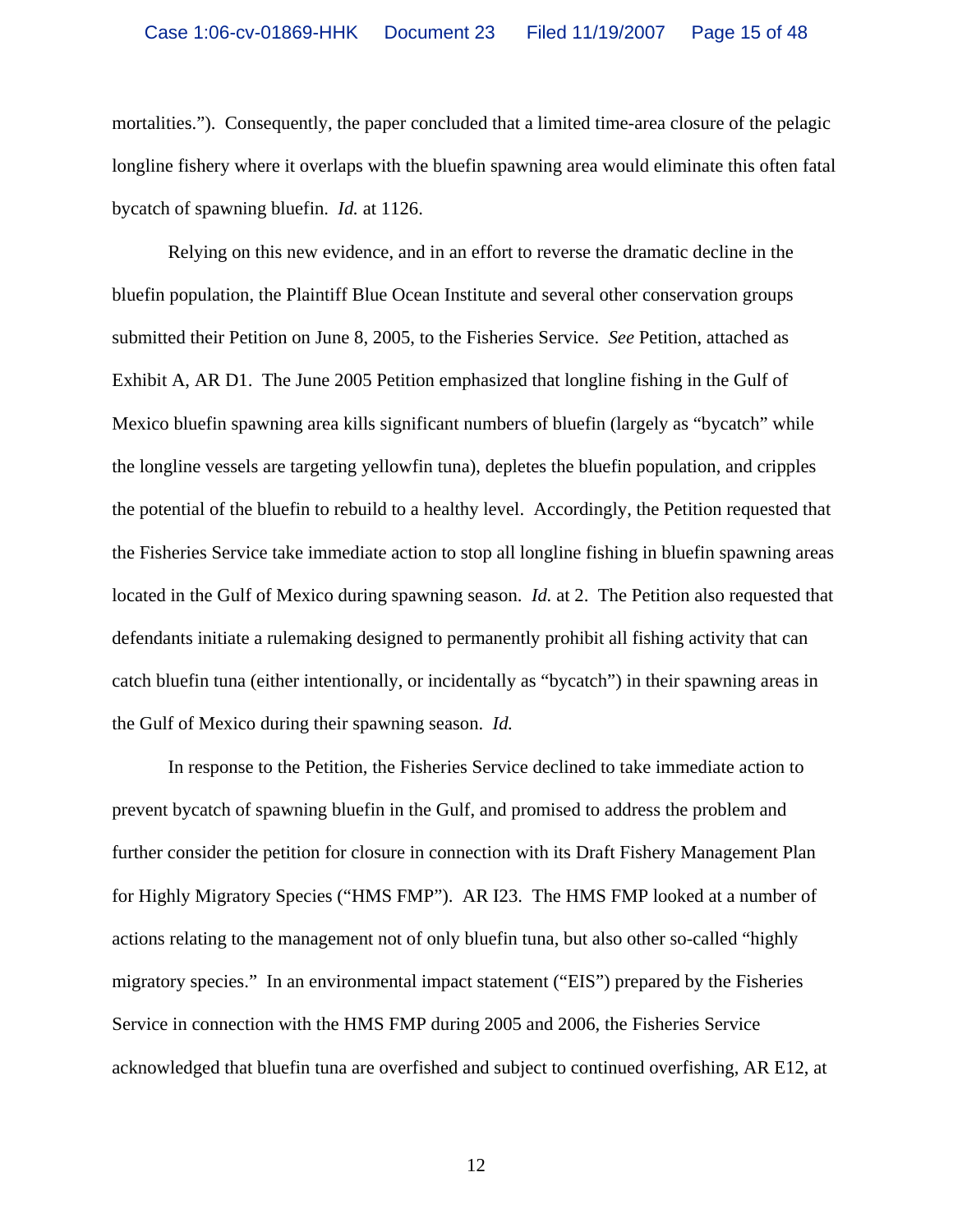3-43, but declined to establish a fishing closure of the bluefin spawning area in the Gulf of

Mexico. This decision was based primarily upon the Fishery Service's conclusion that the

proposed closure would not reduce bycatch for every potentially affected species. AR E12, at 4-

66.

The Fisheries Service published the final rule implementing the HMS FMP on October 2,

2006. The rule refused to institute any closure of longline fishing in the bluefin spawning area in

the Gulf of Mexico during spawning season, or otherwise to take any action to halt the collapse

of the western Atlantic bluefin population. 71 Fed. Reg. 58058, 58152-58153 (Oct. 2, 2006); AR

E27. The final rule and the discussion in the HMS FMP included the following reasons for the

Fisheries Service decision to reject the plaintiffs' Petition for a closure:

1. If the closure resulted in a random redistribution of fishing effort, it could result in an increase in the incidental catch ("bycatch" or "discards") of bluefin, rather than a decrease. *Id*. at 58152.

2. Even if the closure resulted in a decrease in bluefin bycatch, the redistributed fishing effort could increase bycatch of other species of fish and sharks *Id.* at 58153. In this connection, the Fisheries Service "cannot place more value on one species over another species." Appendix E to the HMS FMP at E-30 (AR E 12 at E-30).

3. While not relying upon any formal "decision matrix," the Fisheries Service used the analysis of various impacts of the proposed closure on bluefin and other Highly Migratory Species to help "guide" its decision to reject the plaintiffs' Petition. AR E 17 at 6 (NMFS Memorandum For the File dated August 29, 2006).

4. New data and information needed to be gathered and analyzed before defendants could make a decision regarding the need for a closure of the type sought in the Petition.

As a result of the decision by the Fisheries Service to deny the plaintiffs' Petition,

additional bluefin were killed as bycatch by longline fishers fishing in the Gulf of Mexico in

2006 and 2007. *See* Safina Decl. ¶¶ 11-12. Indeed, more than 100 bluefin reportedly were killed

in the Gulf in only the two months between April and June of 2007. *Id*. ¶ 12. Absent relief from

this Court, more bluefin can be expected to die in that spawning area in 2008, and in subsequent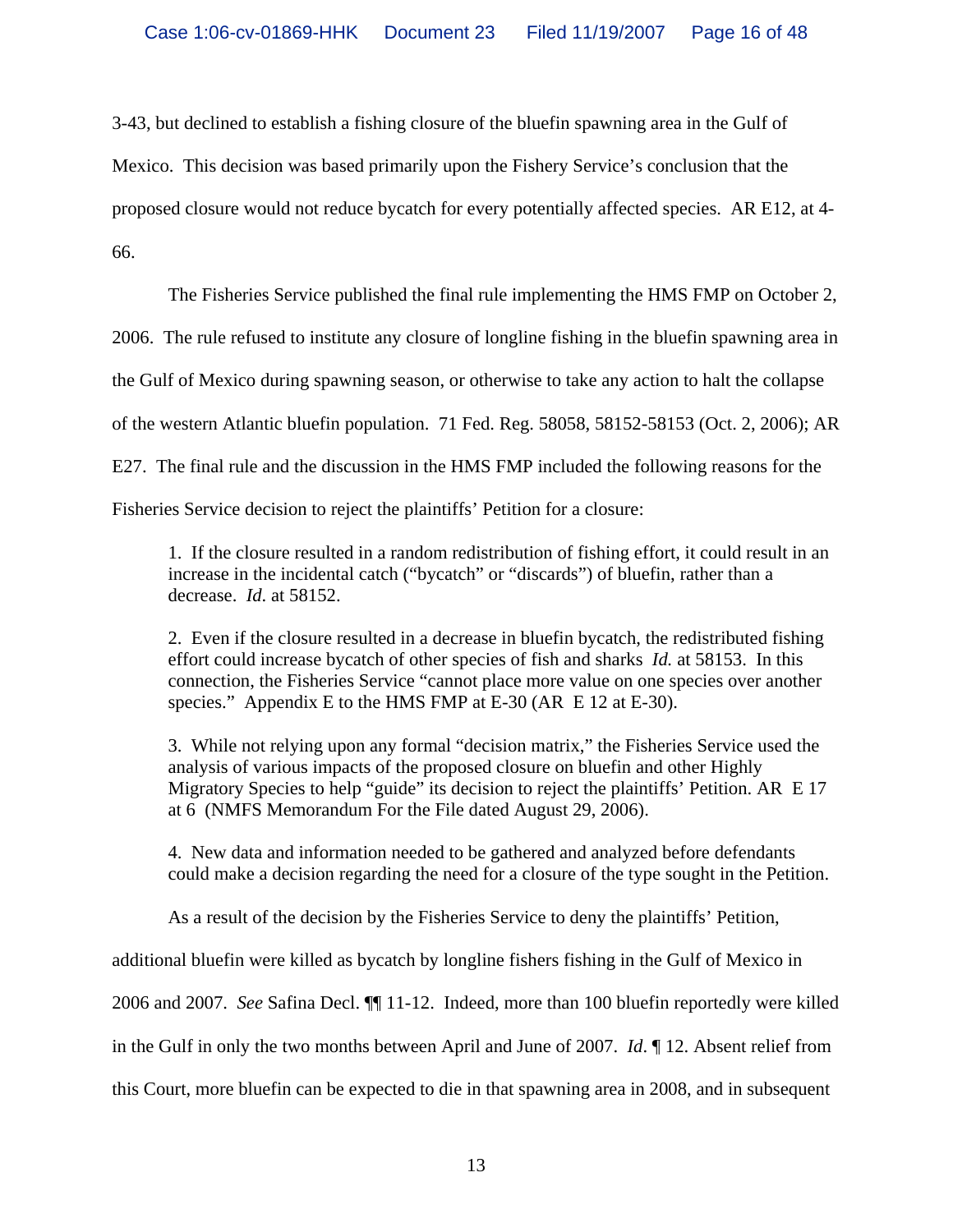years, until the Fisheries Service reduces the fishing pressure in that area during bluefin spawning season. These bluefin mortalities contribute to continued overfishing and harm the capacity of the western Atlantic bluefin tuna to survive and to rebuild as a healthy and sustainable fish population. *See id.* ¶¶ 11-14.

#### **ARGUMENT**

#### **I. STANDARD OF REVIEW AND STANDING**

1

 Rule 56(c) of the Federal Rules of Civil Procedure provides that summary judgment shall be rendered if the movants establish that "there is no genuine issue as to any material fact and that the moving party is entitled to judgment as a matter of law." Fed. R. Civ. P. 56(c); *see Taylor v. Federal Deposit Ins. Corp.*, 132 F. 3d 753, 762 (D.C. Cir. 1997). Defendants cannot avoid entry of summary judgment merely by relying on unsupported assertions in their briefs. *See* Fed. R. Civ. P. 56(e); *see also Celotex Corp. v. Catrett*, 477 U.S. 317, 322 (1986).

This is an administrative record case in which no material facts are now in dispute,  $2<sup>1</sup>$  and the plaintiffs are entitled to judgment as a matter of law. This memorandum establishes that the defendants' refusal to grant plaintiffs' Petition request to close longline fishing in the Gulf of Mexico on bluefin spawning grounds during bluefin spawning season is inconsistent on its face with the MSA, unreasonable, arbitrary and capricious, and contrary to NEPA. Accordingly, this Court should enter summary judgment in favor of the plaintiffs.

 The declaration of plaintiff Carl Safina, President of the plaintiff Blue Ocean Institute, is attached to this memorandum as Exhibit F. Dr. Safina's declaration shows that defendants' decision to reject the Blue Ocean Institute petition to close longline fishing in the Gulf of Mexico during the spawning season directly injures both himself and the Blue Ocean Institute in several

<sup>&</sup>lt;sup>21</sup> On February 23, 2007, the plaintiffs moved to complete the administrative record on grounds that it was incomplete. Magistrate Judge Facciola denied that motion by Memorandum Opinion and Order dated September 7, 2007.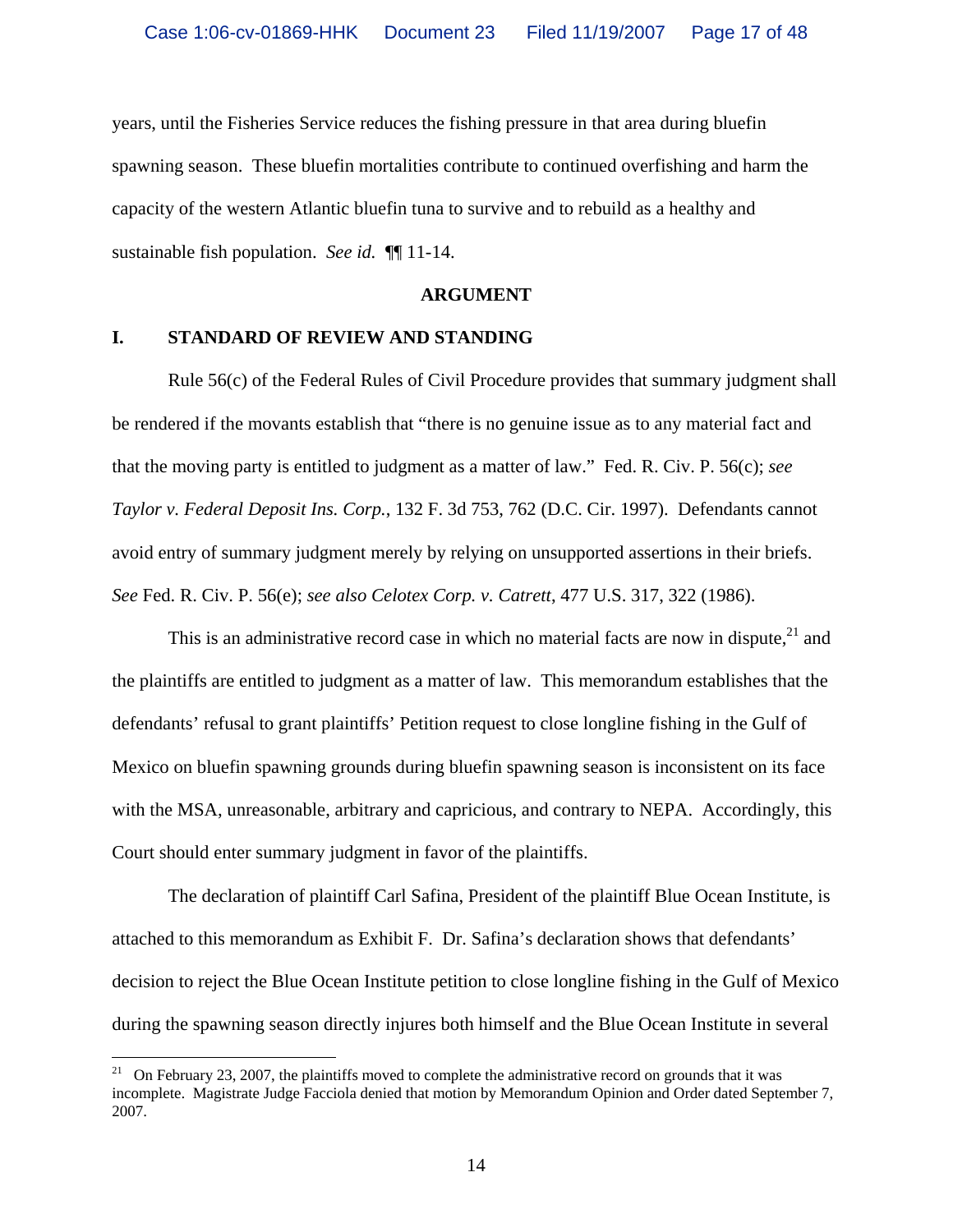ways. The defendants' rejection of the plaintiffs' petition has allowed additional spawning bluefin to be killed in the Gulf of Mexico, thereby contributing to the continued depletion of the bluefin population. Safina Decl.  $\P$  11-13. Therefore, the actions of the defendants have harmed the ability of the plaintiffs to continue to research, observe, and – in the case of Dr. Safina, fish – for bluefin tuna. *Id.* ¶¶ 10-15. In short, because the defendants have injured the environmental, recreational, aesthetic, and professional interests of the plaintiffs with respect to the western Atlantic bluefin tuna, the plaintiffs enjoy standing to maintain this action. *See Friends of the Earth v. Laidlaw Environmental Services*, 528 U.S. 167, 180-185 (2000); *Natural Res. Defense Council v. EPA*, 489 F.3d 1364, 1370-71 (D.C. Cir. 2007).

# **II. THE FISHERIES SERVICE DECISION TO REJECT THE PETITION TO PROTECT THE SPAWNING POPULATION OF BLUEFIN TUNA WAS ARBITRARY AND CAPRICIOUS**

Under the Administrative Procedure Act ("APA"), "[t]he reviewing court shall…hold unlawful and set aside agency action, findings, and conclusions found to be…arbitrary, capricious, an abuse of discretion, or otherwise not in accordance with law." 5 U.S.C. § 706. The MSA explicitly imports the APA standard of review. *See* 16 U.S. C. § 1855(f)(1)(B). To uphold an agency's decision under the APA, a court must find that the agency "examine[d] the relevant data and articulate[d] a satisfactory explanation for its action including a 'rational connection between the facts found and the choices made.'" *Motor Vehicle Mfrs. Ass'n v. State Farm Mutual Auto Ins. Co.*, 463 U.S. 29, 43 (1983) (quoting *Burlington Truck Lines, Inc. v. United States*, 371 U.S. 156, 168 (1962)). In addition, to pass muster under the APA, an agency's decision must be supported by record evidence. *See Taylor v. FDIC*, 132 F.3d 753, 762 (D.C. Cir. 1997) (court "[does] not accept bare conclusory allegations as fact"); *Missouri Public Service Comm. v. FERC*, 337 F.3d 1066, 1073 (D.C. Cir. 2003) (agency must fully explain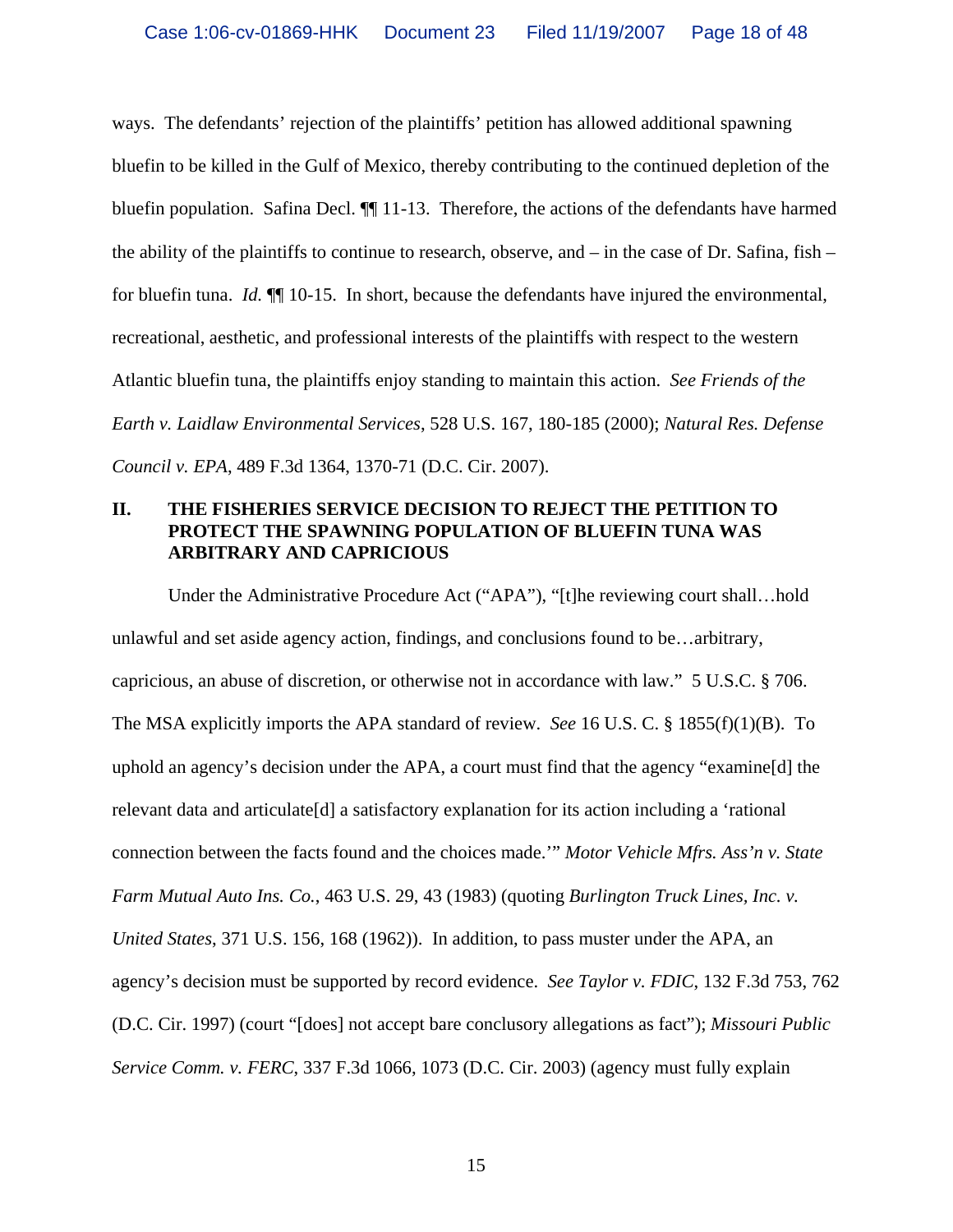predictions or extrapolations from the record). Mere conclusory statements in the record are not enough to support the agency's position. *See, e.g.*, *Bangor Hydro-Electric Co. v. FERC*, 78 F.3d 659, 664 (D.C. Cir. 1996); *Chem. Mfrs. Ass'n v. EPA*, 28 F.3d 1259, 1266 (D.C. Cir. 1994).

 The APA requires the courts to examine agency actions closely: "we do not hear cases merely to rubber stamp agency actions. To play that role would be 'tantamount to abdicating the judiciary's responsibility under the [APA].'" *Natural Resources Defense Council, Inc. v. Daley*, 209 F.3d 747, 755 (D.C. Cir. 2000) (quoting *A.L. Pharma, Inc. v. Shalala,* 62 F. 3d 1484, 1491 (D.C. Cir. 1995)) (rejecting NMFS argument that court should defer to fishing quota that had less than a 50% chance of success). The APA's standard of review "requires the reviewing court to engage in a substantial inquiry" and subjects the agency action to a "thorough, probing, in-depth review." *Citzens to Preserve Overton Park v. Volpe*, 401 U.S. 402, 415 (1971).

Normally, an agency rule would be arbitrary and capricious if the agency has relied on factors which Congress has not intended it to consider, entirely failed to consider an important aspect of the problem, offered an explanation for its decision that runs counter to the evidence before the agency, or is so implausible that it could not be ascribed to a difference in view or the product of agency expertise.

*Motor Vehicle Mfg. Ass'n v. State Farm Mut. Ins.*, 463 U.S. 29, 43 (1983). Although courts ordinarily afford some degree of deference to the agency's scientific expertise, such deference is not unlimited. "The [Fisheries] Service cannot rely on reminders that its scientific determinations are entitled to deference in the absence of reasoned analysis to cogently explain why its [decisions]" satisfy statutory requirements. *Natural Res. Def. Council*, 209 F.3d at 755- 56 (quotations and citations omitted). Furthermore, "[a] regulation cannot stand if it is based on a flawed, inaccurate or misapplied study." *Texas Oil & Gas Ass'n v. EPA*, 161 F.3d 923, 933 (5th Cir. 1998).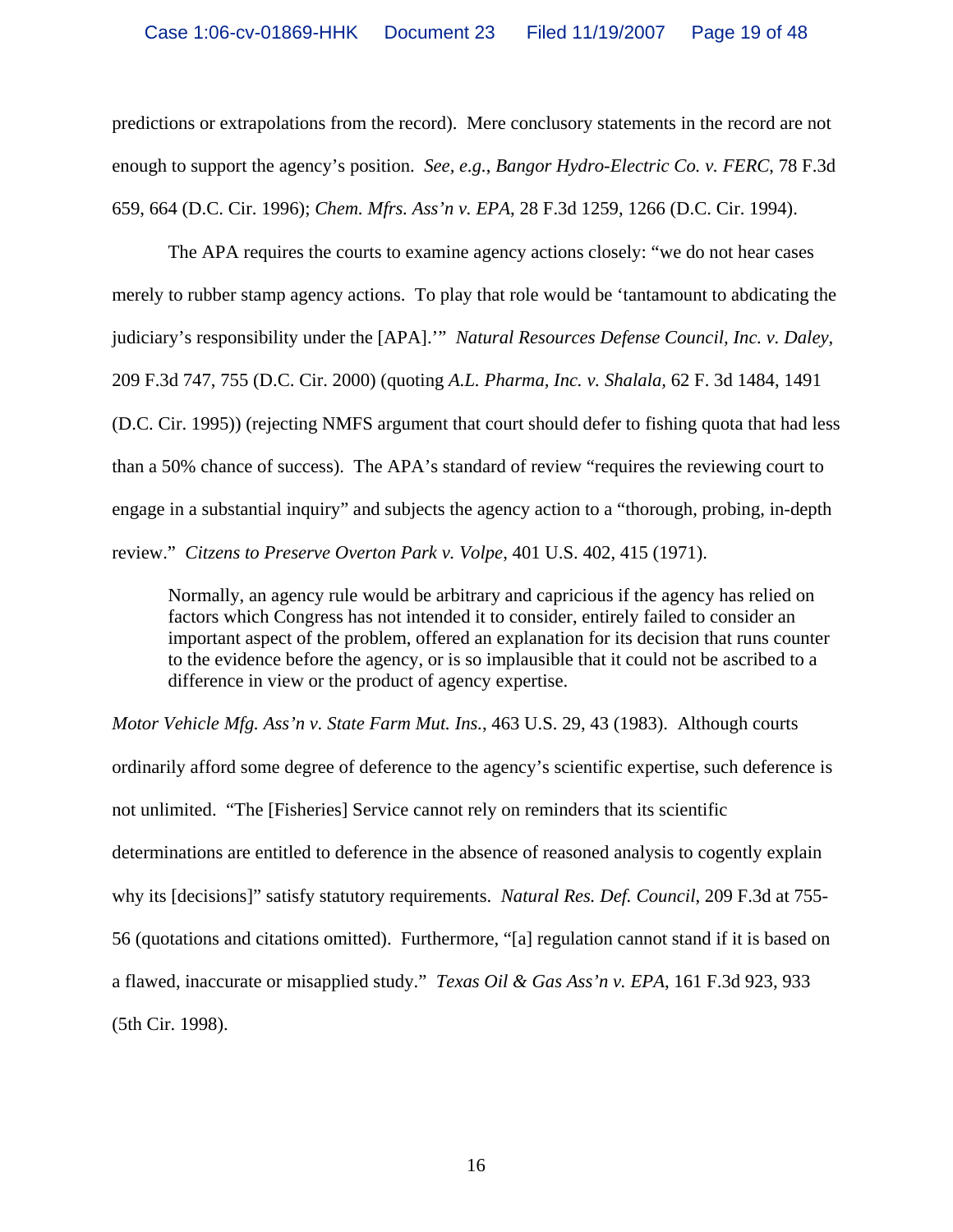This Circuit has emphasized the particular importance of close record review in cases such as this, where the agency has engaged in an analysis of rather technical information. *Ethyl Corp. v. Environmental Protection Agency*, 541 F. 2d 1, 36 (D.C. Cir. 1976) (purpose of review is to "enable the court to determine whether the agency decision was rational and based on consideration of the relevant factors").

The defendants' decision to deny the plaintiffs' Petition to close longline fishing that is killing spawning bluefin in the Gulf of Mexico, and to adopt an FMP that contains no protection for spawning bluefin, is arbitrary and capricious in several respects. This decision "entirely failed to consider an important aspect of the problem, offered an explanation for its decision that runs counter to the evidence before the agency, . . . [and] is so implausible that it could not be ascribed to a difference in view or the product of agency expertise." *Motor Vehicle Mfg. Ass'n*, 463 U.S. at 43. In addition, the defendants failed to "examine the relevant data and articulate a satisfactory explanation for its action including a 'rational connection between the facts found and the choices made.'" *Id.* (quoting *Burlington Truck Lines, Inc.*, 371 U.S. at 168).

The defendants based their decision on two arbitrary choices. First, they sharply limited their evaluation of the potential benefits of the proposed closure by ignoring key facts, including that all bluefin caught in the Gulf presumptively are western Atlantic spawners, that bluefin are subject to high levels of mortality from incidental catch and discard in the Gulf of Mexico, and that spawning bluefin are more important than non-spawning bluefin. Second, they relied upon various models on redistribution of fishing effort that do not produce meaningful results, and then failed to explain how those models compelled their decision to deny the Petition.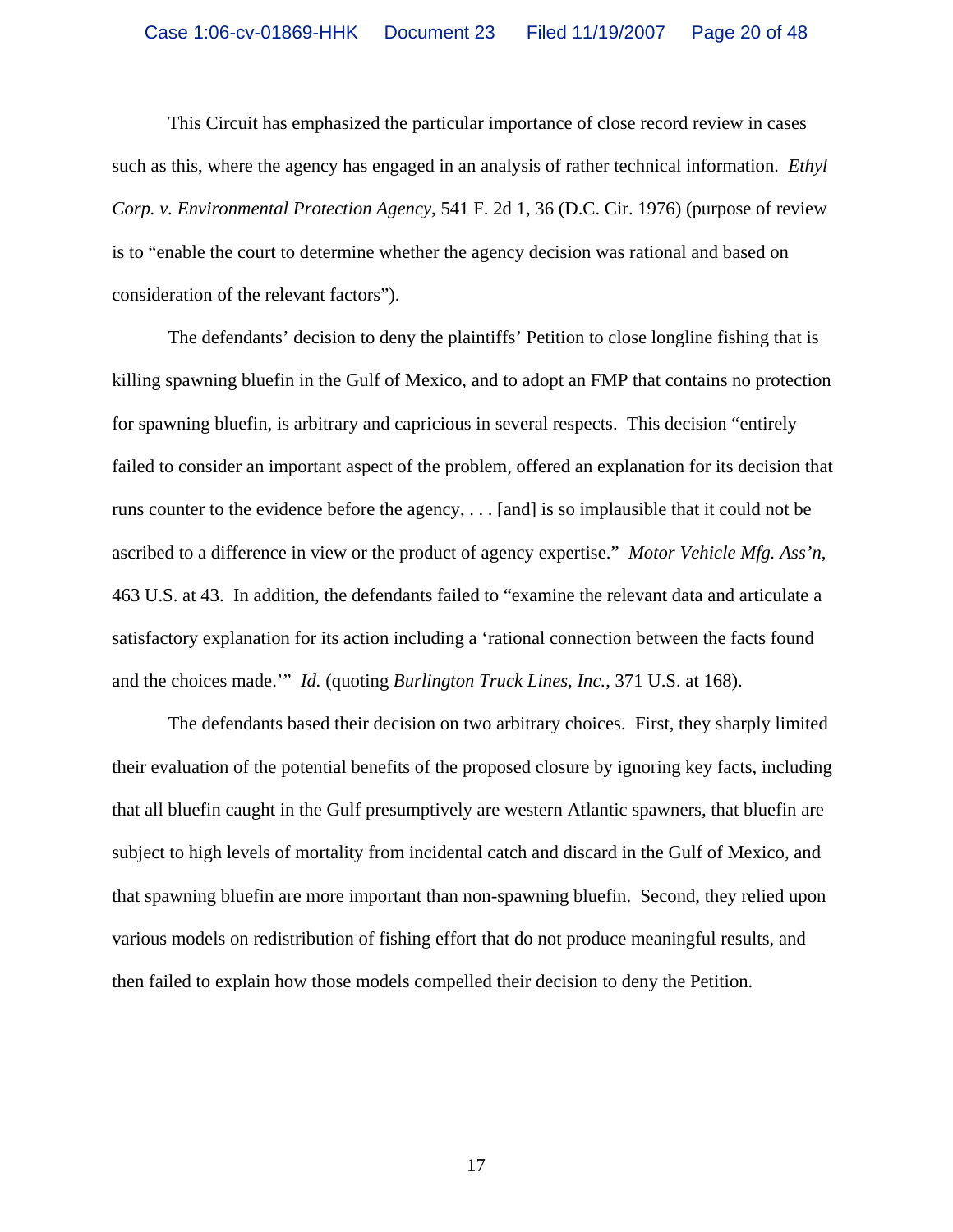#### **A. The Fisheries Service Ignored Key Facts About the Life History of the Bluefin and the Nature of the Bluefin Fishery in the Gulf of Mexico**

 The defendants rejected the plaintiffs' Petition to close longlining in the Gulf of Mexico spawning area for bluefin without considering several vital facts about the life history of bluefin and the nature of the fishery in the Gulf. Moreover, they completely failed to explain their decisionmaking process – which gave no weight to factors unique to bluefin.

Plaintiffs filed their Petition to protect spawning bluefin tuna in a newly-documented Gulf of Mexico spawning "hot spot" in order to "reduce mortalities of reproductive adult bluefin tuna, reduce further overfishing, and promote the rebuilding of the overexploited western Atlantic bluefin tuna population." Pet. at 3-4. However, the Fisheries Service ignored the stated purpose of the Petition – to reduce bluefin overfishing and rebuild the depleted bluefin population – and only considered whether the proposed closure "would reduce the bycatch of all species considered, assuming there is some redistribution of effort." AR E12, at 4-66.

In fact, the HMS FMP simply lacks discussion of the closure's potential to reduce mortalities of reproductive adult bluefin tuna, reduce further overfishing or promote the rebuilding of the overexploited western Atlantic bluefin tuna population. Thus, the Fisheries Service completely failed to address the potential benefits of the proposed closure for the imperiled bluefin population. This failure violated the APA requirement that agencies must directly respond to the substance of the relief sought in any petition for administrative action. *See Fund for Animals v. Babbitt*, 903 F. Supp. 96, 115-116 (D.D.C 1995) ("the right to petition for rulemaking entitles the petitioning party to a response on the merits of the petition"). The defendants were required to "fully and promptly consider" the plaintiffs' petition. *WWHT, Inc. v. F.C.C.*, 656 F.2d 807, 813 (D.C. Cir. 1981). The petition asked for a longline closure in a specifically –identified area of the Gulf of Mexico for the express purpose of protecting bluefin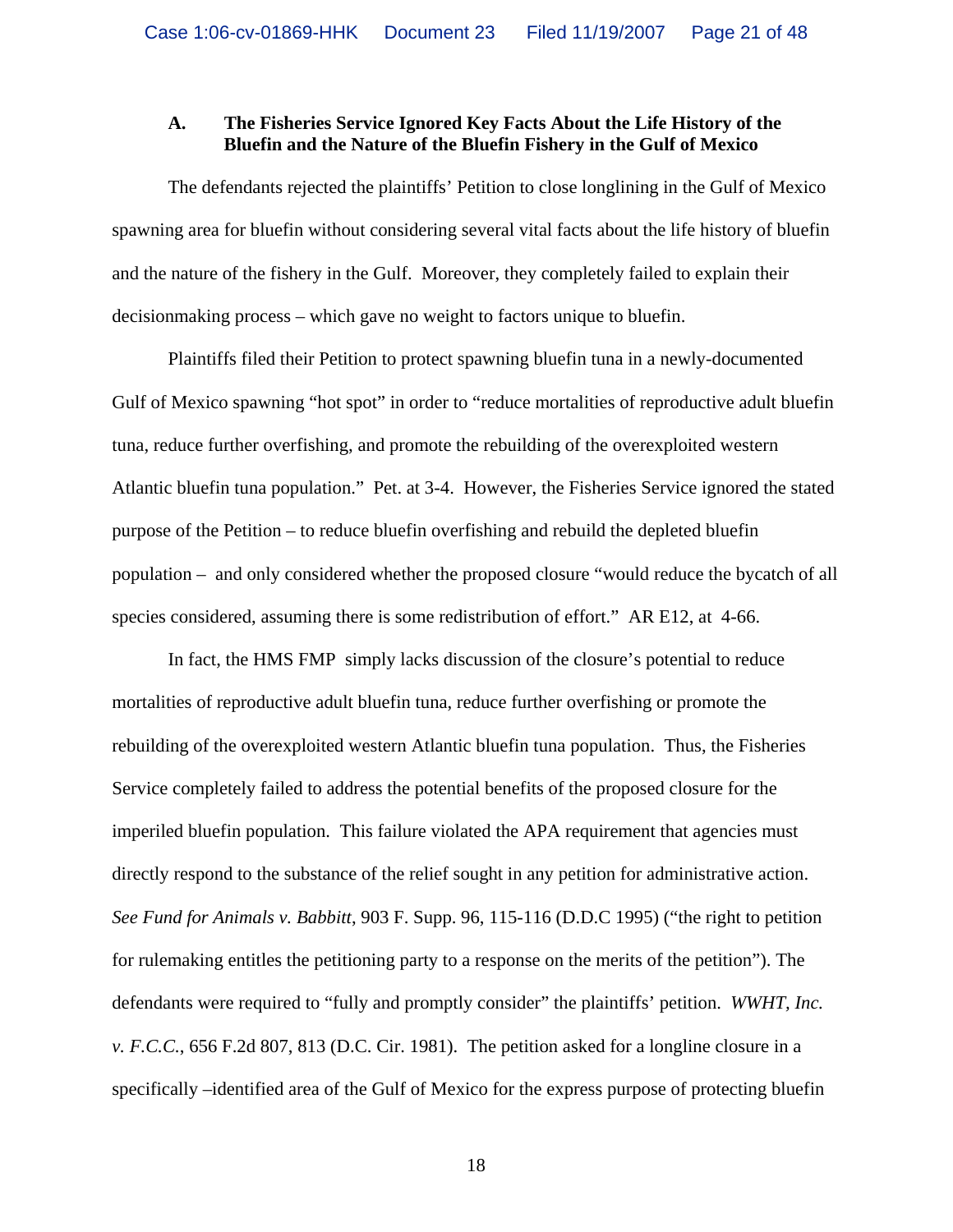tuna. The defendants' analysis simply failed to come to grips with that request. Therefore, their response violated the APA.

Defendants' failure to focus directly on the substance of the plaintiffs' Petition manifested itself in a failure to address several crucial facts relevant to their decision: (a) bluefin protected by the proposed closure are spawning bluefin and therefore of higher importance than other bluefin; (b) bluefin protected by the closure are presumptively western Atlantic bluefin and therefore of more value to protecting that particular population than are eastern bluefin; (c) because there is a *de facto* directed fishery taking place in the Gulf of Mexico that kills bluefin, mortality of bluefin in the Gulf is higher than reported. This failure to consider highly relevant factors rendered their decision arbitrary and capricious. *See Citizens to Preserve Overton Park*, 401 U.S. at 416 (APA requires agencies to consider relevant factors); *Motor Vehicle Mfg. Ass'n*, 463 U.S. at 43 (agency rule is arbitrary and capricious where agency "entirely failed to consider an important aspect of the problem"); *Ethyl Corp. v. Environmental Protection Agency*, 541 F. 2d 1, 36 (D.C. Cir. 1976) (agency decision must be "rational and based on consideration of the relevant factors").

First, the Fisheries Service failed to adequately consider that the bluefin potentially affected by the proposed closure were spawning bluefin. Over twenty years ago, the Fisheries Service expressed concern about the need to minimize the bycatch of bluefin tuna in the Gulf of Mexico because the tuna caught in that region "are spawning adults." 47 Fed. Reg. 17086, 17089 (Apr. 21, 1982). The Fisheries Service explained that "minimizing their capture . . . may contribute to increasing stock size." *Id.* It is axiomatic that spawning adult fish are absolutely vital to the future of any fish stock. "Clearly, if there are no spawning fish, there can be no recruits . . . ." J.G. Shepherd, *Aide Memoire on Scientific Advice on Fisheries Management*,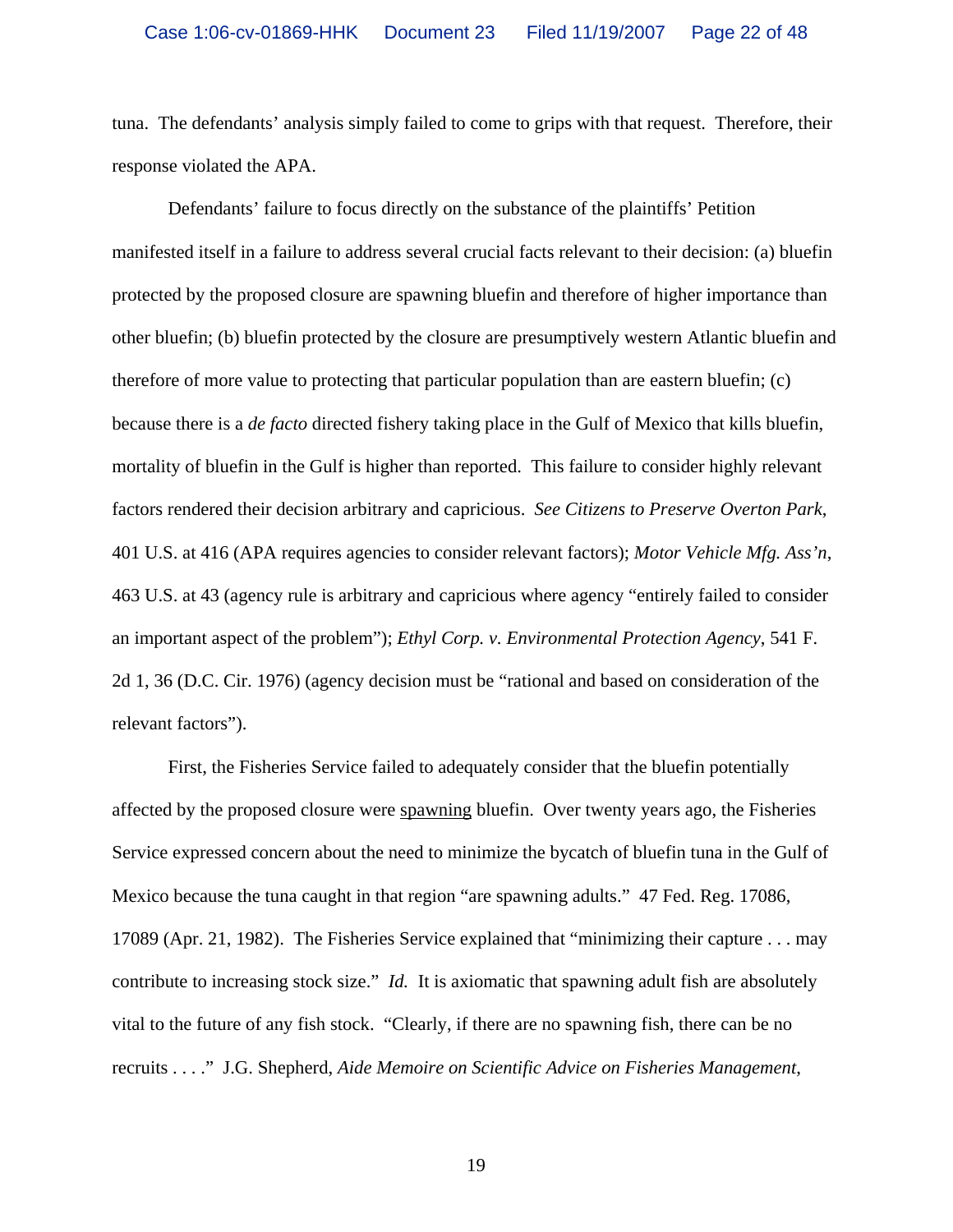Ministry of Agriculture, Fisheries and Food, Directorate of Fisheries Research, UK 18 (1992), Exhibit G.; *see also* Safina Decl. ¶ 10. In this situation, "the prospect of stock collapse is real, even if it only manifests itself as increased risk of poor recruitment when spawning stock size is low." *Id.* Therefore, as the plaintiffs stated in comments on the rule, a full assessment of the closure required consideration of the benefits of protecting spawning bluefin – separate and distinct from the overall bluefin population. Instead, the Fisheries Service merely noted that, if fishing effort from the Gulf of Mexico were displaced elsewhere resulting in an increase of bluefin discards outside of the Gulf of Mexico, "there is not necessarily a 1-to-1 equivalency between benefits to individual spawning BFT in the Gulf of Mexico and individual nonspawning BFT outside of the Gulf of Mexico." HMS FMP 4-39.

 The Fisheries Service thus acknowledged that protecting spawning bluefin tuna provides a different level of benefit than does protecting non-spawning bluefin tuna. But this cursory mention of the role of spawning bluefin is not adequate; defendants were required to provide an estimate of the greater level of benefit that should be accorded saving spawning bluefin, as opposed to saving non-spawning bluefin. In the event, the Fisheries Service weighted them exactly the same. This action arbitrarily ignores basic fish population science. *Cf. Public Citizen v. FMCSA*, 374 F.3d 1209, 1216 (D.C. Cir. 2004) (agency's failure to consider the impact of its rule is arbitrary and capricious).

 Second, the Fisheries Service failed to acknowledge another unique characteristic of the bluefin encountered in the Gulf of Mexico; those bluefin are exclusively *western* Atlantic bluefin. In contrast, scientists report encountering both eastern and western bluefin throughout other areas of the Atlantic ocean, areas that the alleged redistributed fishing effort would impact. Accordingly, the proposed spawning area closure would have a direct impact on rebuilding the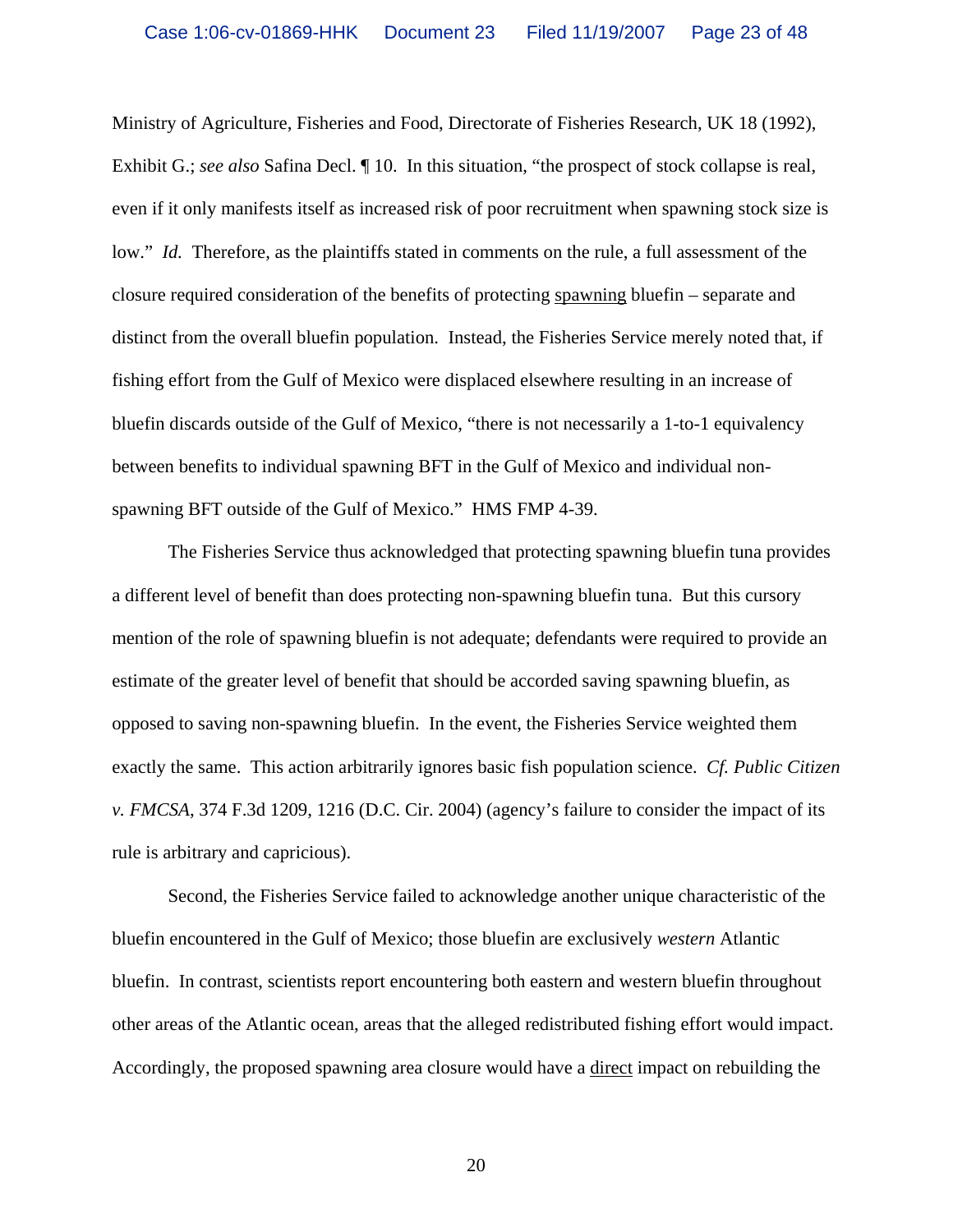western population; unlike bluefin found outside the Gulf of Mexico, presumptively every single bluefin protected inside the Gulf would be (a) a member of the western Atlantic bluefin population and (b) a spawning member of that population. Yet the defendants gave this crucial factor absolutely no consideration, and therefore no weight. This failure again ignores the most basic fish population science, as well as the known facts about the life history of the western Atlantic bluefin. In short, this action was both arbitrary and capricious. *Cf. Parravano v. Babbitt*, 837 F. Supp. 1034, 1047 (N.D. Cal. 1993) (Secretary has "duty to demonstrate, through concrete analysis, that he could rationally conclude that his approach would accomplish his legitimate objectives based on the best scientific information available.").

 Moreover, this aspect of the Fisheries Service analysis overlooks the elephant in the room: that is, despite years of regulation, a *de facto* directed fishery for bluefin tuna has continued to thrive in the Gulf of Mexico. Stated succinctly, longline fishermen in the Gulf of Mexico who ostensibly are targeting fish other than bluefin are, in fact, seeking out and catching bluefin as "incidental catch" and "bycatch." As a result, there is a significant probability that fishing mortality for bluefin in the Gulf is higher than reported. And the Fisheries Service has long been aware of this situation.

 The Fisheries Service has noted throughout the years that the incidental bycatch of bluefin must be closely monitored and regulated in order to comply with ICCAT's recommendation that no directed bluefin fishing be permitted in the Gulf of Mexico. *See, e.g.*, 57 Fed. Reg. 365, 369 (Jan. 6, 1992) (noting that the purpose of the proposed rule adjusting the incidental take rules "is to bring the U.S. fishery into compliance with ICCAT agreements to conserve and manage the resource by prohibiting a directed fishery in the Gulf of Mexico."). In fact, in the HMS FMP, the Fisheries Service acknowledges that bluefin are being targeted in the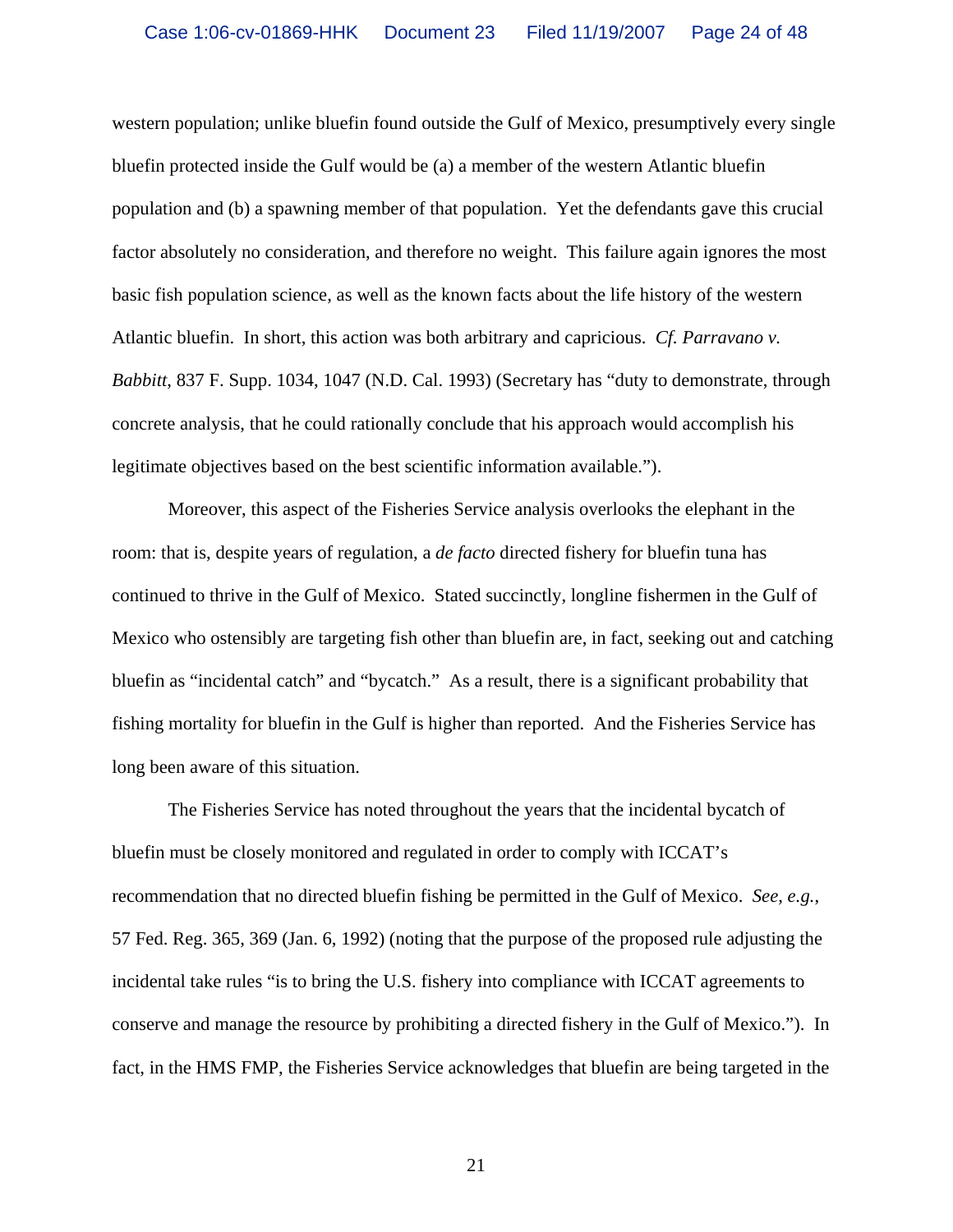Gulf of Mexico despite the prohibition. *See* AR E12, at 4-54 ("fishermen may be targeting the [Gulf] area for the increased opportunity to catch an occasional BFT."). This should be no surprise—the current regulations allow a longliner to retain three giant bluefin on a single trip in the Gulf, a catch that may be valued at well over \$100,000. Because the Fisheries Service failed to acknowledge the continuing problem of a directed incidental bluefin fishery in the Gulf of Mexico, the analysis of the proposed closure was woefully inadequate. Without any real discussion of the impact of a fishery directed at spawning members of a dwindling fishery, the HMS FMP is arbitrary and capricious. *See, e.g., Motor Vehicle Mfg. Ass'n*, 463 U.S. at 43 (arbitrary and capricious where an agency "entirely failed to consider an important aspect of the problem").

 Finally, the record lacks any explanation for the defendants' decision not to assess the relative importance of mortality for particular species when making decisions on closures. Outside reviewers joined the plaintiffs in suggesting that the Fisheries Service do so, but the Service declined. See AR D70 at [un-numbered page] 7 (outside comments suggesting the need for a decision matrix); AR D67 at 3 (outside peer review agreeing that the respective status of the affected fish populations should be taken into account in an evaluation of the effects of the proposed closure). Instead, defendants evaluated the bluefin bycatch question inside and outside the Gulf as if bluefin were of equal value in both areas. This is plainly a case where the defendants failed to connect the facts found (that bluefin in Gulf are presumptively western Atlantic spawners and are subject to high mortality) with the choice made (that bluefin in the Gulf should be treated as of equal value with bluefin elsewhere). Accordingly, defendants' decision to reject the plaintiffs' Petition for a Gulf closure was arbitrary and capricious. *Cf. Consol. Rail Corp. v. STB*, 93 F.3d 793, 799 (D.C. Cir. 1996) (court must guard against arbitrary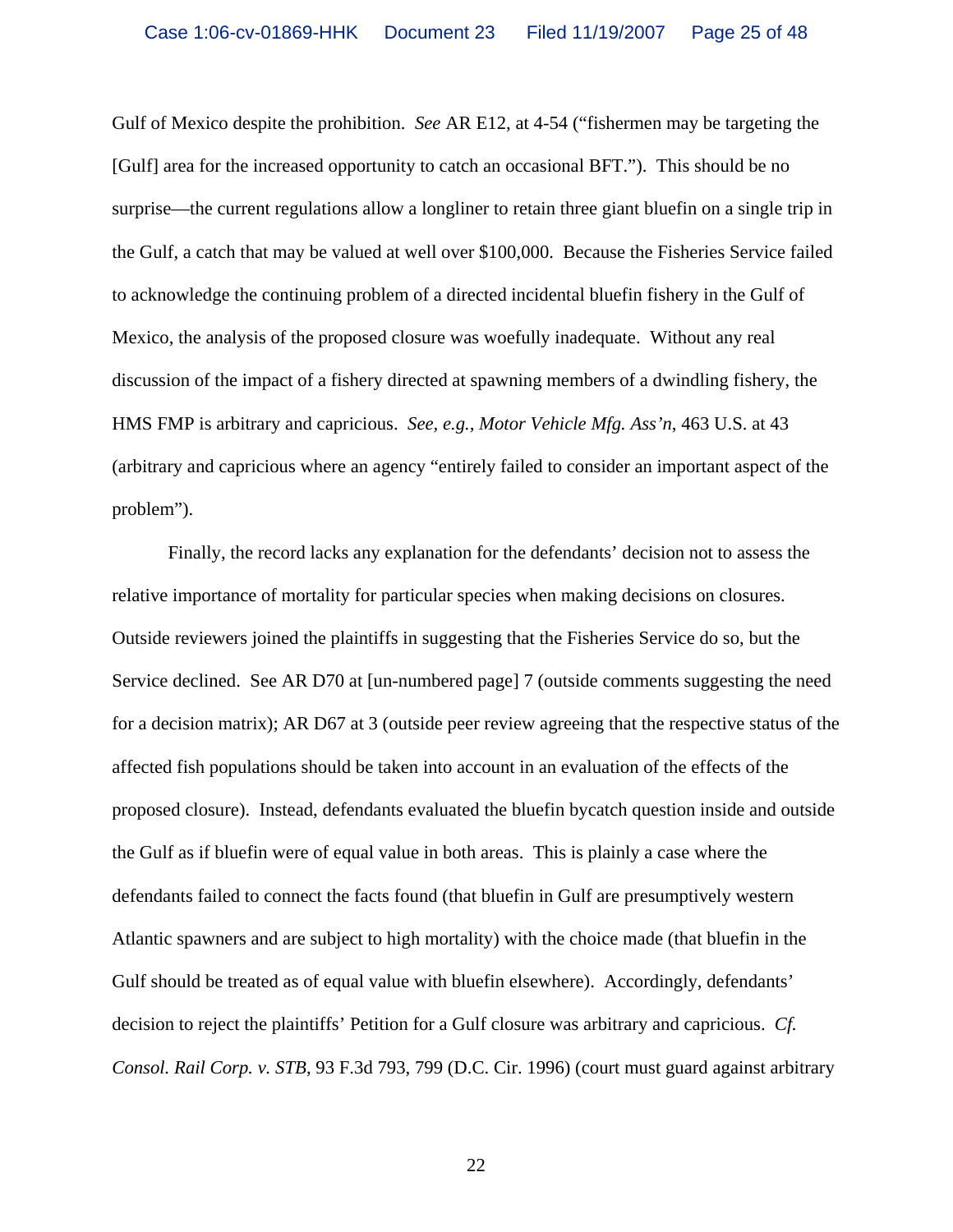inferences drawn from "facts found"); *Defenders of Wildlife*, 2006 WL 2844232, \*20 (D.D.C. Sept. 29, 2006) ("The Court's only role is to determine whether there is a rational connection between the facts found and the choices made during the rulemaking.").

### **B. The Fisheries Service Relied Arbitrarily Upon a Fatally Flawed Model and Failed to Explain How it Informed the Decision to Reject the Petition**

Defendants also failed to acknowledge and examine key assumptions underlying their "effort redistribution model." While the Fisheries Service has discretion to choose an appropriate model, "[t]he agency retains a duty to examine the 'key assumptions' underlying its model." *Columbia Falls Aluminum Co. v. E.P.A.*, 139 F.3d 914, 923 (D.C. Cir. 1988). Several "key assumptions" underlying the redistribution model are deeply flawed. Moreover, through its use of varying assumptions as to the actual behaviors of fishermen in response to the closure, the Fisheries Service itself demonstrated that the model is essentially arbitrary – it can offer little meaningful information, and it can be used to "justify" a completely boundless range of management choices.

 A redistribution of effort model seeks to predict how much of the fishing activity that normally would have occurred in a newly-closed area will relocate elsewhere, and what the impact of that redistributed effort will be on selected species. Simple "random redistribution of effort" models assume that fishing effort will relocate from a closed area randomly to all other possible fishing areas. More advanced redistribution models take account of other known factors that affect where fishing effort may be displaced (such as proximity, previous fishing history, and financial and market conditions), as well as factors relevant to the relative effect of the displaced effort on affected fish populations (such as age, abundance, and breeding status).

 The assumptions that form the basis for any model are key. Here, where the defendants tried to determine the effects of closing longline fishing in a specific area of the Gulf of Mexico,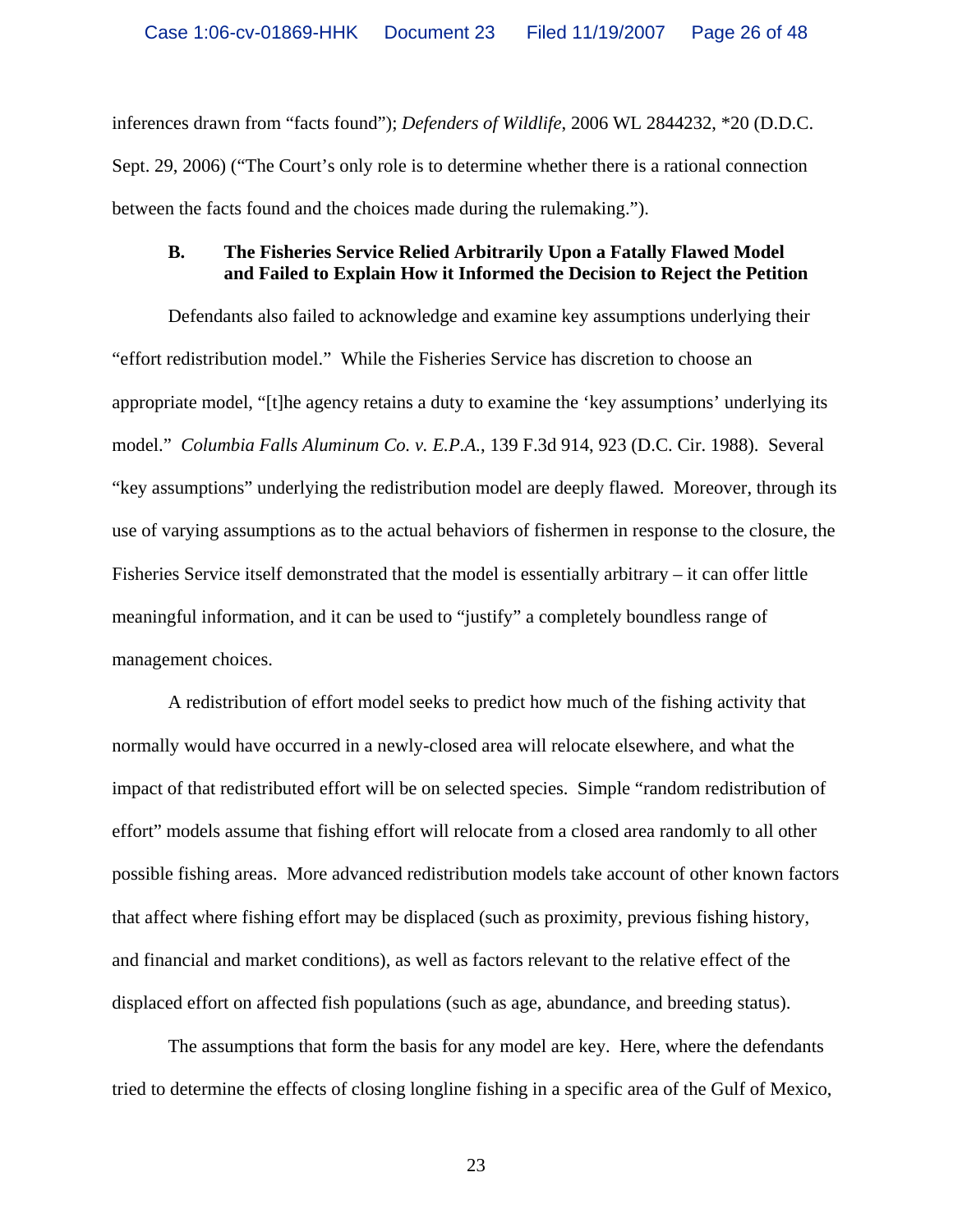key assumptions included: (a) the rates of bycatch, both in the area to be closed and in the areas to which effort would be redistributed; and (b) the likelihood that effort will be redistributed to any particular area outside the area to be closed. *See* AR Doc. E12, at A-2 (explaining redistribution of effort model).

The Fisheries Service made fatal errors with respect to both of these key assumptions. In fact, the record reflects serious concern with respect to the "redistribution of effort" assumptions that underlie the ultimate conclusion of the Fisheries Service to reject a closure of the type sought in the plaintiffs' Petition. *See, e.g*., AR D70 at [un-numbered page] 6 (outside comments criticizing NMFS closure analysis and stating that "[t]he assumptions on redistribution of effort and application of corresponding CPUE [Catch Per Unit Effort] are problematic"); AR D67, at 3 (outside peer review of NMFS closure analysis noting that the NMFS data do not support its conclusion on redistribution of fishing effort and stating that "assumptions on effort redistribution need to be rigorously tested").

First, in calculating rates of bycatch for use in the population redistribution model, the Fisheries Service relied upon reported bycatch data, while acknowledging that "discards may be underreported in the HMS logbook data compared to [observed] data." AR E12, at 4-33. The Fisheries Service determined that such underreporting would not impact the reliability of the model by means of a crucial hypothesis. Specifically, it decided that "if there are no differences in underreporting for different species between different regions," then "the relative effect of each closure for each species should be comparable across alternatives." *Id.*

 In the event this hypothesis proved incorrect, defendants' reliance on logbook data would render the model largely worthless. In response to comments on the draft HMS FMP that expressed concerns about the impact of underreporting on the reliability of the model, defendants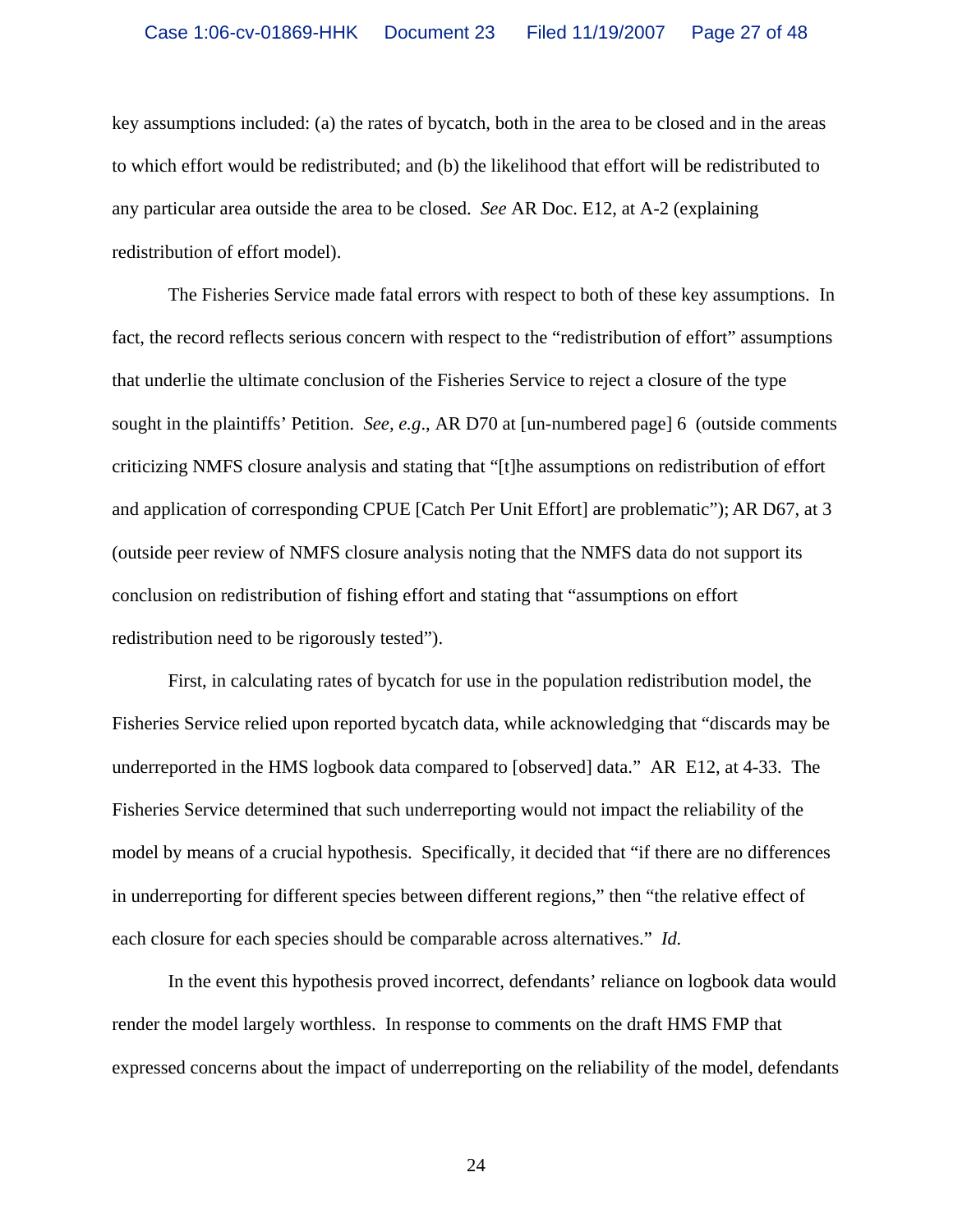attempted to test that hypothesis. The Fisheries Service analyzed the ratio of catch estimated from observed data divided by the reported catch in the HMS logbooks – not for bluefin – but for undersized swordfish, sailfish, blue marlin, white marlin, and pelagic sharks from the pelagic longline fishery operating in the US Atlantic, Caribbean and Gulf of Mexico. AR E12, at 4-33.<sup>22</sup> The Fisheries Service concluded, after analyzing those ratios that "there was no difference in underreporting between the POP [observed data] and HMS logbooks [reported data] for the above species in the Atlantic, Caribbean, or Gulf of Mexico." *Id.*

 However, even assuming *arguendo* that the data from these non-bluefin fisheries support the conclusion that the underreporting for these particular species is consistent across alternatives, the Fisheries Service failed to explain how that conclusion can be rationally applied to the bluefin fishery. In fact, the bluefin fishery's unique characteristics cast significant doubt on whether such an extrapolation would be justified. Specifically, as discussed above, directed fishing for western Atlantic bluefin tuna is (formally) prohibited in the Gulf of Mexico, but is permitted elsewhere in the Atlantic. Obviously, the prohibition creates considerable incentives to not report any "accidental" catch of bluefin in the Gulf of Mexico. Accordingly, it is highly likely that the rate of underreporting of bluefin catches in the Gulf of Mexico is higher than the rate of underreporting elsewhere in the fishery.

Second, even if the model's data were not suspect, the random redistribution model does not describe where the vessels are likely to go. Under this model, a longliner displaced from the Gulf of Mexico is as likely to resume fishing off of Long Island as it is to relocate to the east coast of Florida. Although the Fisheries Service has demonstrated that it is likely that some effort will be displaced, and that the fleet is mobile, there is no evidence to support the assumption that such widespread redistribution will occur in this situation. In this case, the

 $\overline{a}$ 

<sup>&</sup>lt;sup>22</sup> See J. Cramer, Pelagic Longline Bycatch, 51 Col. Vol. Sci. Pp.1 ICCAT 1895-1929 (2000), AR G1.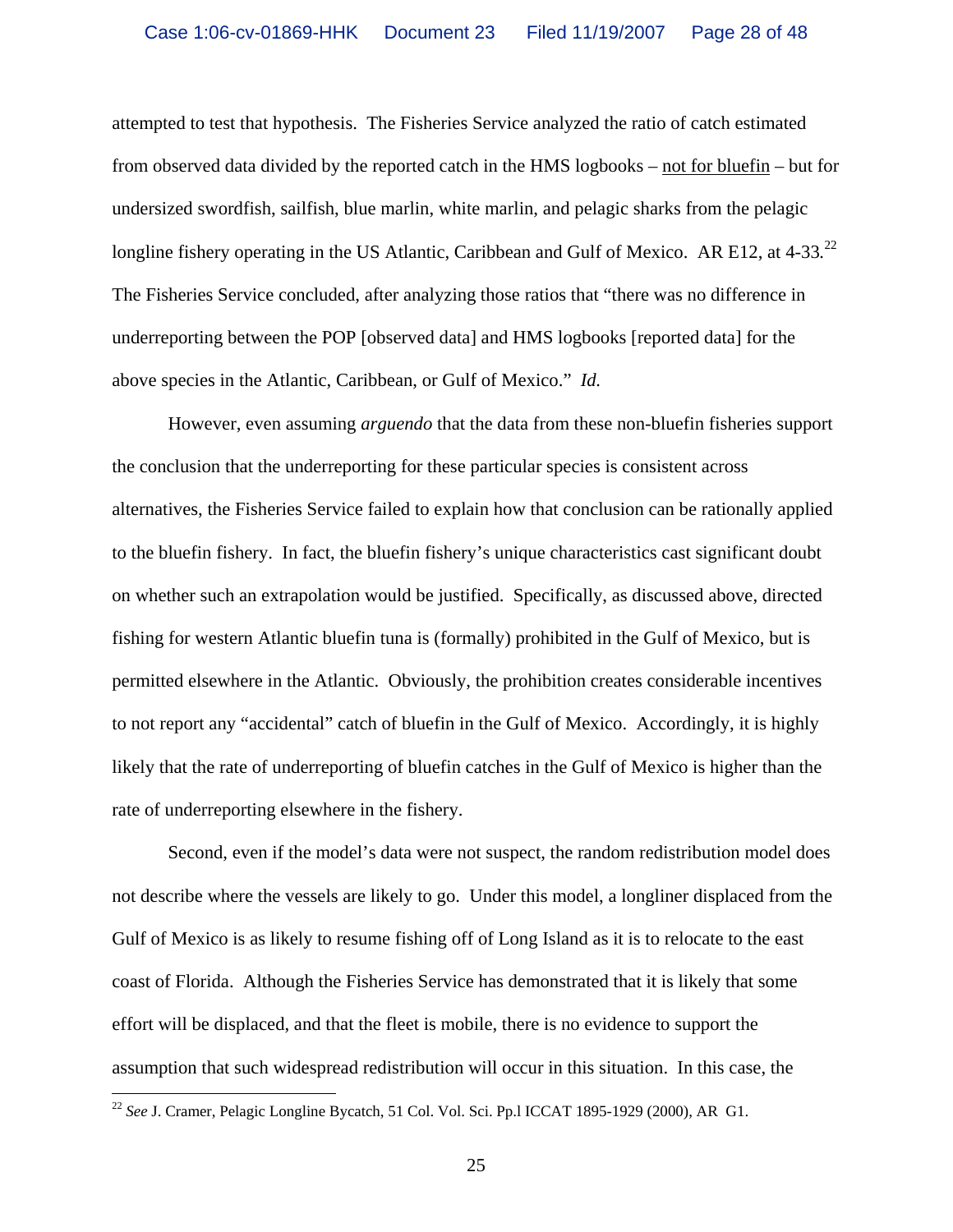Fisheries Service "knows that 'key assumptions'" underlying the effort redistribution model "are wrong and yet has offered no defense of its continued reliance on it." *Columbia Falls Aluminum Co. v. EPA*, 139 F.3d 914, 923 (D.C. Cir. 1998). Accordingly, defendants' reliance on the random redistribution of effort model was arbitrary and capricious. *See American Iron & Steel Institute v. EPA*, 115 F.3d 979 (D.C. Cir. 1997) (agency's decision "will be reversed as arbitrary and capricious if there is 'simply no rational relationship' between the model chosen and the situation to which it is applied") (quoting *Chemical Mfrs. Ass'n v. EPA*, 28 F.3d 1259, 1265 (D.C. Cir. 1994)); *Eagle-Picher Indus., Inc. v. U.S.* EPA, 759 F.2d 905, 921 (D.C. Cir. 1985).

Equally arbitrary was the defendants' treatment of the results of the redistribution model based on a somewhat more detailed set of redistribution assumptions. This scenario assumed fishermen displaced by the spawning closure would not simply be redistributed randomly, but instead would fish only in other parts of the Gulf of Mexico and "in an area in the Atlantic where many Gulf of Mexico vessels have reported fishing." *See* 71 Fed. Reg. 58152. Tellingly, under these assumptions, "there was a predicted decrease in the bycatch of . . . BFT [bluefin] discards . . ." *Id.* at 58152-53 (emphasis added). In fact, this scenario predicted greater than a 19% decrease in bluefin discards – 122 discards avoided each year. *See* Table A.41, AR E12, at A-61. Notwithstanding this fact, however, defendants relied on their finding that this model also showed an increase in bycatch for certain billfish and coastal sharks to justify rejecting the closure sought in the Petition. *Id.* at 58153.

The net result of these machinations is that the defendants have created a modeling approach that arrogates unto themselves complete power to choose, or reject, whatever management measure they wish to choose. Under their approach, a closure of any part of any federal ocean waters will always result in an increase in bycatch for some species somewhere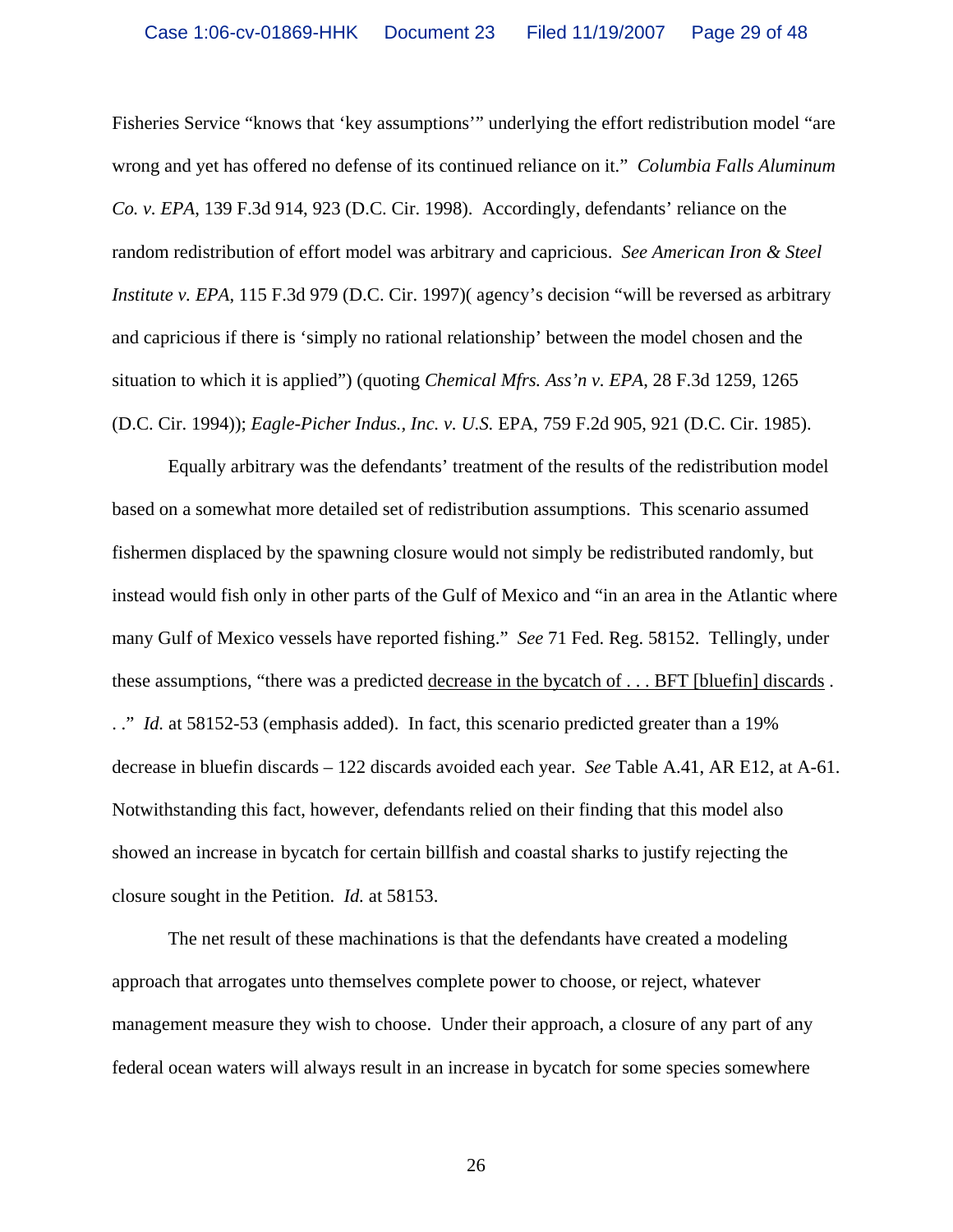else. In fact, as appears in the HMS FMP, the more different assumptions are employed in the model, the more it becomes clear that reliance on the redistribution of effort model will never yield an outcome in which *all* species will experience a decrease in bycatch.

Moreover, because the Fisheries Service has neither explained which model outcomes underlie its decisionmaking, nor justified the assumptions used to generate any model outcomes, the model is simply generating arbitrary results. *See Appalachian Power Co. v. EPA*, 251 F.3d 1026, 1035 (D.C. Cir. 2001)(no excuse where agency relies upon "a methodology that generates apparently arbitrary results, particularly where, as here, the agency has failed to justify its choice"); *cf. American Iron and Steel Inst. v. EPA*, 115 F.3d 979, 1004 (D.C. Cir. 1997) (use of model with "no rational relationship . . . to the situation" is arbitrary); *Public Citizen v. Fed. Motor Carrier Safety Admin.*, 374 F.3d 1209, 1218-19 (D.C. Cir. 2004) (rejecting a model that "assumes away the exact effect that the agency attempted to use it to justify").

# **III. THE FISHERIES SERVICE VIOLATED THE MSA REQUIREMENTS TO PREVENT OVERFISHING, MINIMIZE OR AVOID BYCATCH, AND RELY UPON THE BEST AVAILABLE SCIENCE**

In reviewing defendants' interpretation of the MSA, courts follow the analysis established in *Chevron, USA v. NRDC*, 467 U.S. 837 (1984). The first question is whether Congress has spoken directly to the precise matter at issue. *Id*. at 842-43. No agency deference is afforded on the question whether the statute is ambiguous. *Cajun Electric Power Cooperative v. FERC*, 924 F.2d 1132, 1136 (D.C. Cir. 1991). "If a court, employing the traditional tools of statutory construction, ascertains that Congress had an intention on the precise question at issue, that intention is the law and must be given effect." *Chevron*, 467 U.S. at 843, n.9.

If the statute is "silent or ambiguous with respect to the specific issue," the analysis proceeds to the second step. *Id*. at 843-44. There, the question is whether the agency's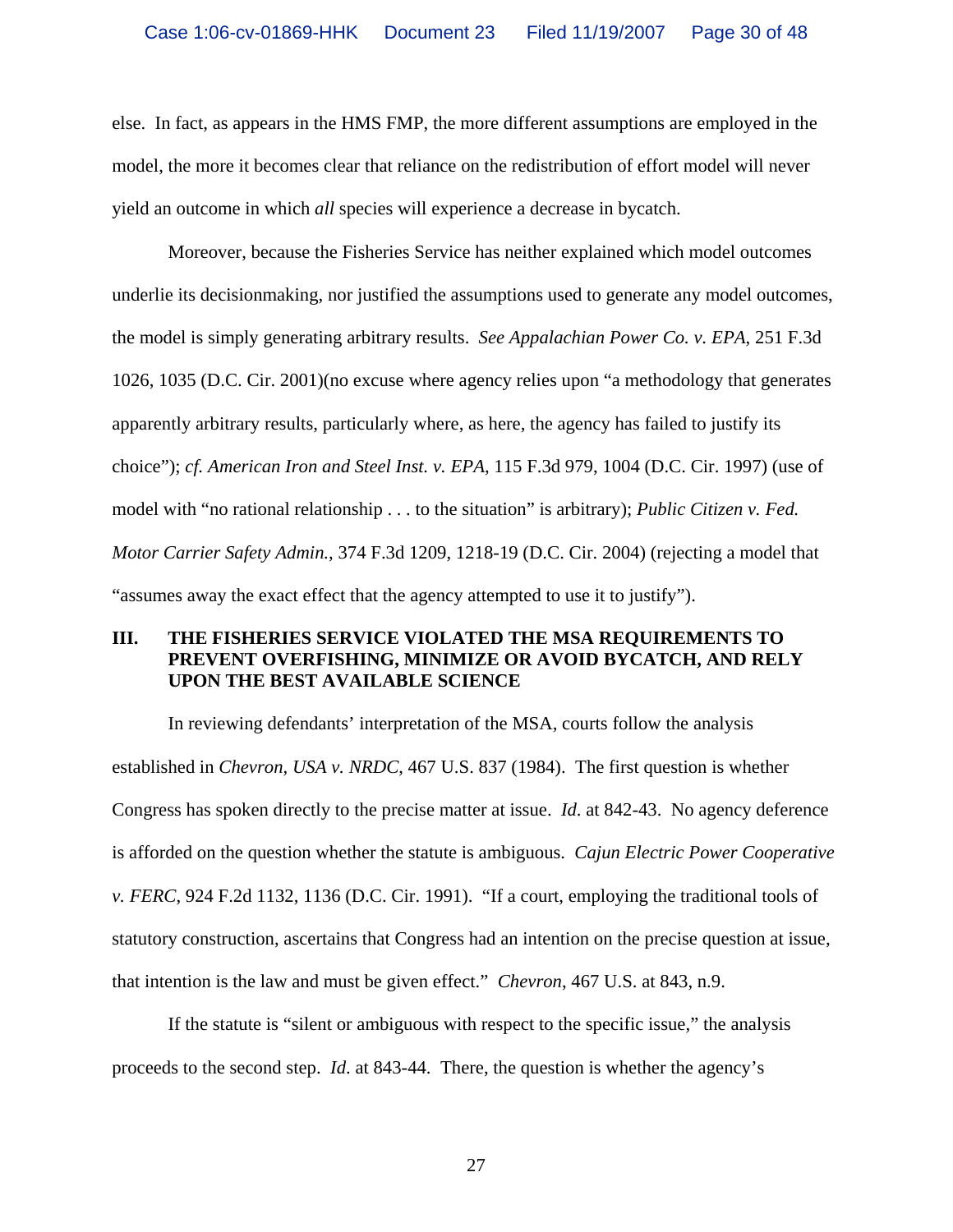interpretation is "reasonable." *Id*. at 845; *United States v. Mead Corp.*, 533 U.S. 218 (2001). Reviewing courts "must reject administrative constructions … that are inconsistent with the statutory mandate." *Securities Industry Ass'n v. Board of Governors of the Federal Reserve System*, 468 U.S. 137, 143 (1984)(citations omitted). *See also NRDC v. Daley*, 209 F.3d 747, 753-54 (D.C. Cir. 2000) (NMFS interpretation of the MSA held unreasonable under *Chevron* Step Two). Courts do not grant *Chevron* Step Two deference to agency statements that lack the force of law. *United States v. Mead Corp.*, 533 U.S. 218, 227-231 (2001).

In this case, the defendants have violated the plain language of the MSA. In violation of National Standard One, they have failed to prevent overfishing of bluefin, failed to assure optimum yield for the western Atlantic bluefin fishery, and ignored ICCAT advice to the detriment of an already-inadequate bluefin rebuilding plan. Additionally, they have rendered meaningless the requirement of National Standard Nine to avoid or minimize bycatch of the bluefin. Finally, because they have not relied upon the best scientific information available in their efforts to manage and protect bluefin, they have violated National Standard Two.

# **A. The Fisheries Service Has Violated National Standard One By Failing to Prevent Overfishing of Western Atlantic Bluefin Tuna and By Failing to Ensure Rebuilding of the Overfished Bluefin Population**

National Standard One of the MSA (the "overfishing prohibition" standard) states that fishery management plans must contain conservation and management measures that "shall prevent overfishing while achieving, on a continuing basis, the optimum yield from each fishery." 16 U.S.C. § 1851(a)(1); *see also* § 1853(10) (plans must "…contain conservation and management measures to prevent overfishing or end overfishing and rebuild the fishery"). As one court explained: "[t]he ultimate goal, therefore, of any fishery management plan is to establish measures which achieve a rate or level of fishing mortality that allows the fishery to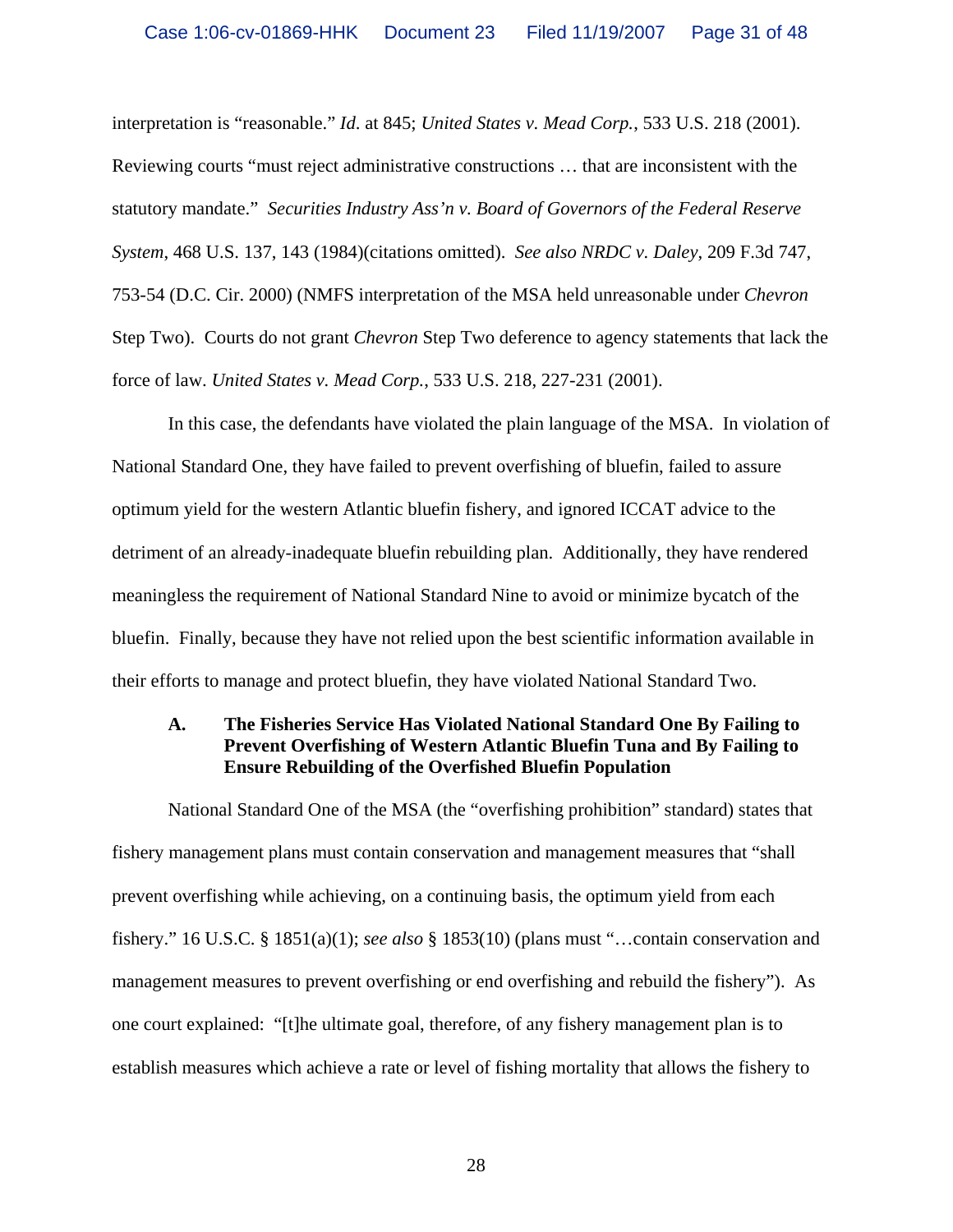produce the maximum sustainable yield on a continuing basis." *A.M.L. Int'l v. Daley*, 107 F. Supp. 2d 90, 94 and n.6 (D. Mass. 2000). In other words, the defendants must control the amount of bluefin caught in a manner that is sufficient to ensure that the bluefin population is not reduced below a sustainable level.

 For fish populations that are already reduced "below a sustainable level," as is the case with western Atlantic bluefin, the MSA requires that NMFS promulgate a rebuilding plan that will rebuild the population back to sustainable levels. 16 U.S.C. § 1854(e). Currently, the depleted bluefin population is not sustainable and hovers at only 20% of its 1980 population. The law requires that the rebuilding time periods be "as short as possible" and "not exceed 10 years," 16 U.S.C. § 1854(e)(4), but it includes an exception where international organizations or agreements are involved, as is the case with bluefin and ICCAT. In such situations, the rebuilding time period shall "be as short as possible" while "taking into account" recommendations from those international organizations. 16 U.S.C. § 1854(e)(4)(A)(i). In addition, the rebuilding time period shall "not exceed 10 years, except in cases where . . . management measures under an international agreement in which the United States participates dictate otherwise." 16 U.S.C.  $\S 1854(e)(4)(A)(ii)$ .

### **1. The Defendants Have Failed to Prevent Overfishing of Bluefin And Have Also Failed to Ensure Optimum Yield in the Bluefin Fishery**

 The decision by defendants to deny the plaintiffs' June 2005 Petition – and therefore to adopt an FMP that continues to allow the killing of spawning bluefin in the Gulf of Mexico – violates National Standard One because it fails to prevent overfishing of bluefin, and in fact affirmatively allows overfishing of bluefin to continue. In addition, that decision fails to ensure that optimum yield of bluefin is achieved. In short, it does not ensure that the bluefin population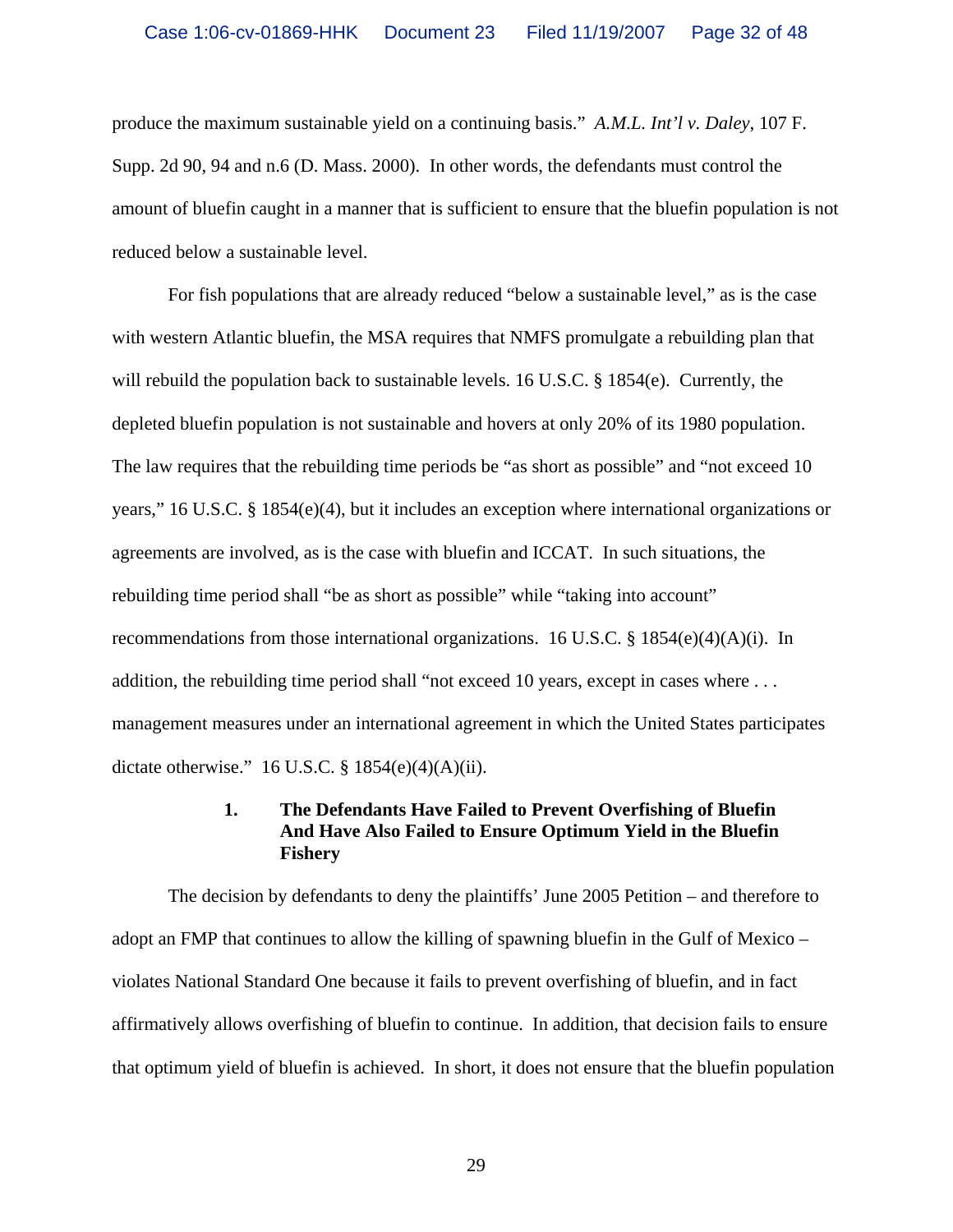is being fished in a sustainable manner. For these reasons, the defendants' decision to reject the Petition and adopt an HMS FMP that lacks any protection for spawning bluefin violates the intention of Congress as indicated in the plain language of the MSA, and is unreasonable.

There can be no question that the defendants' decision fails to prevent overfishing of bluefin, and in fact allows overfishing of bluefin to continue. In their most recent report to Congress on the status of fisheries, the defendants classify western Atlantic bluefin as both "overfished" and as undergoing "overfishing." *See* NOAA's National Marine Fisheries Service Report on the Status of the U.S. Fisheries for 2006, at 25 (2006). Moreover, the population of the bluefin has been in steady decline for the past 25 years under the current management plan that allows the killing of scores – if not hundreds – of bluefin as "bycatch" in the Gulf of Mexico during spawning season each year. Under these circumstances, the defendants' decision to reject the plaintiffs' Petition and leave the *status quo* intact is, by definition, a decision that fails to prevent overfishing.

When a fish population is fished excessively (*i.e.*, is fished at a rate that threatens the ability of the population to produce the maximum sustainable yield), that excessive fishing effort is deemed *overfishing*. Under the stress of overfishing, a fish population suffers mortality at a rate that does not allow it to be fished sustainably – in such a circumstance, that population is considered to be *overfished*. Continuing to kill fish whose population is already overfished delays the population's ability to rebuild to a sustainable level and could also push the population closer to population collapse, where the species could prove unable to recover to a healthy level. The fact that – far from recovering – the bluefin population has been in a steady decline for more than 20 years, demonstrates that the decision to continue with the *status quo* simply perpetuates overfishing and leaves the bluefin in an overfished state.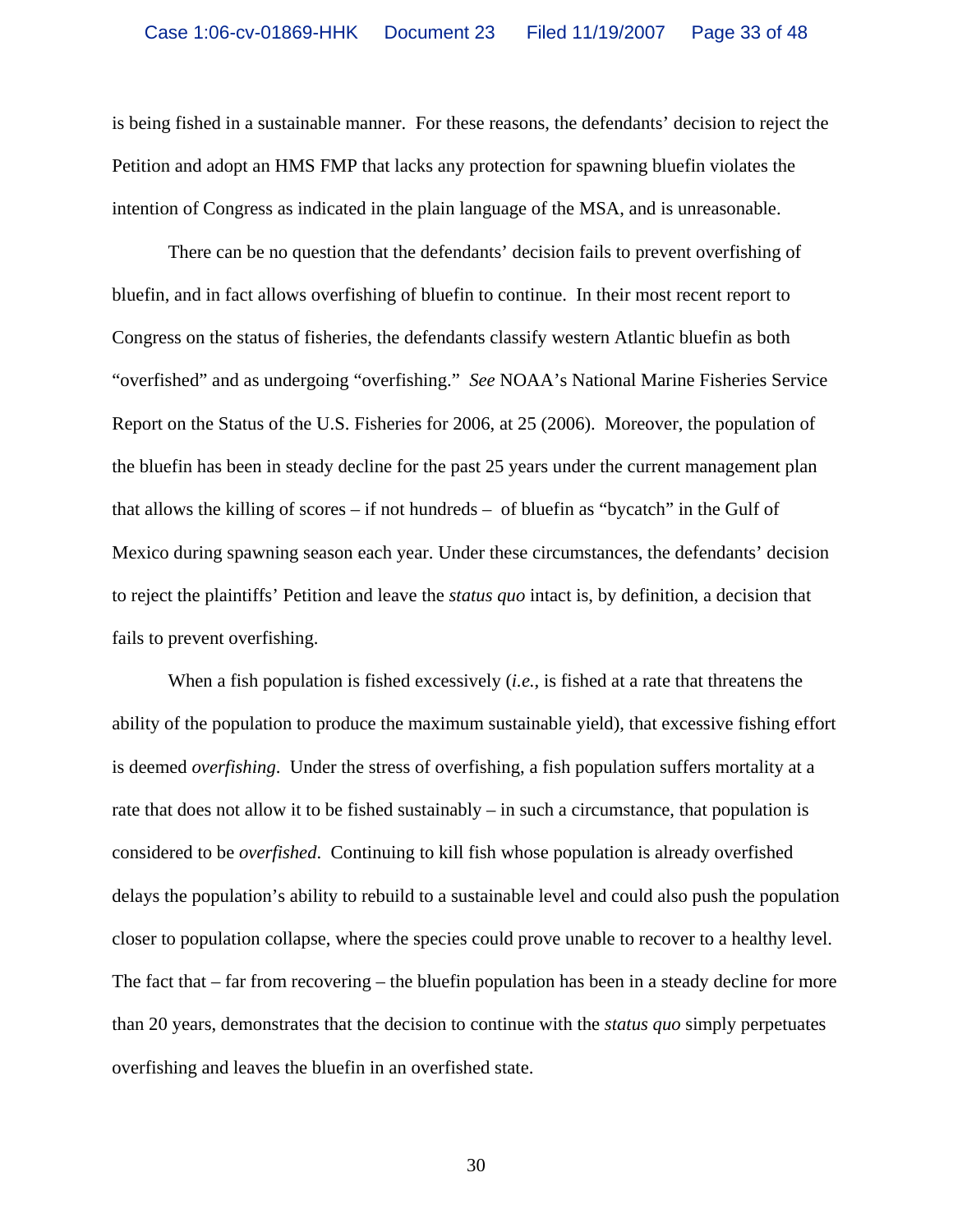In addition, the defendants' decision does nothing to achieve "optimum yield" from the bluefin fishery. The MSA defines "optimum yield" as the amount of fish that (i) constitutes maximum sustainable yield as reduced by certain factors and (ii) "in the case of an overfished fishery" provides for "rebuilding to a level consistent with producing the maximum sustainable yield." 16 U.S.C. ¶ 1802(33). Since rejecting the plaintiffs' petition and remaining with the *status quo* is allowing the bluefin to remain in an overfished condition, the defendants' action runs afoul of the first requisite for "optimum yield" – clearly it is not a decision that allows the fishery to attain maximum sustainable yield. Moreover, the decision allows a management regime to move forward unchanged despite the fact that it has not resulted in any perceptible rebuilding of the bluefin population. Thus, it runs afoul of the second requirement that "optimum yield" provide for rebuilding.

In short, defendants' decision plainly violates National Standard One. It allows overfishing to continue and perpetuates the overfished condition of bluefin. In addition, the decision fails to ensure that optimum yield of bluefin is achieved. Manifestly, it does not ensure that bluefin population is being fished in a sustainable manner. The decision is therefore unlawful. *See, e.g., Natural Res. Defense Council, Inc. v. Nat'l Marine Fisheries Serv.*, 421 F.3d 872, 881 (9th Cir. 2005).

### **2. The Defendants Have Flouted the Recommendations of ICCAT and Violated the Rebuilding Requirements of the MSA**

The defendants have violated the rebuilding provisions of the MSA by rejecting the plaintiffs' Petition and adopting an HMS FMP that allows a *de facto* directed fishery on bluefin in the Gulf of Mexico. Far from "taking into account" the ICCAT concern over the need to protect spawning bluefin in the Gulf, this decision flouts the ICCAT preferences.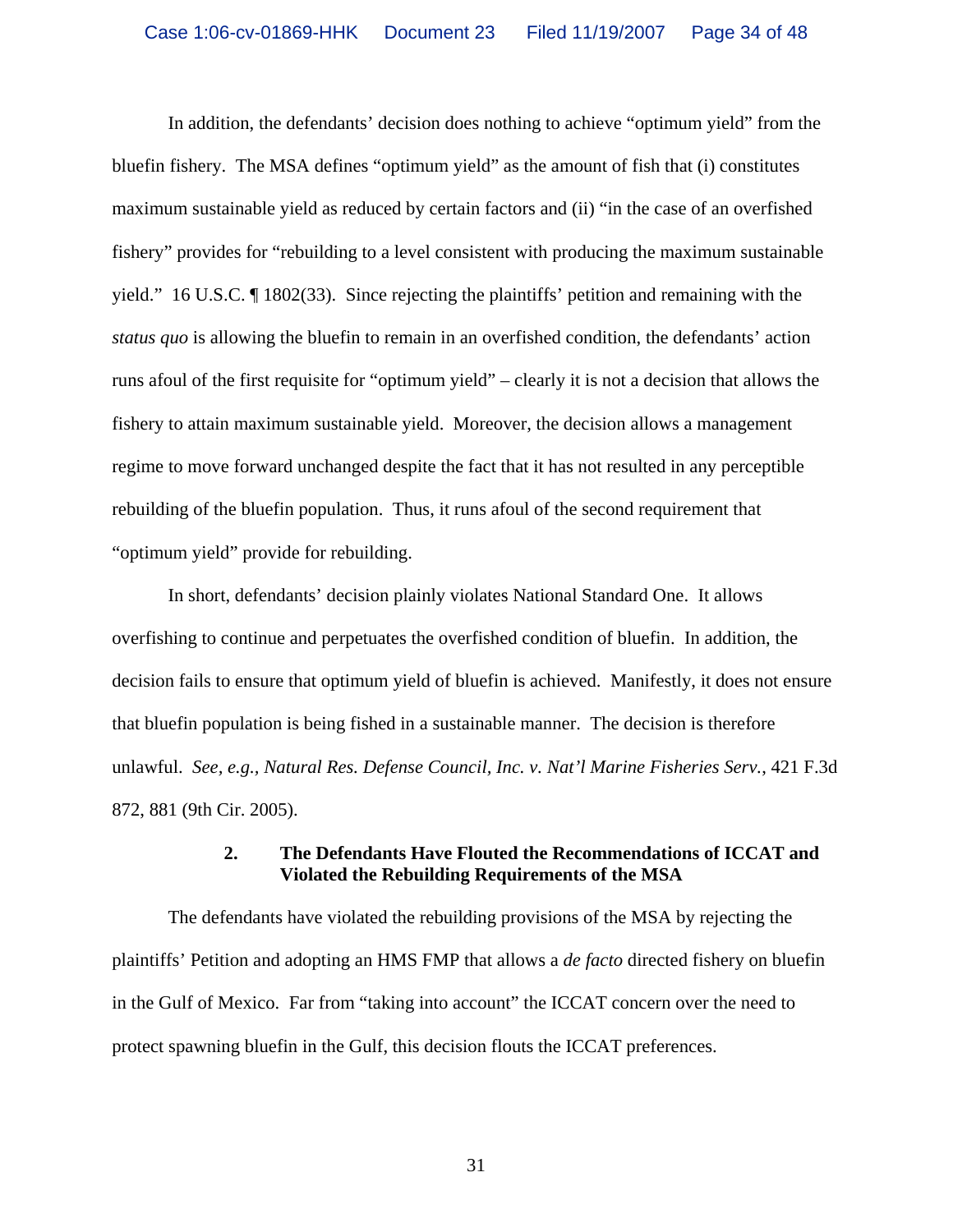Defendants' rejection of the Plaintiffs' petition does nothing to rebuild the overfished bluefin population. The facts speak for themselves: since the "rebuilding plan" for bluefin was initiated by ICCAT in 1981, the population has been in a steady decline. Rather than rebuilding, it has continued to deconstruct. Instead of changing the *status quo*, however, the defendants' decision to reject the plaintiffs' Petition allows this population decline to continue.

Notably, ICCAT has been expressing reservations for the past few years concerning the ability of its rebuilding plan to succeed. The latest report of ICCAT scientists observes that "western bluefin tuna may be less resilient to fishing than previously thought." ICCAT 2006 SCRS Report at 57. In this report, ICCAT scientists also express significant concern that the potential for rebuilding western Atlantic bluefin is "less clear" than it has been in earlier years of the plan, and report that "current regulations may be insufficient to achieve the [rebuilding] objectives." *Id.* at 57, 58. These concerns echo those raised in 2004 by ICCAT scientists, who stated that they were uncertain as to the causes of the relatively poor recruitment for western Atlantic bluefin, but believed that it was extremely unlikely that spawning stock biomass of bluefin could recover to levels that were exhibited in the 1970s in the next 15 years without reducing catch to near zero. ICCAT 2004 SCRS Report at 51-52. Under these circumstances, even closely following the ICCAT recommendations with respect to fishing for bluefin would not guarantee that the bluefin population will rebuild.

But the defendants have in fact directly violated the rebuilding provision of the MSA by acting contrary to ICCAT's recommendations with respect to bluefin. The plain language of the statute requires the defendants to rebuild the overfished bluefin population in a time period that is "as short as possible," while taking ICCAT recommendations into account. 16 U.S.C. §  $1854(e)(4)(A)(i)$ . In fact, for more than 25 years, the defendants have countenanced the killing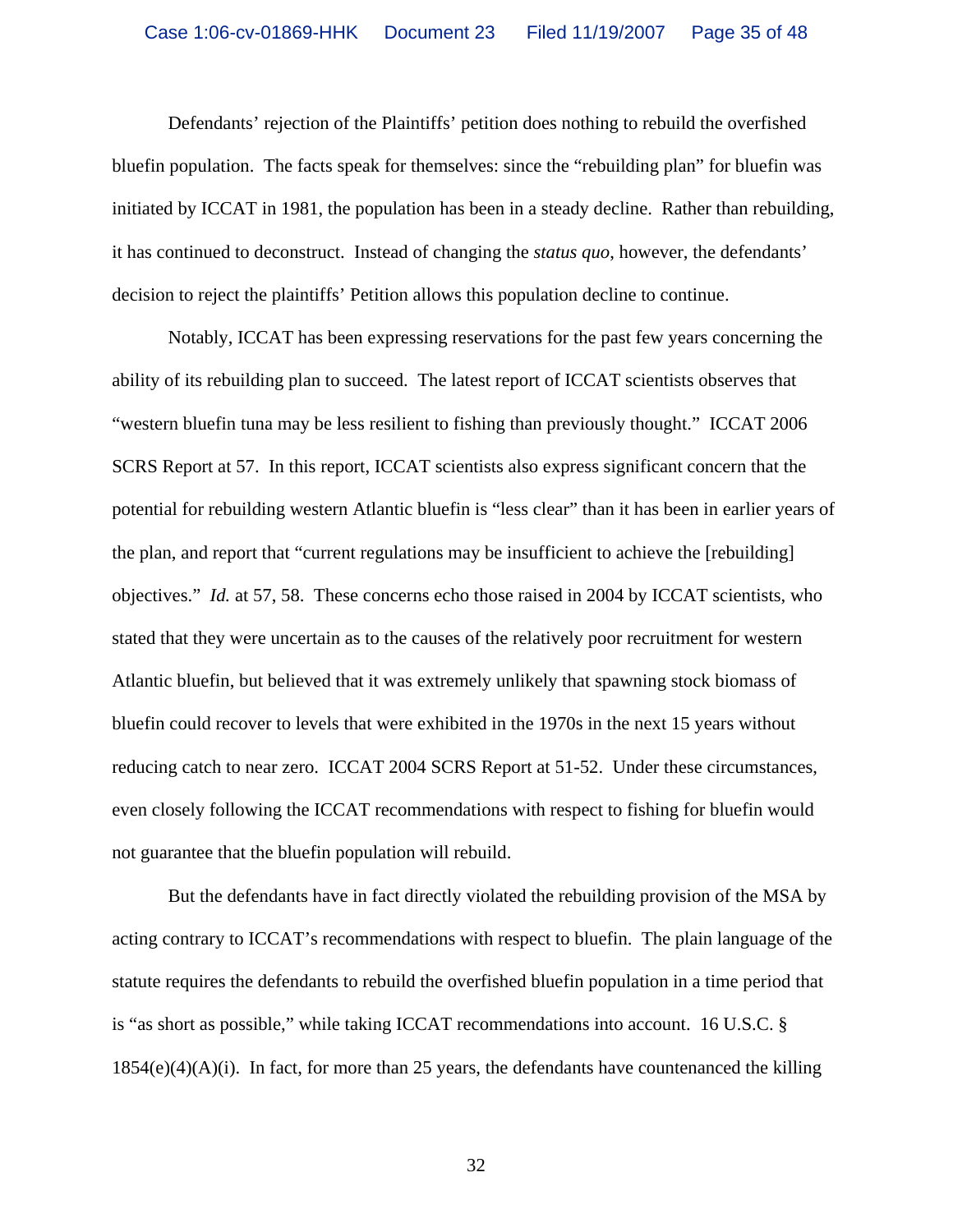of bluefin in the Gulf of Mexico in what is a *de facto* directed fishery, in contravention of ICCAT's preferred ban on such fishing.

As noted above, defendants have known for at least 25 years – since 1981 – that the high prices paid for bluefin were encouraging many fishermen to pursue them "as a target species." 46 Fed. Reg. 8012, 8013 (Jan. 26, 1981). In 1982, defendants acknowledged that the bluefin being caught in the Gulf were "spawning adults" and that "minimizing their capture, therefore, may contribute to increasing stock size." 47 Fed. Reg. 17086, 17089 (Apr. 21, 1982). In 1988, after banning directed fishing on bluefin in the Gulf, defendants recognized that their "incidental catch" management approach "may have permitted a directed fishery for Atlantic bluefin tuna in the Gulf of Mexico, contrary to the intent of the regulations and the United States obligations" to ICCAT. 53 Fed. Reg. 10415, 10415 (Mar. 31, 1988).

In short, the record establishes that the defendants have not followed the MSA requirement to take into account the recommendations of ICCAT. Instead, they have allowed a *de facto* directed fishery to kill spawning bluefin in the Gulf, and now have rejected a Petition that would have resolved that problem. This action plainly fails to take into account the longstanding ICCAT recommendation to protect spawning bluefin in the Gulf. $^{23}$ 

# **B. The Fisheries Service Violated National Standard Two By Failing to Rely on the Best Scientific Information Available In Deciding Not to Protect Spawning Bluefin in the Gulf of Mexico**

 National Standard Two requires that the conservation and management measures contained in the HMS FMP for ending overfishing and rebuilding the bluefin population "shall

 $\overline{a}$ 

 $^{23}$  Given the significant reservations of ICCAT concerning the ability of the current plan to successfully rebuild the bluefin population, see ICCAT 2006 SCRS Report at 57-58, the defendants' decision to deny the plaintiffs' Petition and hold fast to the *status quo* also does not comport with the requirement that it demonstrate a "fairly high level of confidence" of rebuilding the bluefin population. *See NRDC v. Daley*, 209 F.3d 747, 754 (D.C. Cir. 2000) (quoting *Fishermen's Dock Coop., Inc. v. Brown*, 75 F.3d 164, 169-70 (4th Cir. 1996)).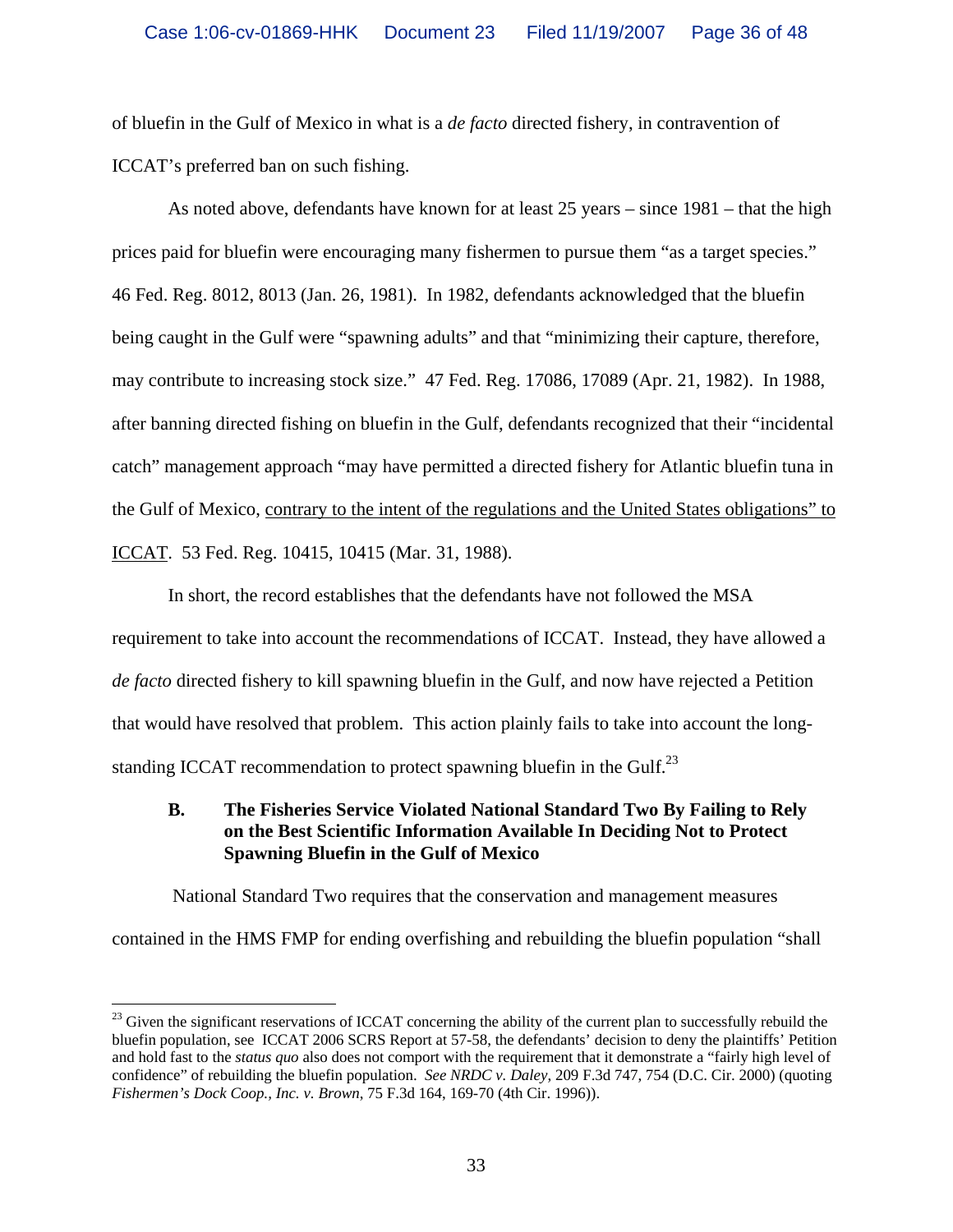be based upon the best scientific information available." 16 U.S.C. § 1851(a)(2). *See also* 50 C.F.R. § 600.315(b)(2). "Scientific information includes, but is not limited to, information of a biological, ecological, economic, or social nature." 50 C.F.R. § 600.315(b)(1). *See Southern Offshore Fishing Ass'n v. Daley*, 995 F. Supp. 1411, 1432 (M.D. Fla. 1998) ("Under the 'best scientific information available' standard, the Secretary must derive his determinations from the sum of pertinent and available information.").

 This requirement to use the best scientific information available imposes a strict burden on the defendants. Their decision "must be based on concrete analysis that permits the Secretary to 'rationally conclude that his approach would accomplish his legitimate objectives." *The Fishing Co. v. United States*, 195 F. Supp. 2d 1239, 1248 (W.D. Wa. 2002) (quoting *Parravano v. Babbitt*, 837 F. Supp. 1034, 1047 (N.D. Cal. 1993). Moreover, "[c]onclusory statements regarding the consideration of scientific data are not sufficient-the FMP must inform its audience of the actual scientific basis supporting it." *Hadaja v. Evans*, 263 F. Supp. 2d 346, 354 (D.R.I. 2003). As outlined in the HMS FMP, the Fishery Service's decision not to implement the proposed closure sought in the plaintiffs' Petition is based on a series of conclusory statements. Therefore, that decision does not comport with National Standard Two.

 As discussed above, the defendants' decision not to implement any new closures was based on the conclusion that no possible closure would reduce bycatch for all potentially affected species. AR E12, at 4-33. In reaching this conclusion, the Fisheries Service utilized the effort redistribution model under a variety of assumptions as to actual redistribution. But the three scenarios described in the HMS FMP with respect to the closure proposed in the petition (alternative B2(c)) resulted in wildly different outcomes for every species considered. The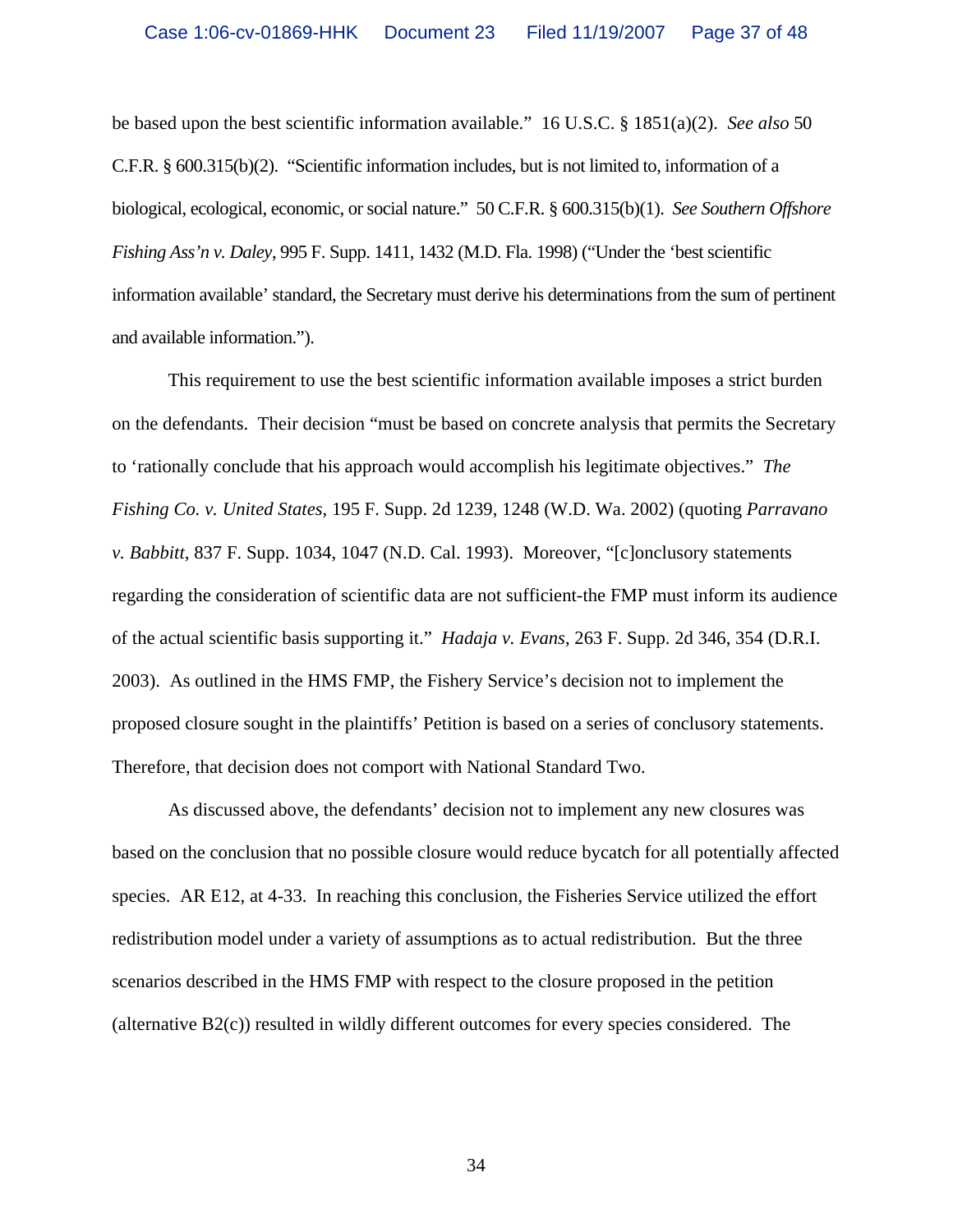spearfish estimates provide an illustrative example of the significant range of predicted outcomes under the three scenarios for the estimated change in bycatch for spearfish:

- 1. with no redistribution of effort  $= -12.0\%$
- 2. with full redistribution of effort  $= +2.0\%$
- 3. with modified redistribution of effort = -8.3%.

*See* HMS FMP Tables 4.5 & A.40. Similarly, although the Fisheries Service evinces concern that the proposed closure will negatively impact loggerhead turtles, *see, e.g.*, HMS FMP 4-39, under the "no redistribution of effort" model, loggerheads are in fact benefited, and under the "modified redistribution of effort" model, there is no predicted change in bycatch for loggerheads.

 Despite the extremely disparate results reached under the different model assumptions, the Fisheries Service never clearly explained which set of assumptions were deemed most reliable. Accordingly, although the varying model runs are clearly laid out in the HMS FMP, there is no way to determine which model runs (or combinations thereof) actually informed the Fisheries Service's opinion. Merely stating in a conclusory fashion that no closure would reduce all bycatch simply does not answer this very important question: it is vital, and it is legally required, that defendants explain the true basis of their decision. In short, under National Standard Two, the Fisheries Service was required, if relying solely relying on this model, to inform its audience how it reached its conclusions using the model. It failed to do so.

 This flawed decisionmaking was highlighted in the peer review process. Messrs. Chris Boggs and Keith Bigelow, in reviewing the analysis of the proposed closure, noted that they "couldn't locate any objectives or decision matrix in deciding on the preferred HMS alternatives. Most of the decisions seem to correspond to a percentage of reduction/increases for retained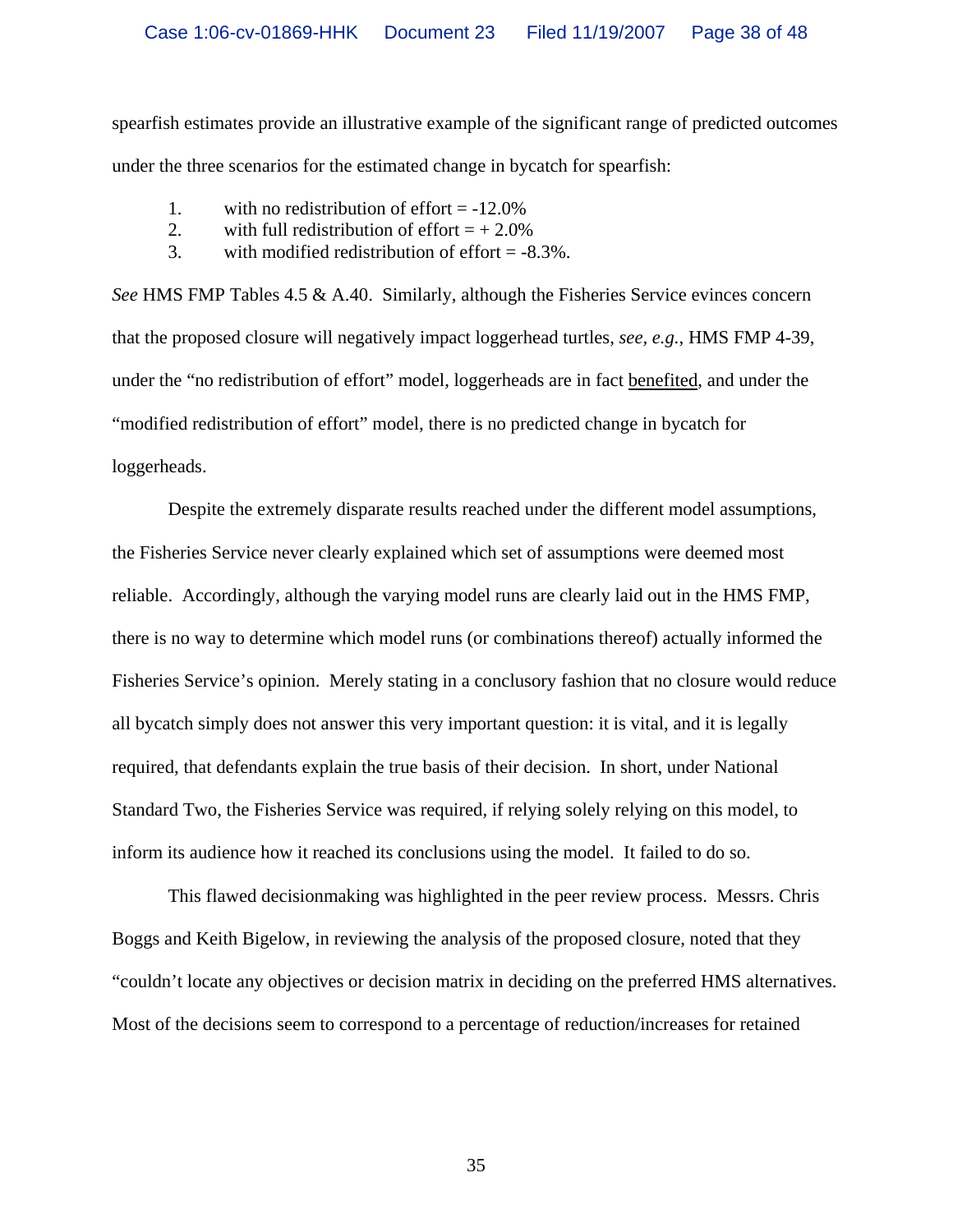species/bycatch and associated economics." AR E12, at E-24. In response, the Fisheries Service merely noted that:

While not a formalized decision matrix, NMFS used the analyses in time/area closure section, which considered all species, to evaluate the effects of the proposed time/area closures, including all species for a combination of closures. NFMS used the results of the analyses to guide the Agency in determining which management measures are appropriate at this time.

*Id.* at E-30. However, nowhere in the HMS FMP does the Fisheries Service further elucidate how the "results of the analyses" were used "to guide the Agency." This explanation is the epitome of a conclusory statement regarding the consideration of scientific data; such a statement is not sufficient under National Standard Two. *Hadaja*, 263 F. Supp. 2d at 354.

Indeed, the Fisheries Service's position that the agency may not choose protections for one species to the detriment of another, HMS FMP at 4-66, begs the question. If an alternative benefits some species and may adversely affect others, then rejecting the alternative may adversely affect the species that would benefit from that alternative. Thus, the agency may not reject an alternative simply because its effects vary among species. Rather the agency must analyze and compare the environmental impacts of all alternatives, including no action, on all relevant species. Such a clear analysis has not occurred here. *See, e.g.*, *The Fishing Co. v. United States*, 195 F. Supp. 2d 1239, 1248 (W.D. Wa. 2002).

# **C. The Fisheries Service Violated National Standard Nine By Failing to Minimize Bluefin Bycatch in the Gulf of Mexico**

 National Standard Nine of the MSA (the "bycatch" standard) states that fishery management plans must contain conservation and management measures that avoid or minimize bycatch and bycatch mortality to the extent practicable. 16 U.S.C. § 1851(a)(9). This provision is echoed in a separate section of the MSA, which states that FMPs must include conservation and management measures that, "to the extent practicable and in the following priority -- (A)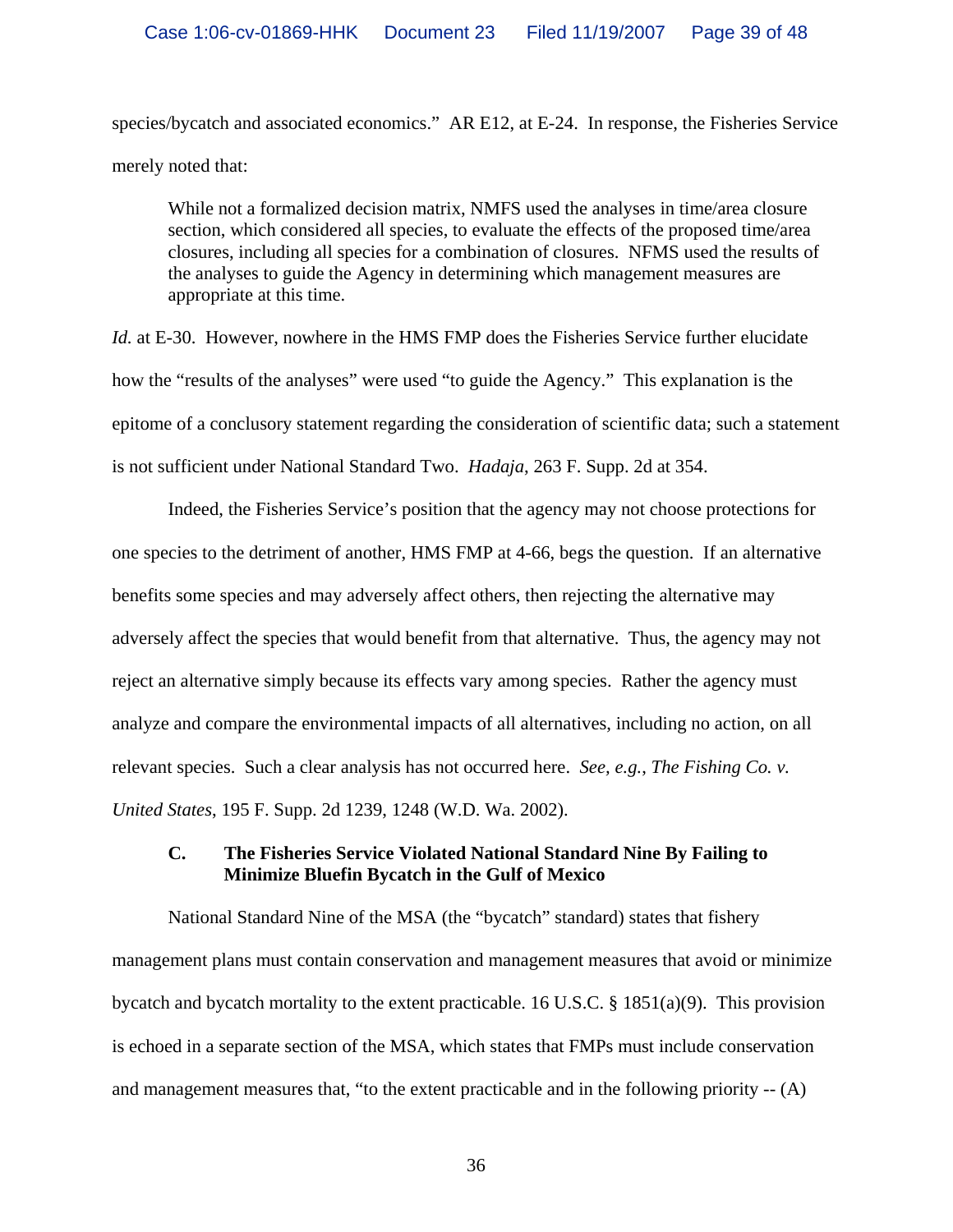minimize bycatch; and (B) minimize the mortality of bycatch which cannot be avoided[.]" 16 U.S.C. § 1853(a)(11). In addition, the MSA requires defendants to "establish a standardized reporting methodology to assess the amount and type of bycatch occurring in the fishery." *Id.* 

 The bycatch provision does not exist "in a vacuum;" bycatch minimization is an integral part of the MSA's program for management of fish populations. *See Legacy Fishing Co. v.* 

*Gutierrez*, 2007 WL 861143, \*7 (D.D.C. March 20, 2007). As one court noted:

 [The Fisheries Service] themselves recognize the threat posed by bycatch: '[B]ycatch can increase substantially the uncertainty concerning total fishing-related mortality', and thus complicates efforts to achieve the [MSA] . . . goals to protect and rebuild threatened fish species.

*Conservation Law Found. v. Evans*, 209 F. Supp. 2d 1, 12 (D.D.C. 2001) (quoting 50 C.F.R. § 600.350(b)).

 By denying the plaintiffs' Petition to prevent bycatch of spawning bluefin in the Gulf of Mexico, the Fisheries Service has failed to minimize the bycatch of bluefin tuna to the extent practicable, in violation of National Standard Nine. *See id.* at 15 (failure to minimize bycatch and bycatch mortality violates the MSA). Furthermore, defendants have not established a standardized bycatch reporting methodology for bluefin.

 At the time they were presented with the plaintiffs' Petition, defendants were well aware that bluefin bycatch was a problem in the Gulf of Mexico. In 1994, they noted that their "incidental catch" approach in the Gulf was "causing an increase in bluefin discard and waste." 50 Fed. Reg. 2813, 2814 (Jan. 19, 1994). Eight years later, in 2002, they again noted that "despite efforts to alter target catch requirements . . . bycatch and discards of [bluefin] by U.S. pelagic longline vessels have continued." 67 Fed. Reg. 78404, 78406 (Dec. 24, 2002).

 Plaintiffs' petition simply asked defendants to comply with the requirements of National Standard Nine with respect to a particularly important kind of bycatch – spawning bluefin. In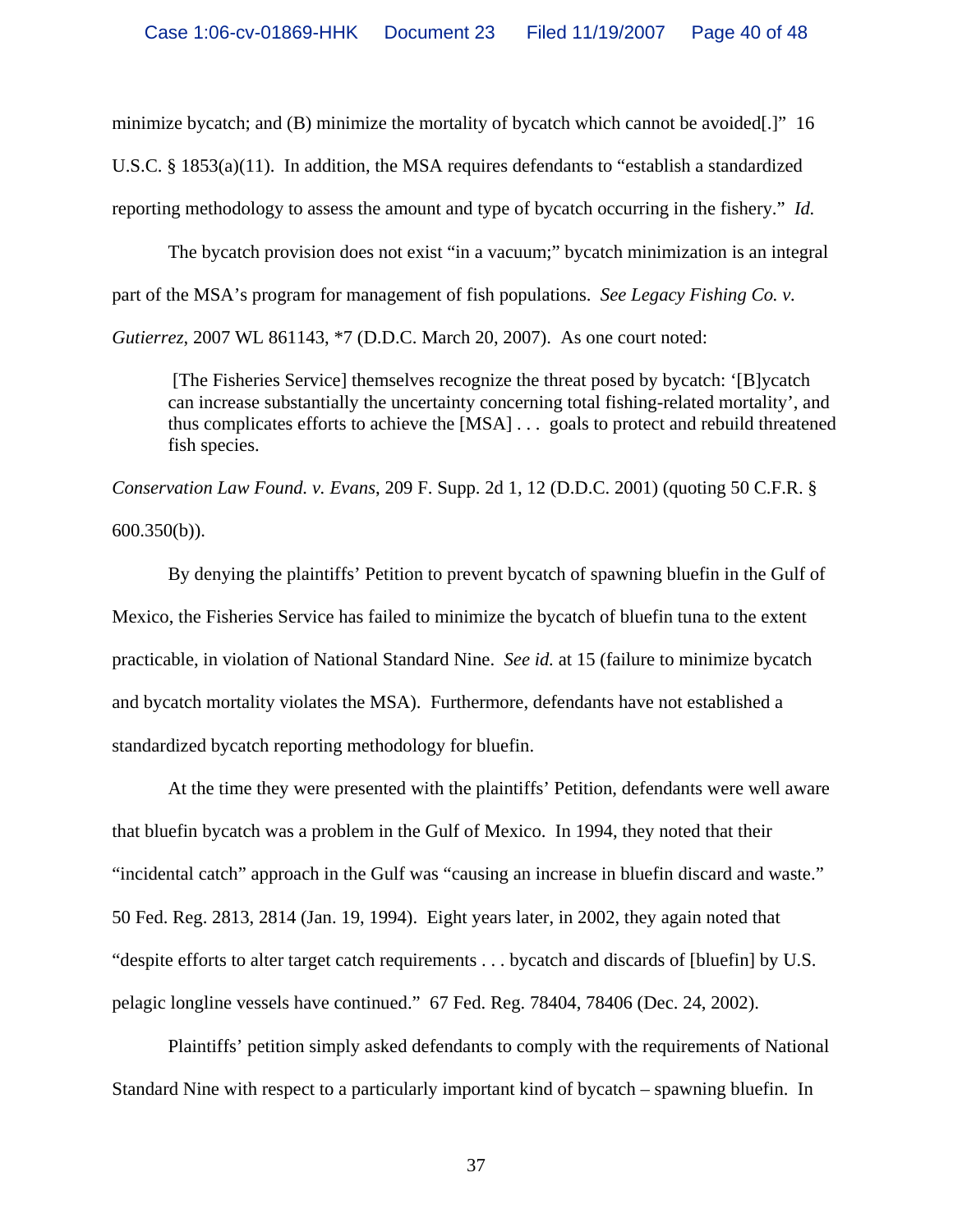refusing that request, the defendants did not engage in a meaningful analysis of practicable steps to minimize bluefin bycatch, and failed to establish the requisite bycatch reporting methodology. Instead, they offered a response that relied upon the possible bycatch effects of the closure sought by the plaintiffs on other species as an excuse to avoid the closure.

 Under defendants' non-random effort redistribution scenario, the effort redistribution model predicted that bluefin bycatch would decrease by 19% -- thereby protecting 122 bluefin annually. AR E22, at 16-17. Given this result, National Standard Nine requires defendants to consider whether the closure was "practical" – for it clearly would have avoided, minimized, and reduced bluefin bycatch – not only in the closed area, but throughout all other areas that were part of this model run.

 The defendants did not comply with National Standard Nine. They declined to proceed with the closure on the ground that the closure would result in an increase of bycatch for several other species. HMS FMP (AR E12) at 4-66. As we have explained elsewhere in this brief, this explanation is a classic *reductio ad absurdum* on the part of the defendants. Under their modeling scenarios, no part of the federal ocean can ever be closed, because their models will locate at least one species that is predicted to experience an increase in bycatch as a result of the closure. By ensuring that they will always be able to claim that any particular bycatch avoidance measure for one species is not "practical" (because it will adversely affect another species), defendants have robbed National Standard Nine of any meaning. Their concurrent failure to establish any standardized bycatch reporting methodology for bluefin exacerbates the problem by allowing their approach to avoid close scrutiny. All of this is unlawful. *See American Fed'n of Government Employees v. Federal Labor Relations Auth*., 798 F. 2d 1525, 1528 (D.C. Cir. 1986) (agency interpretation should not "deprive a statutory provision of virtually all effect");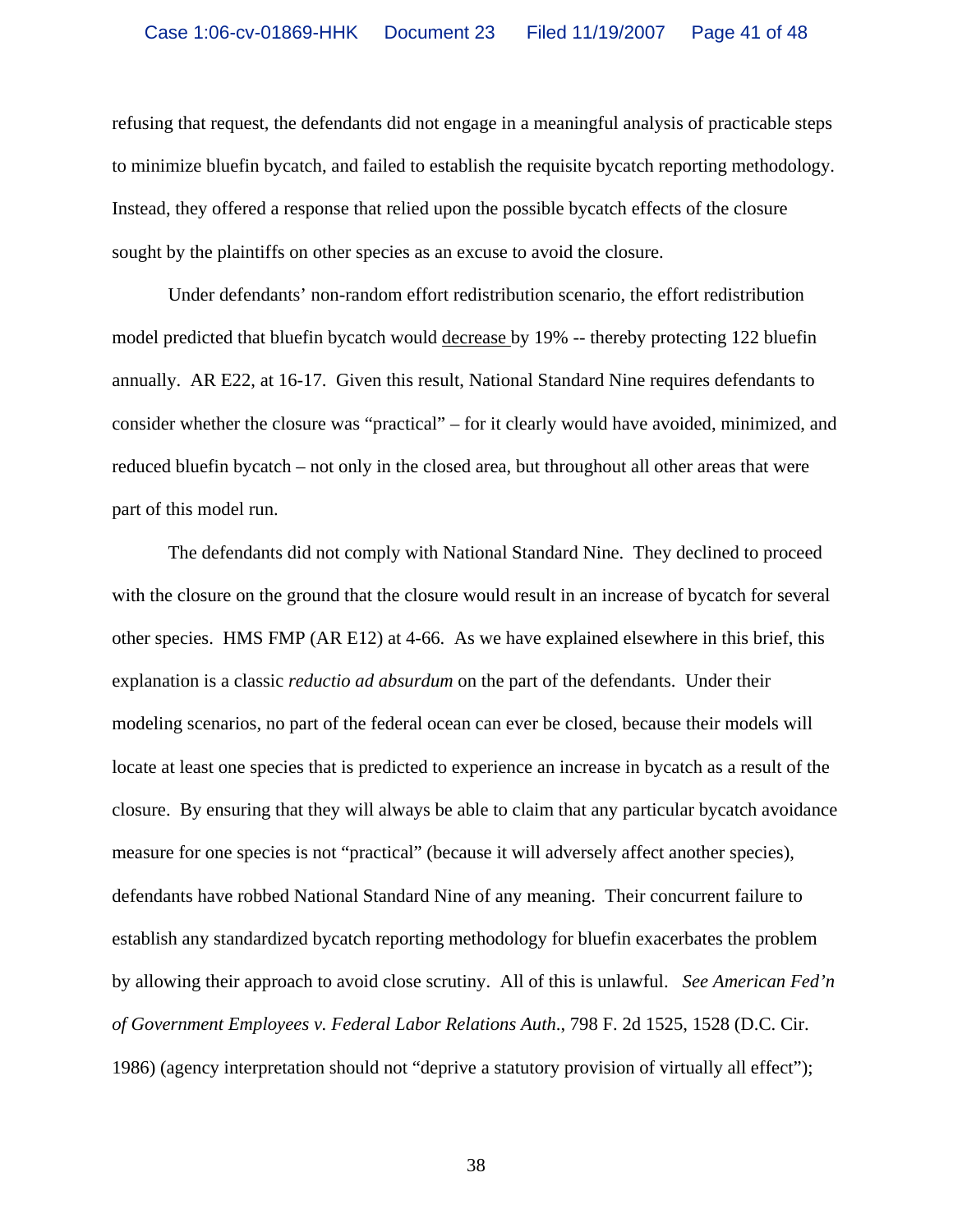*see also Oceana, Inc. v. Evans*, 2005 WL 555416, \*37-43 (D.D.C. Mar. 9, 2005); *Pac. Marine Conservation Council, Inc. v.* Evans, 200 F. Supp. 2d 1194, 1200 (N.D. Cal. 2002).

By way of excuse for its approach, the Fisheries Service stated that "National Standard 9, which requires NMFS to minimize bycatch and bycatch mortality to the extent practicable, applies to all species and fisheries." AR E22, at 16.In addition, in responding to comments from peer reviewers about the need for some sort of decision matrix to better inform its final conclusion, it claimed that it "cannot place more value on one species over another species." AR E12 at E-30, and observed that more research was needed in order to make a determine to close the Gulf. AR E12 at D-17. However, as noted above, choosing not to close the Gulf to protect spawning bluefin plainly values other species more than bluefin. Moreover, relying on future actions does not relieve the agency's duty in *this* FMP to take actions to minimize bycatch to the extent practicable. *Cf. Conservation Law Found. v. Evans*, 209 F. Supp. 2d 1, 9 (D.D.C. 2001) (rejecting argument that future agency rulemaking would remedy legal inadequacies in current regulation). In short, these excuses do not mask the fact that defendants failed to comply with National Standard Nine.

#### **IV. THE FISHERIES SERVICE VIOLATED THE NATIONAL ENVIRONMENTAL POLICY ACT**

 The defendants violated the National Environmental Policy Act ("NEPA") in preparing the Final Environmental Impact Statement ("FEIS") for the HMS FMP that rejected the plaintiffs' Petition. The FEIS fails the most basic requirement of NEPA: to analyze clearly one of the fundamental challenges intended to be addressed by the Petition—ending the precipitous decline of the bluefin tuna population. Defendants essentially ignored a central cause of the overfishing problem—the continuing rise of a *de facto* directed bluefin fishery in the Gulf of Mexico—and failed to consider alternative management measures to solve that problem that are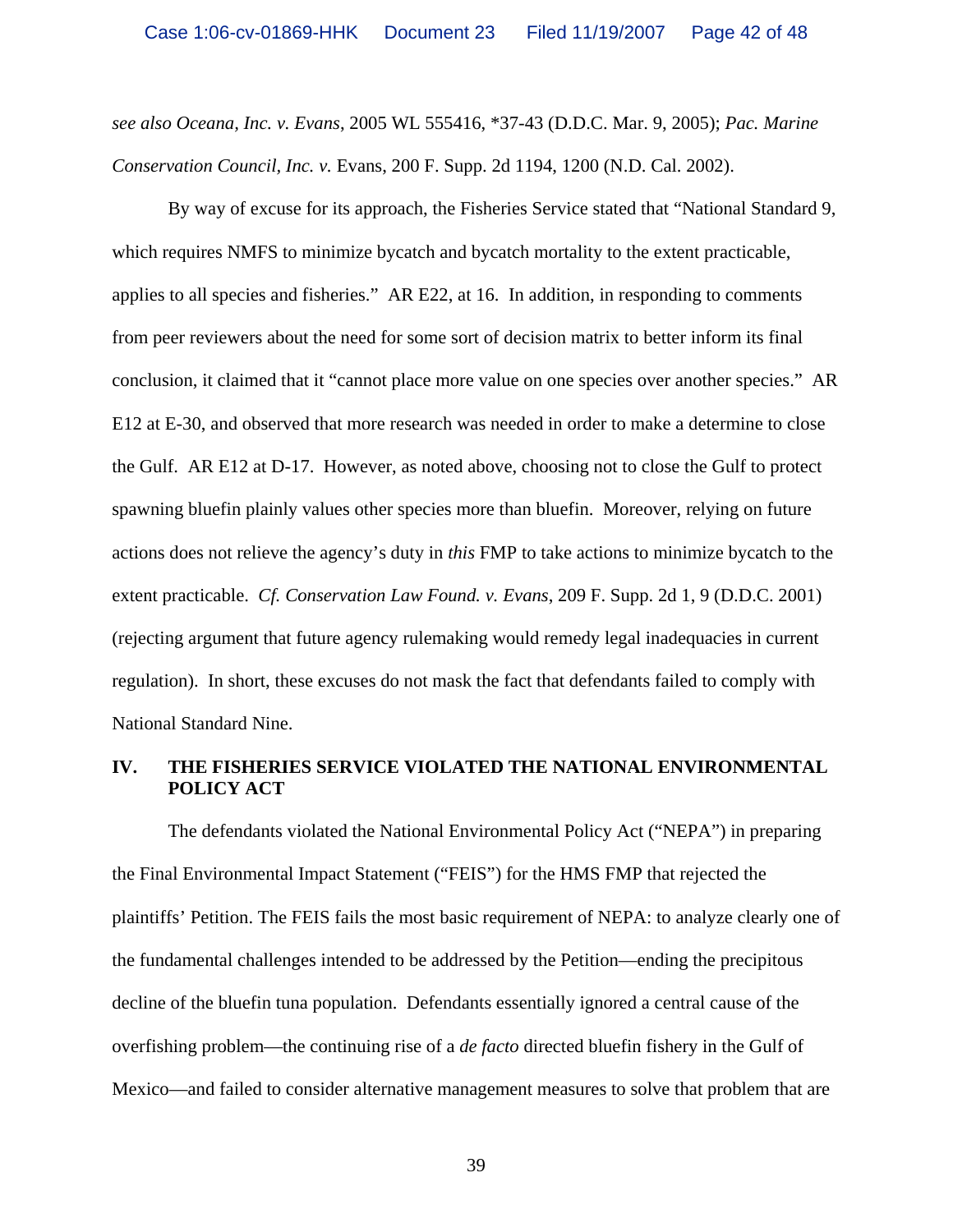required by the MSA and that could prove effective. Accordingly, when this case is remanded to the defendants with instructions to prepare regulations that better protect spawning bluefin in the Gulf of Mexico, the defendants must prepare a new environmental analysis to accompany those regulations.24

 NEPA requires the Fisheries Service to analyze the environmental impacts of a reasonable range of alternative measures for ending overfishing and rebuilding an overfished stock of fish, as well as for avoiding or minimizing bycatch, when it prepares an FMP. 42 U.S.C. § 4332(2)(C); 16 U.S.C. § 1853(a)(1)(C) (providing that FMPs must be "consistent with . . . any other applicable law"). Thus, NEPA requires defendants to analyze the environmental impacts of the HMS FMP and consider alternatives to the Petition, including alternatives that might mitigate the impacts of the FMP on bluefin, while developing the scientific information and analysis necessary to analyze those impacts and alternatives.

### **A. The FEIS Failed to Analyze Adequately the Possible Impacts of the Closure Requested in the Petition**

 The central purpose of NEPA is to ensure that both decision-makers and the public are well informed about the potential environmental effects of a proposed actions. *See Robertson v. Methow Valley Citizens Council*, 490 U.S. 332, 349 (1989) (NEPA ensures that the agency will "carefully consider detailed information concerning significant environmental impacts" and that such information is available to the public); *accord Baltimore Gas & Electric Co. v. NRDC*, 462 U.S. 87, 97 (1983). The regulation promulgated by defendants to govern their NEPA compliance (National Oceanic and Atmospheric Administration Administrative Order 216-6, hereinafter "AO 216-6") emphasizes the defendants' duty to prepare an EIS that adequately

 $24\,$ Plaintiffs do not assert that an environmental analysis is required to accompany emergency regulations that plaintiffs request be published immediately upon a ruling from this Court.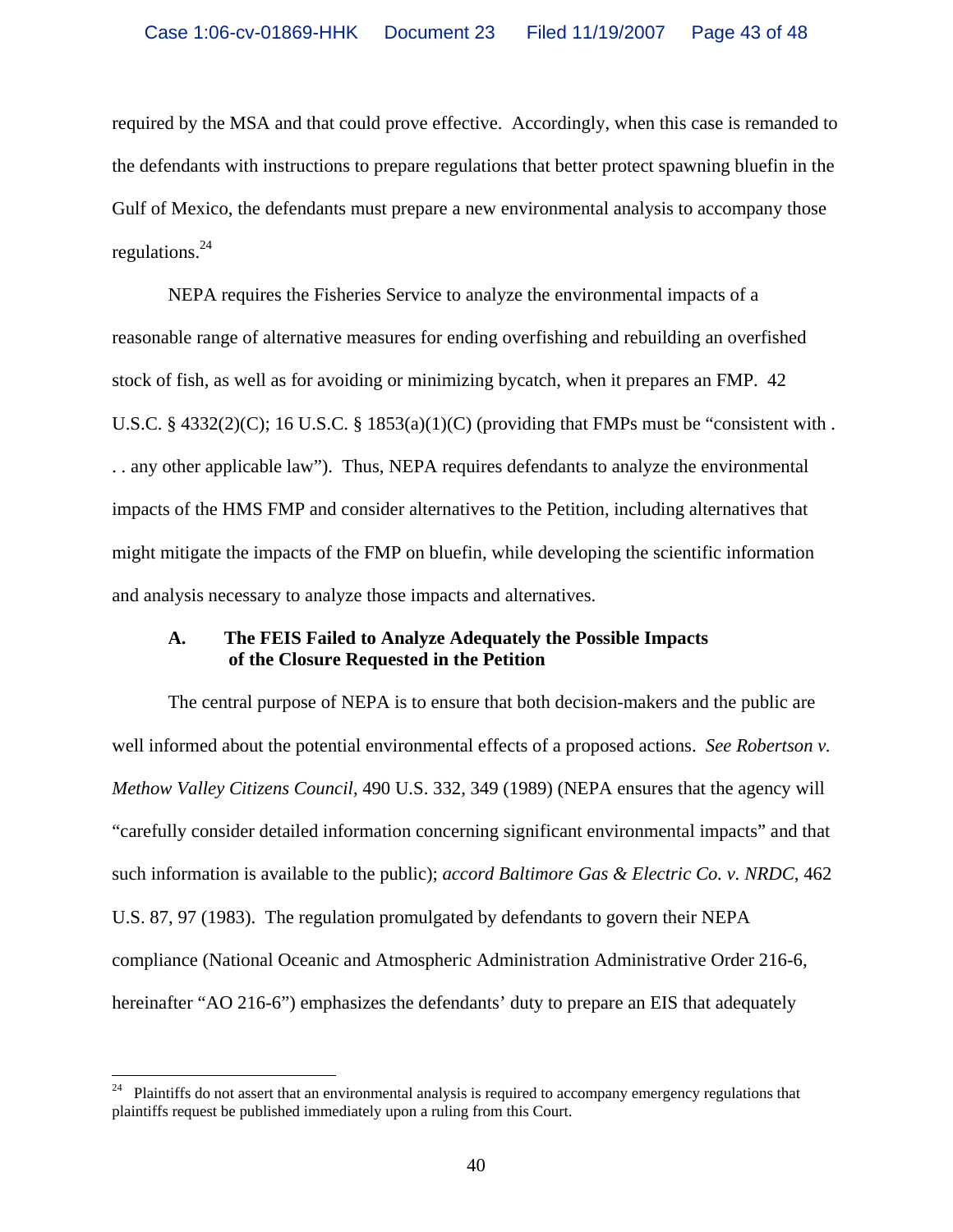informs the public of the environmental impacts of the proposed action: "An EIS must provide a full and fair discussion of significant environmental impacts." AO216-6 § 5.04.a.1.

 Notwithstanding these clear mandates, the FEIS here fails to provide a full and fair discussion of the environmental impacts of defendants' decision to deny the plaintiffs' Petition. The FEIS glosses over the problems of bluefin bycatch in the Gulf of Mexico and pays even less attention to the implications of allowing such bycatch to continue in the event the chosen management measures (allowing longline fishermen to kill spawning bluefin in the Gulf of Mexico) fail to prevent overfishing and fail to rebuild the bluefin population.

The FEIS formally identified a "No Action alternative" that "would maintain the existing time/area closures . . . and would not implement any new time/area closures." AR E12, at 4-33. However, the analysis of this alternative focuses exclusively on the "overview of the effectiveness of the existing time/area closures at reducing discards and bycatch and maintaining target catches for the entire fishery." *Id.* Notably absent from this analysis is any discussion of the concerns addressed in plaintiffs' Petition—it does not address the impact of continuing to allow high incidental catch of bluefin in the Gulf of Mexico. As a result, the FEIS fails to comply with NEPA's requirement to adequately consider the "no action" alternative.

The Council on Environmental Quality ("CEQ") has stated that the analysis of alternatives must 'include the alternative of no action.'" Forty Most Asked Questions Concerning CEQ's National Environmental Policy Act Regulations, 46 Fed. Reg. 18026, 18027 (Mar. 23, 1981) (citing 40 C.F.R. § 1502.14). In a situation where "no action" is equivalent to "no change" from current management practices – such as this case – the "projected impacts of alternative management schemes" must be "compared in the EIS to those impacts projected for the existing plan." *Id.*Thus, defendants must include in the FEIS (at a minimum) a discussion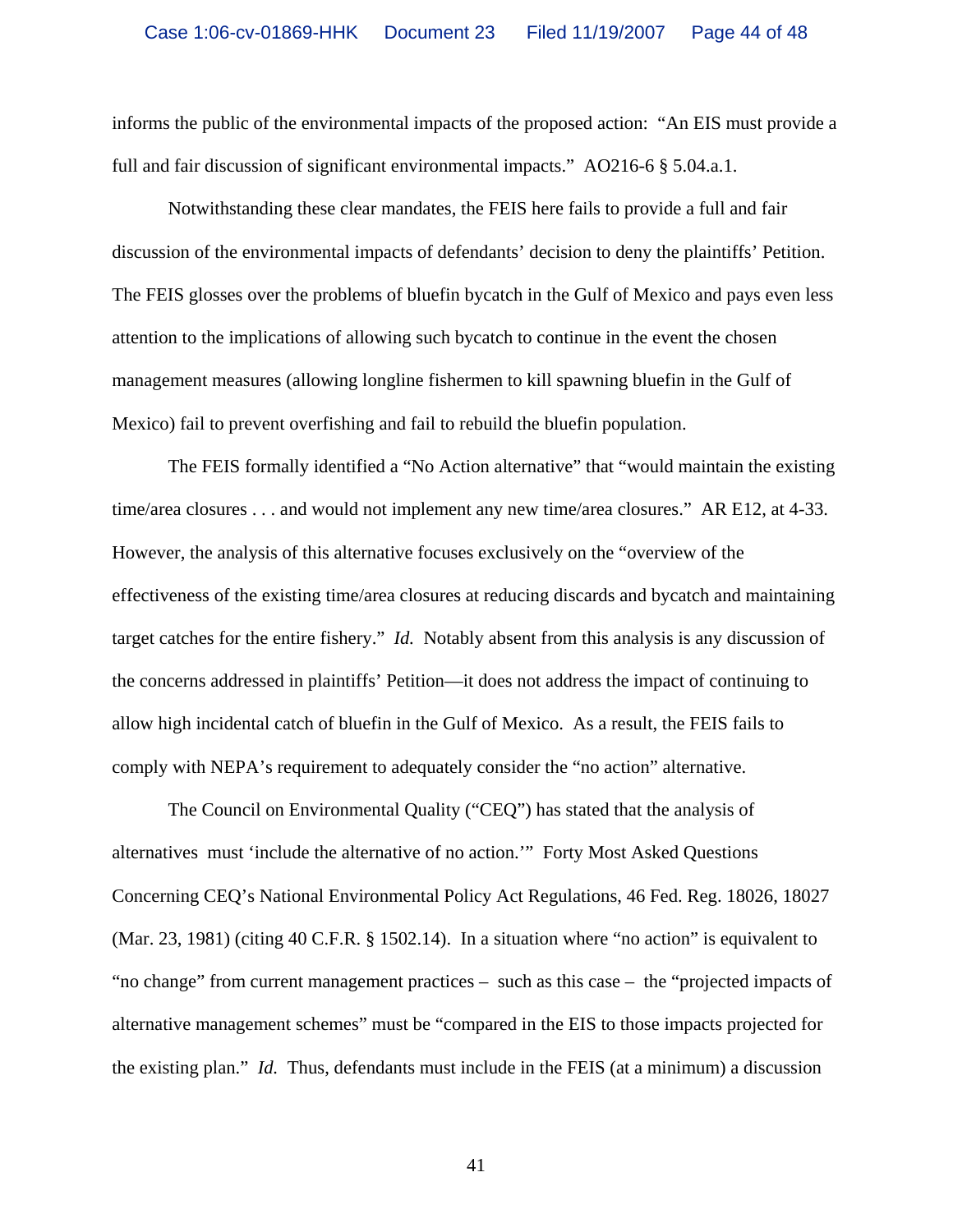and comparative analysis of the impacts of maintaining the *status quo* with respect to the bluefin in the Gulf when contrasted with the impacts of establishing the closure sought by the plaintiffs in their Petition. Such comparison is not in the FEIS. Because the FEIS "does not provide the information necessary for decision-makers to make fully informed choices . . . the [FEIS] is therefore inadequate under NEPA." *Greenpeace v. NMFS*, 55 F. Supp. 2d 1248, 1275 (W.D. Wa. 1999).

 Instead of evaluating plaintiffs' concerns about the problems presented by adopting the "No Action alternative" in a meaningful way, the defendants asserted in the most conclusory fashion that "no single closure or combination of closures would reduce the bycatch of all species considered, assuming there is some redistribution of effort." AR E12, at 4-66. This conclusion leaves unaddressed a central question presented by the Petition – whether the proposed closure significantly reduce incidental catch of western Atlantic bluefin tuna, thereby reducing overfishing of that overfished population. By failing to address this question, the FEIS does not provide the "hard look" at environmental consequences required by NEPA. *See Kleppe v. Sierra Club*, 427 U.S. 390, 410 n. 21 (1976) (courts are to ensure that agencies take a "hard look" at the environmental consequences of their actions); *NRDC v. Hodel*, 865 F. 2d 288, 294 (D.C. Cir. 1988) (EIS must "contain[] sufficient discussion of the relevant issues and opposing viewpoints to enable the decisionmaker to take a 'hard look' at environmental factors").

# **B. The FEIS Failed to Present a Clear Analysis of the Environmental Impacts of Alternatives to the Closure Requested in the Petition**

A basic requirement of NEPA is that an EIS present information in a clear and comprehensible fashion. *See Tongass Conservation Society v. Cheney*, 924 F.2d 1137, 1142 (D.C. Cir. 1991) (EIS text must be written in plain, readily understandable language). The CEQ guidelines also make clear that EISs "shall be concise, clear, and to the point." 40 C.F.R. §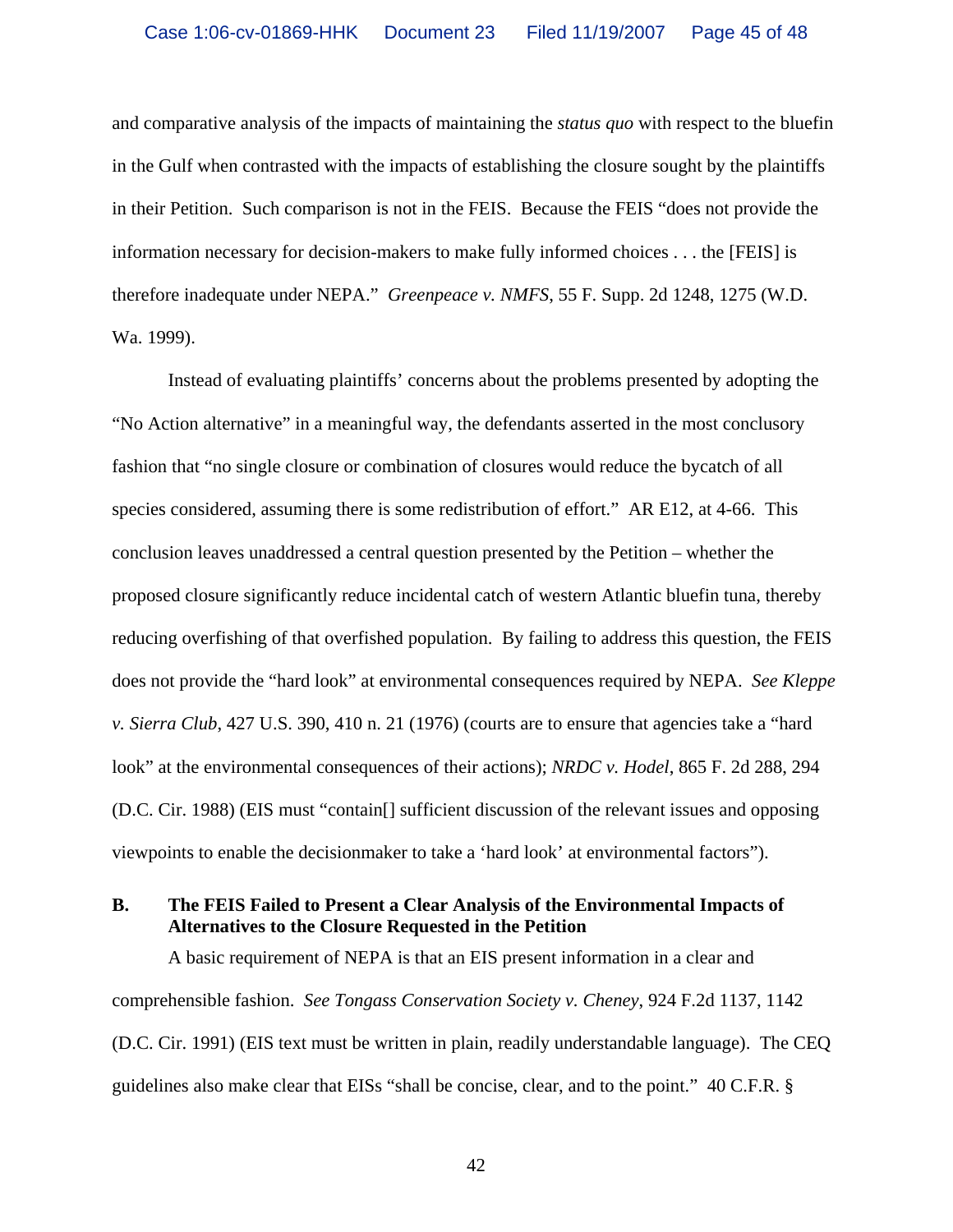1502.1. Importantly, the analysis of alternatives must foster "informed decision-making and informed public participation." *See Westlands Water District v. U.S. Department of the Interior*, 376 F.3d 853, 868 (9th Cir. 2004) (analysis of alternatives must foster "informed decisionmaking and informed public participation") (quoting *California v. Block*, 690 F.2d 753, 767 (9th Cir. 1982)); *see also* 40 C.F.R. § 1502.14 (requiring that agencies must analyze alternatives in comparative form "sharply defining the issues and providing a clear basis for choice among options by the decision-maker and the public").

As described earlier in this brief, the FEIS failed to clearly and coherently discuss the exact methodologies used by the defendants in making their decision to deny the plaintiffs' Petition. Thus, they failed to explain how they chose the alternative of the *status quo*. They also failed to examine other alternatives for protecting spawning bluefin, such as establishing a bycatch cap. For example, in response to concerns that there was a need for a "decision matrix" that would illuminate the process by which defendants decided not to close the bluefin spawning area in the Gulf, defendants said only that they "used the results" of their closure analyses "to guide the Agency in determining which management measures are appropriate at this time." AR E 17 at 6. Notably, they did not elaborate on the manner in which they relied upon their analysis for any particular guidance. They also noted cryptically – and again without elaboration – that they "cannot place more value on one species over another species." AR E12 at E-30. These failures to explain the bases for their decisions violate NEPA.

#### **C. The FEIS Failed To Evaluate the Cumulative and Long-term Effects of Denying the Closure Requested in the Petition**

 Two additional failings of the FEIS are: (1) its lack of any cumulative impacts analysis of the environmental effects of the continuing failure to rebuild the western Atlantic bluefin; and (2) its refusal to examine the long-term effects of this rebuilding failure. As we have shown, the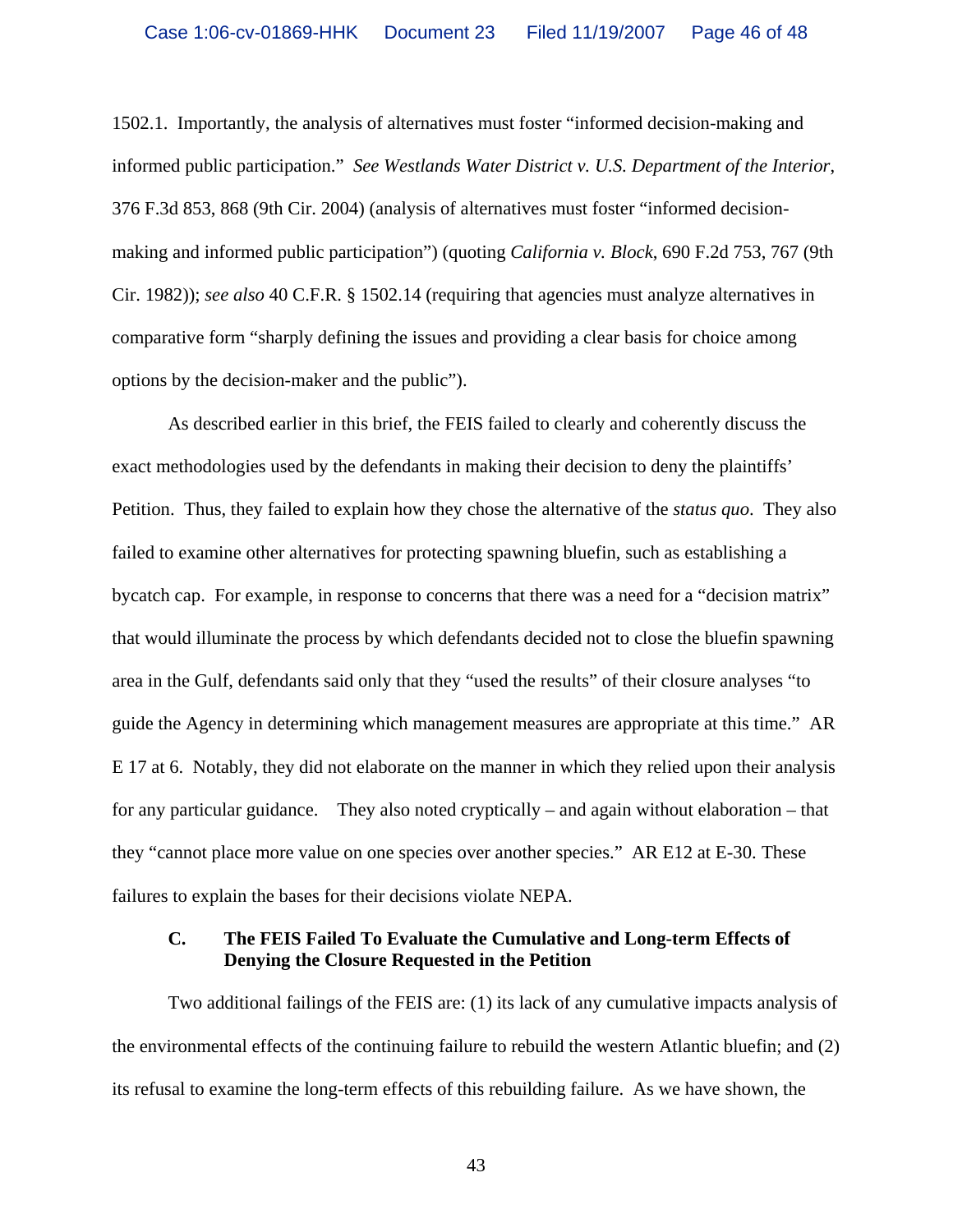defendants have been aware for many years that the bluefin population is in a long decline. In fact, ICCAT scientists are now expressing concern that the prospects for rebuilding bluefin under the existing rebuilding plan are "less clear" and that "current regulations may be insufficient to achieve [rebuilding] objectives. 2006 ICCAT SCRS Report at 57-58. Under these circumstances, it is particularly important for defendants to analyze whether the closure sought by the Petition would help prevent the cumulative loss of the bluefin population at a critical time. However, no such discussion appears in the FEIS.

 This approach is plainly insufficient to comply with NEPA. The Act expressly requires agencies to analyze "the relationship between local short-term uses of man's environment and the maintenance and enhancement of long-term productivity."  $42 \text{ U.S.C.}$  §  $4332(2)(\text{C})(\text{iv})$ . As a result, defendants must make a reasonable effort to discern the long-term effects of denying the closure sought by the Petition on the productivity of the bluefin fishery. See *Concerned About Trident* v. *Rumsfeld*, 555 F.2d 817, 829-830 (D.C. Cir. 1977) (agency must examine the future results of its actions). They cannot – at least without any environmental analysis – continue on the path set in their most recent regulations, which favor the short term interests of longline fishermen in the Gulf of Mexico over the long-term interests of all bluefin fishermen and of the bluefin population itself. *See Potomac Alliance* v. *U.S. Nuclear Regulatory Comm'n*, 682 F.2d 1030, 1036 (D.C. Cir. 1982) (NEPA does not allow agency to be short-sighted).

 In addition, the CEQ regulations make clear that agencies must evaluate the cumulative impacts of their decisions. 40 C.F.R. § 1508.27; *see Fund for Animals* v. *Clark*, 27 F.Supp. 2d 8, 12 (D.D.C. 1998) (environmental analysis required "where several separate actions may have a cumulatively significant effect on the environment"). Thus, an EIS must address both cumulative and long-term impacts of the action it examines. By neglecting to analyze the long-